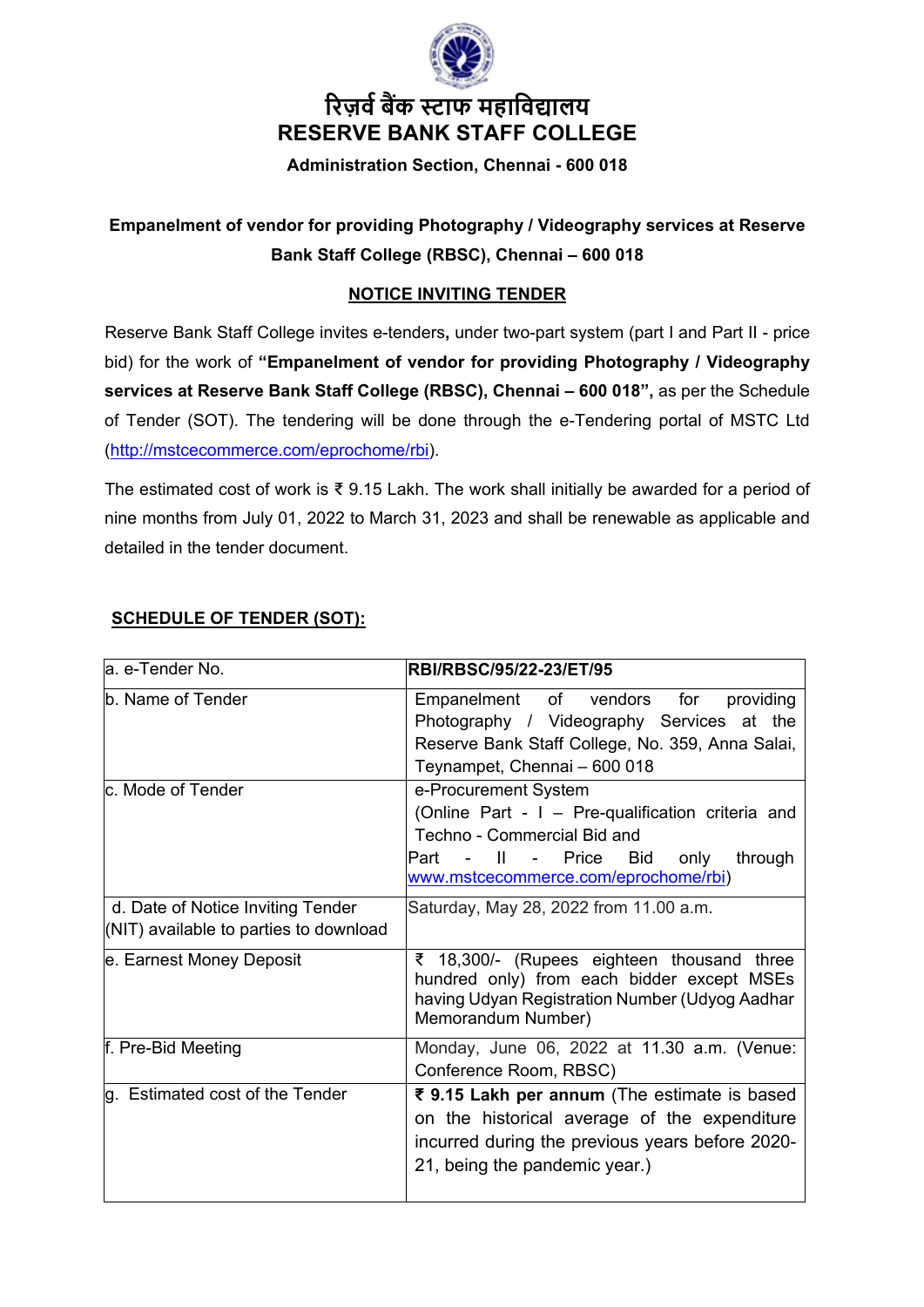

| h. Last date of submission of EMD                                                                                                                | Tuesday, June 28, 2022, at 1.00 p.m.                                                                                                                                                                                          |
|--------------------------------------------------------------------------------------------------------------------------------------------------|-------------------------------------------------------------------------------------------------------------------------------------------------------------------------------------------------------------------------------|
| i. Date of Starting of e-Tender for<br>submission of online Techno<br>Commercial Bid and price Bid at<br>www.mstcecommerce.com/eprochom<br>e/rbi | - Wednesday, June 08, 2022, at 2.00 p.m.                                                                                                                                                                                      |
| . Date of closing of online e-Tender for<br>submission of Techno - Commercial<br><b>IBid &amp; Price Bid</b>                                     | Tuesday, June 28, 2022, at 2.00 p.m.                                                                                                                                                                                          |
| k. Date / Time / Venue of<br>opening of Tender Part - I                                                                                          | Tuesday, June 28, 2022, at 3.00 p.m. at the<br>Reserve Bank Staff College.<br>(Part - Il will be opened on a later date after<br>evaluation of Part - I. Opening of Part - Il will be<br>intimated to only qualified bidders) |

Tender document can be downloaded from RBI website - [www.rbi.org.in](https://www.rbi.org.in/) - and [www.mstcecommerce.com/eprochome/rbi.](https://www.mstcecommerce.com/eprochome/rbi) Any amendment(s) / corrigendum / clarifications with respect to this tender shall be uploaded on the website / e-portal only. The tenderer should check the above website / e-portal for any Amendment / Corrigendum / Clarification before submitting the bid. The College reserves the right to reject any or all the tenders without assigning any reason thereof.

> **Chief General Manager/Principal Reserve Bank Staff College 359, Anna Salai, Teynampet Chennai**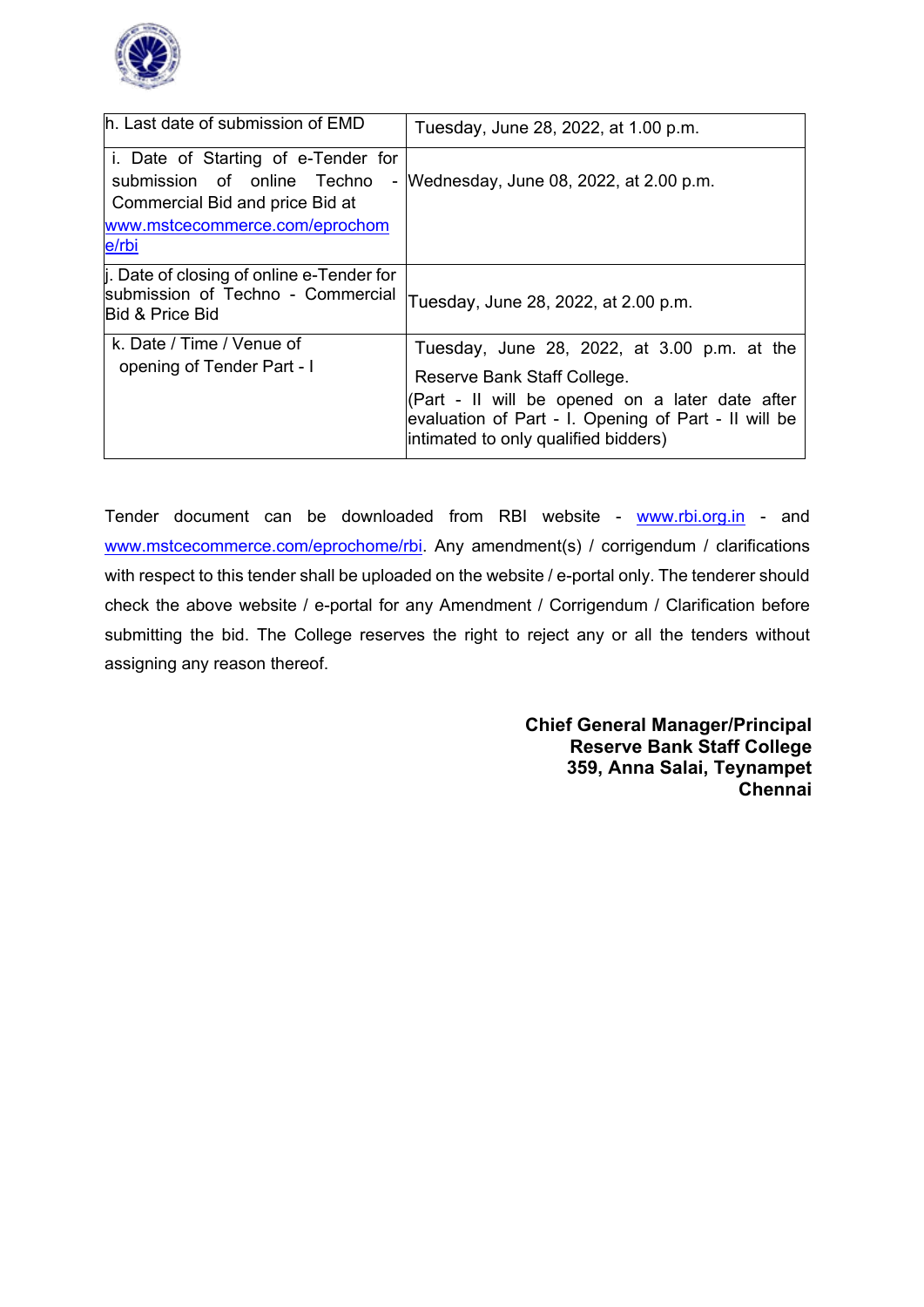

**RESERVE BANK STAFF COLLEGE CHENNAI - 600 018 ADMINISTRATION SECTION** 

**Part I**

 **e-Tender – No. RBI/RBSC/95/22-23/ET/95** 

**for Empanelment of vendors for providing Photography / Videography Services at the Reserve College Staff College, No. 359, Anna Salai, Teynampet, Chennai – 600 018**

 **Name of the Bidder \_\_\_\_\_\_\_\_\_\_\_\_\_\_\_\_\_\_\_\_\_\_\_\_\_\_\_\_\_\_\_\_\_\_\_\_\_\_\_\_\_\_\_**

 **Address\_\_\_\_\_\_\_\_\_\_\_\_\_\_\_\_\_\_\_\_\_\_\_\_\_\_\_\_\_\_\_\_\_\_\_\_\_\_\_\_\_\_\_\_\_\_\_\_**

 **Due Date and time of Submission of e-Tender: June 28, 2022 at 2.00 pm**

*This document is the property of the Reserve Bank of India (RBI). It may not be copied, distributed or recorded on any medium, electronic or otherwise, without the RBI's written permission thereof, except for the purpose of responding to RBI for the said purpose. The use of the contents of this document, even by the authorized personnel / agencies for any purpose other than the purpose specified herein, is strictly prohibited and shall amount to copyright violation and thus, shall be punishable under the Indian Law.*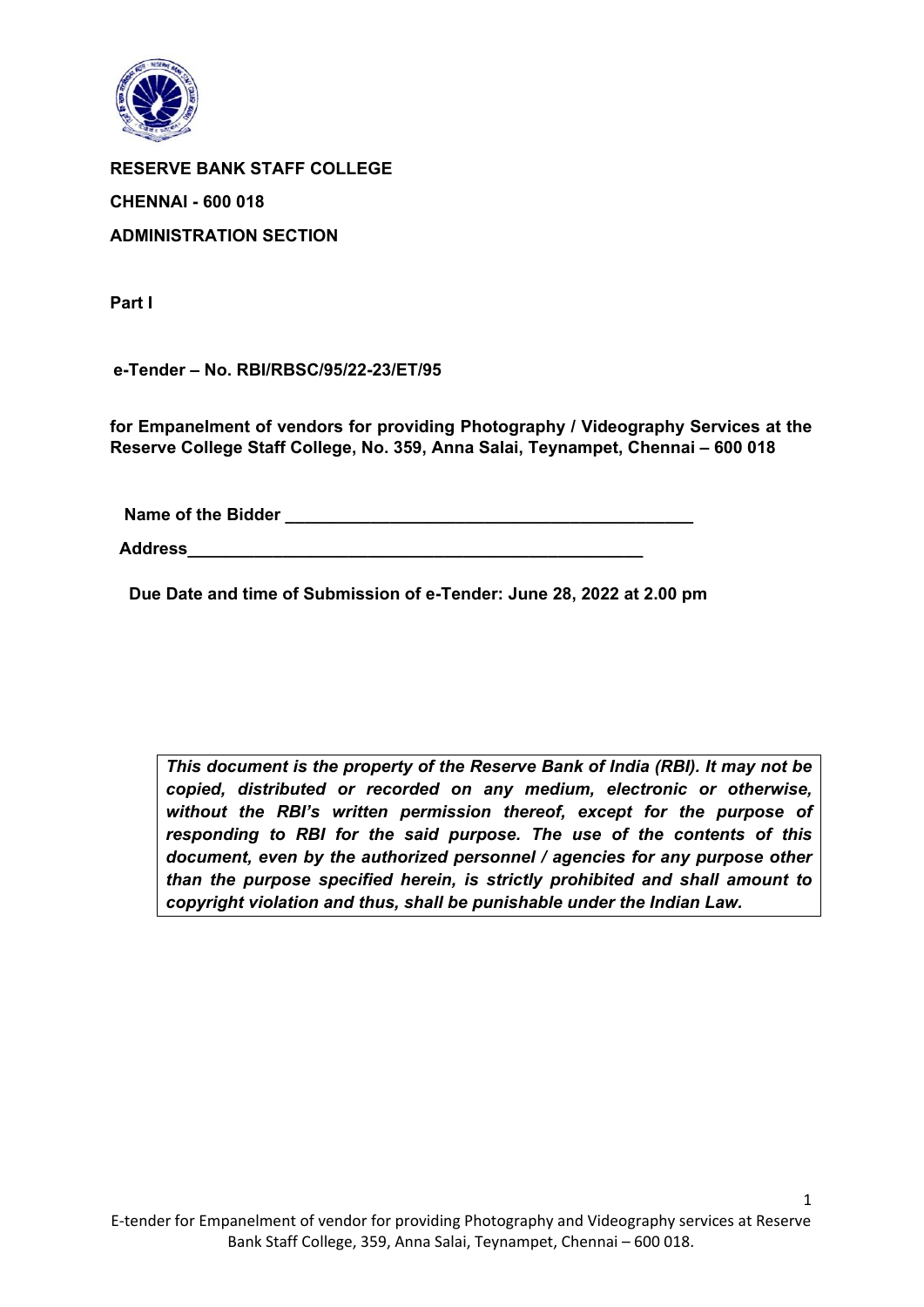The Reserve Bank Staff College (hereinafter referred to as "the College") invites e-Tenders from eligible companies / agencies / firms under the Two Bid System (Technical & Financial Bid) towards '**Empanelment for providing Photography / Videography Services at the Reserve College Staff College, Chennai**' for the period from **July 01, 2022 to June 30, 2023**, as per the Schedule of Tender given in page 6. The Tendering will be done through the e-Tendering portal of MSTC Ltd., [\(https://www.mstcecommerce.com/eprochome/rbi\)](https://www.mstcecommerce.com/eprochome/rbi). All interested companies / agencies / firms must register themselves with MSTC Ltd., through the above-mentioned website to participate in the tendering process.

Interested bidders should electronically submit their proposal, as per the instructions regarding e-Tender, along with all supporting documents, complete in all respects, **on or before June 28, 2022 up to 02:00 p.m**. Tenderers shall submit the tender proposal along with a refundable Earnest Money Deposit of **₹ 18,300/- (Rupees eighteen thousand three hundred only),** as prescribed in the Tender**.** The technical bids (Part - I) of the Tender will be **opened electronically on June 28, 2022 at 03:00 pm**. In the event of any date indicated above being declared as a holiday, the next working day shall become operative for the respective purpose mentioned herein. Financial bid (Part - II) of only those bidders who are found to be eligible on evaluation of their Part - I documents will be opened with due intimation to the eligible bidders via electronic mode only.

Tender document can be downloaded from the RBI website [www.rbi.org.in,](https://www.rbi.org.in/) under tender section and [www.mstcecommerce.com.](https://www.mstcecommerce.com/) Any Amendment(s) / Corrigendum / Clarification(s) with respect to this Tender shall be uploaded only on the website / e-portal and will not be published in the newspaper. The Tenderer should check the above website / e-portal for any Amendment / Corrigendum / Clarification before submitting the bid. The College shall have the right to modify the tender and extend the deadline for submission of tender. Further, the College is not bound to accept the lowest Tender and reserves the right to accept any Tender, either in full or in part. The College reserves the right to reject any or all the Tenders without assigning any reason thereof.

Chennai Chennai Chief General Manager / Principal Date :- Date :- Reserve Bank Staff College No. 359, Anna Salai, Teynampet, Chennai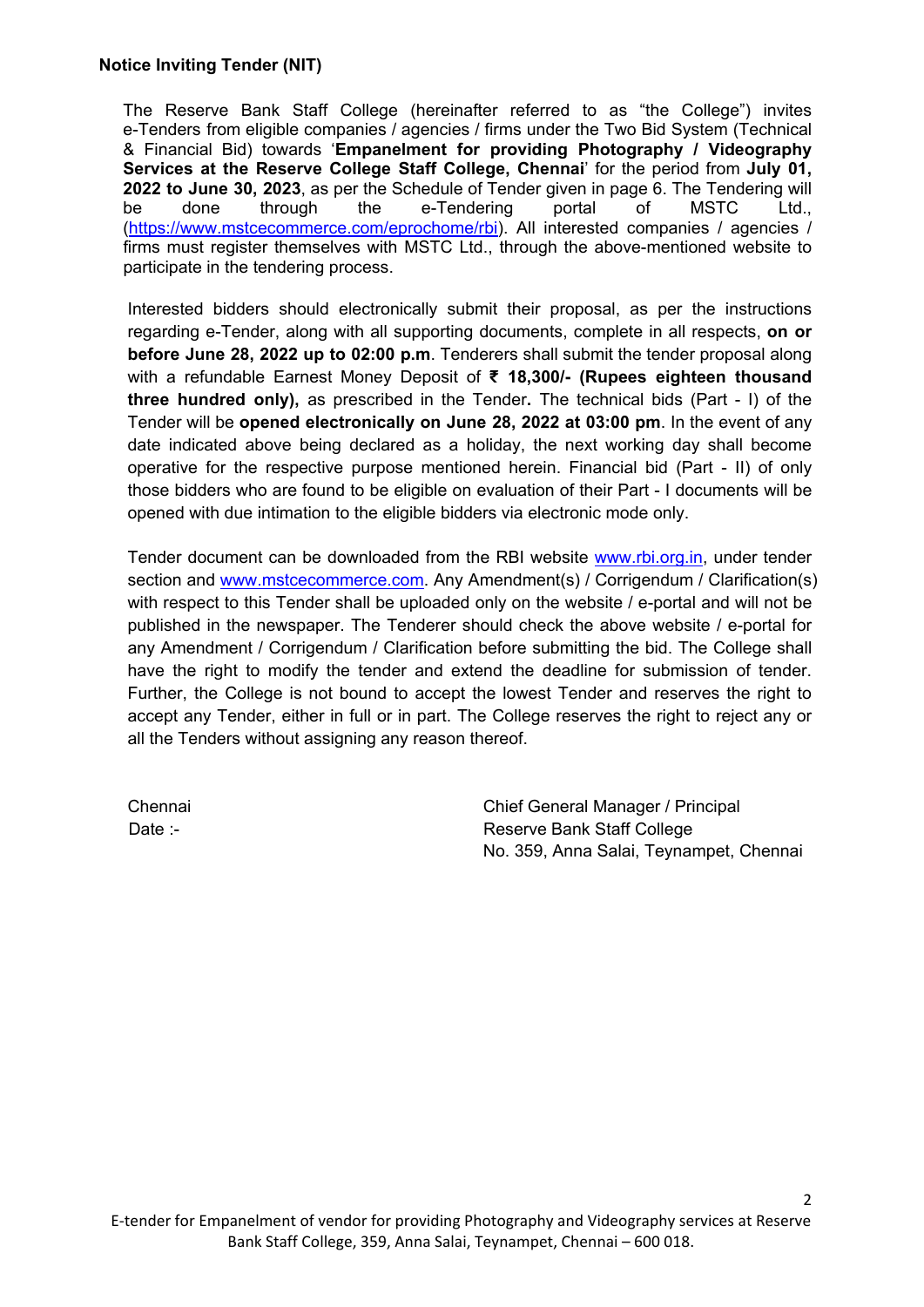## **RESERVE BANK STAFF COLLEGE**

**ADMINISTRATION SECTION** 

#### **CHENNAI**

#### **DISCLAIMER**

The Reserve Bank Staff College (RBSC), Administration Section, Chennai, has prepared this document to give background information on the Tender to the interested parties. While RBSC has taken due care in preparation of the information contained herein and believe it to be in order, neither the RBSC or the Reserve Bank of India (RBI) nor any of its authorities or agencies nor any of their respective officers, employees, agents or advisors give any warranty or make any representations, express or implied as to the completeness or accuracy of the information contained in this document or any information which may be provided in association with it.

The information is not intended to be exhaustive. Interested parties are required to make their own inquiries and respondents will be required to confirm in writing that they have done so and they do not rely only on the information provided by the College in submitting the Tender. The information is provided on the basis that it is non-binding on the RBI or any of its authorities or agencies or any of their respective officers, employees, agents or advisors.

The RBSC reserves the right not to proceed with the Contract or to change the configuration of the Contract, to alter the time table reflected in this document or to change the process or procedure to be applied. It also reserves the right to decline to discuss the matter further with any party expressing interest. No reimbursement of cost of any type will be paid to persons or entities expressing interest.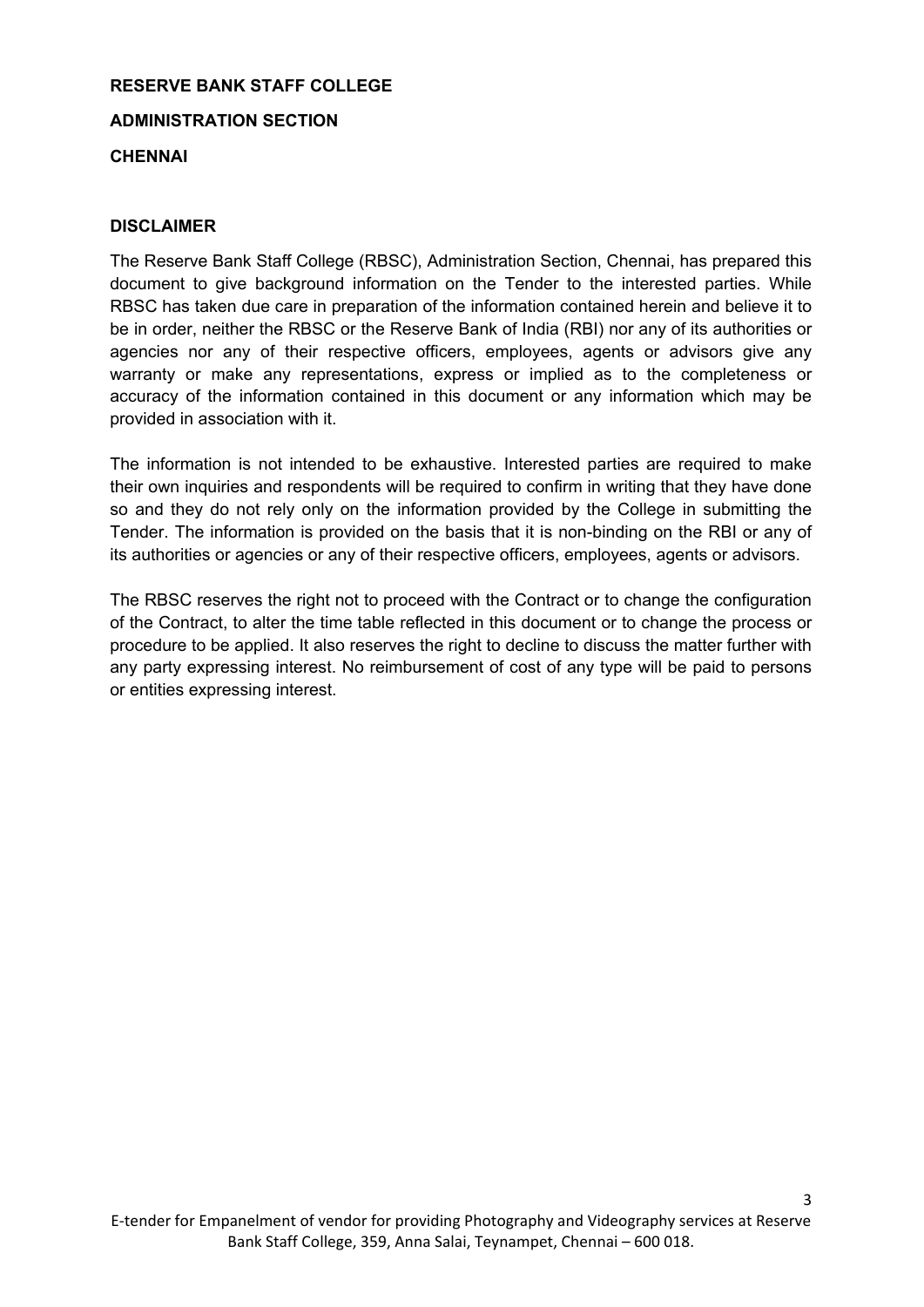## **TABLE OF CONTENTS**

| <b>SL</b><br>No. | <b>Description</b>                                                                                     | <b>Page Numbers</b> |
|------------------|--------------------------------------------------------------------------------------------------------|---------------------|
| $\mathbf{1}$ .   | <b>SCHEDULE OF TENDER</b>                                                                              | $5 - 5$             |
| 2.               | <b>IMPORTANT INSTRUCTIONS FOR E-</b><br><b>PROCUREMENT</b>                                             | $6 - 8$             |
| 3.               | SECTION - I - FORM OF TENDER                                                                           | $9 - 11$            |
| 4.               | SECTION - II - GENERAL INSTRUCTIONS OF THE<br><b>TENDER - ELIGIBILITY CRITERIA</b>                     | $12 - 16$           |
| 5.               | SECTION - III - BROAD SCOPE OF WORK                                                                    | $17 - 17$           |
| 6.               | SECTION - IV - GENERAL INSTRUCTIONS -<br>TERMS AND CONDITIONS OF THE CONTRACT                          | $18 - 26$           |
| 7 <sub>1</sub>   | ANNEXURE - I - ARTICLES OF AGREEMENT                                                                   | $27 - 33$           |
| 8.               | ANNEXURE - II - APPLICATION FOR<br><b>EMPANELMENT OF PHOTOGRAPHY /</b><br><b>VIDEOGRAPHY SERVICES</b>  | $34 - 34$           |
| 9.               | ANNEXURE - III - DETAILS / PARTICULARS OF<br>THE PHOTOGRAPHY / VIDEOGRAPHY AGENCY                      | $35 - 37$           |
| 10.              | ANNEXURE - IV - PRICE BID                                                                              | $38 - 38$           |
| 11.              | ANNEXURE - V - DETAILS OF BANKERS                                                                      | $39 - 39$           |
| 12.              | ANNEXURE - VI - FORMAT FOR POWER OF<br>ATTORNEY FOR SIGNING OF APPLICATION /<br>PROPOSAL AND DOCUMENTS | $40 - 40$           |
| 13.              | ANNEXURE - VII - CLIENT's CERTIFICATE<br>REGARDING PERFORMANCE OF TENDERER<br>(FORMAT)                 | $41 - 41$           |
| 14.              | ANNEXURE - VIII - MAINTENANCE AND SERVICE<br>SUPPORT CENTRE / SET UP AVAILABLE IN<br><b>CHENNAI</b>    | $42 - 42$           |
| 15.              | ANNEXURE - IX - DECLARATION                                                                            | $43 - 43$           |
| 16.              | ANNEXURE - X - LEGAL REQUIREMENTS                                                                      | $44 - 44$           |
| 17.              | ANNEXURE - XI - UNDERTAKING / CERTIFICATE<br>OF INDEMNITY                                              | $45 - 45$           |
| 18.              | ANNEXURE - XII - DECLARATION /<br>UNDERTAKING REGARDING COMPLIANCE TO<br><b>ALL STATUTORY LAWS</b>     | 46 - 46             |
| 19.              | ANNEXURE - XIII - ANNUAL TURNOVER FOR THE<br><b>LAST THREE YEARS</b>                                   | 47-47               |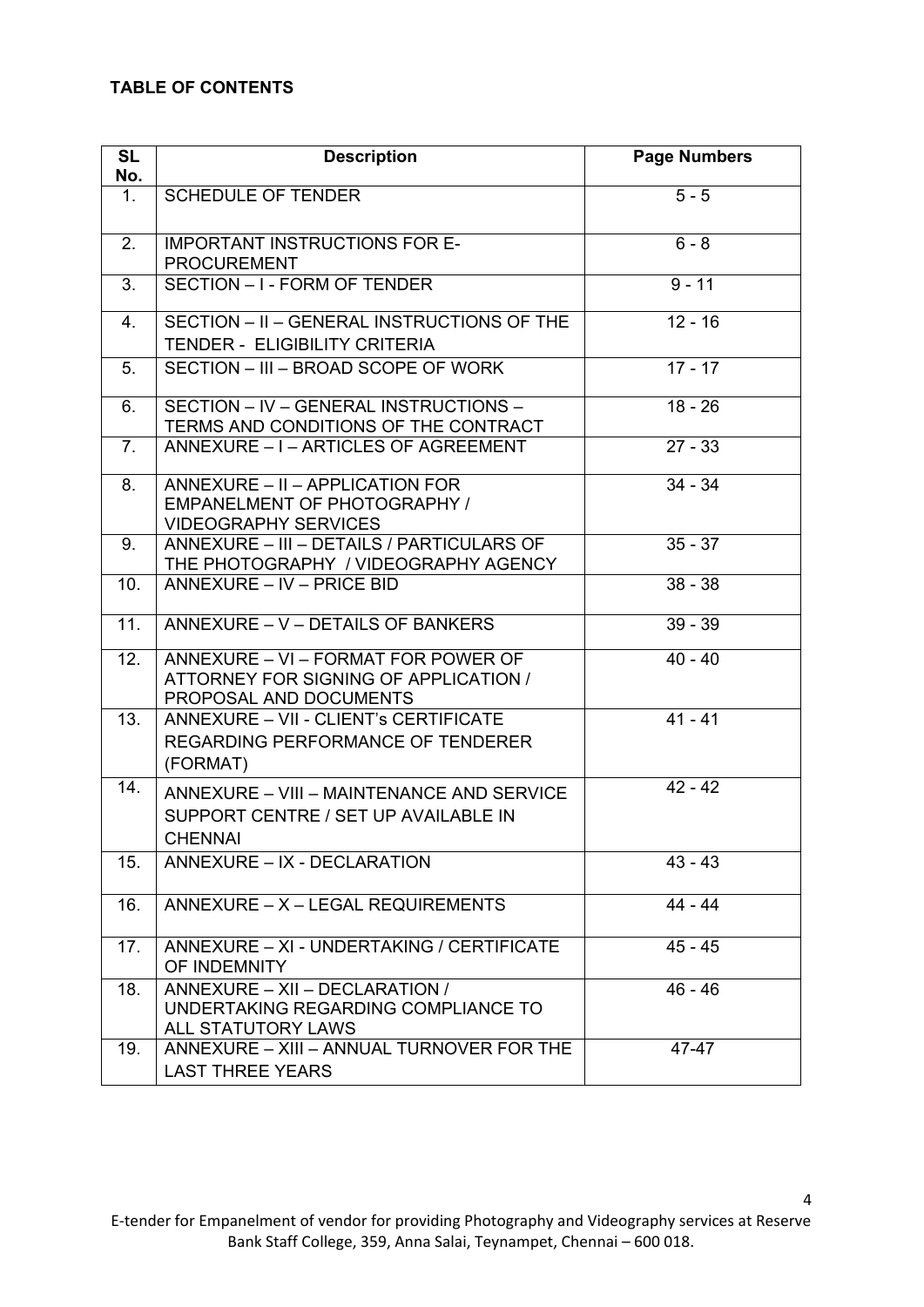| a. e-Tender No.                                   | RBI/RBSC// /22-23/ET/                                                            |
|---------------------------------------------------|----------------------------------------------------------------------------------|
| b. Name of Tender                                 | $\overline{of}$ vendors<br>Empanelment<br>for<br>providing                       |
|                                                   | Photography / Videography Services at the                                        |
|                                                   | Reserve Bank Staff College, No. 359, Anna                                        |
|                                                   | Salai, Teynampet, Chennai - 600 018                                              |
| c. Mode of Tender                                 | e-Procurement System                                                             |
|                                                   | (Online Part - I - Pre-qualification criteria and<br>Techno - Commercial Bid and |
|                                                   | Part - II - Price<br><b>Bid</b><br>only<br>through                               |
|                                                   | www.mstcecommerce.com/eprochome/rbi)                                             |
| d. Date of Notice Inviting Tender                 | Saturday, May 28, 2022 from 11.00 a.m.                                           |
| (NIT) available to parties to download            |                                                                                  |
| e. Earnest Money Deposit                          | ₹ 18,300/- (Rupees eighteen thousand three                                       |
|                                                   | hundred only) from each bidder except MSEs                                       |
|                                                   | having Udyan Registration Number (Udyog                                          |
|                                                   | Aadhar Memorandum Number)                                                        |
| f. Pre-Bid Meeting                                | Monday, June 06, 2022 at 11.30 a.m. (Venue:                                      |
|                                                   | Conference Room, RBSC)                                                           |
| g. Estimated cost of the Tender                   | ₹ 9.15 Lakh per annum (The estimate is                                           |
|                                                   | based on the historical average of the                                           |
|                                                   | expenditure incurred during the previous years                                   |
|                                                   | before 2020-21, being the pandemic year.)                                        |
|                                                   |                                                                                  |
| h. Last date of submission of EMD                 | Tuesday, June 28, 2022, at 1.00 p.m.                                             |
| i. Date of Starting of e-Tender for submission of |                                                                                  |
| online Techno - Commercial Bid and price Bid at   | Wednesday, June 08, 2022, at 2.00 p.m.                                           |
| www.mstcecommerce.com/eprochome/rbi               |                                                                                  |
| j. Date of closing of online e-Tender for         |                                                                                  |
| submission of Techno - Commercial Bid & Price     | Tuesday, June 28, 2022, at 2.00 p.m.                                             |
| <b>Bid</b>                                        |                                                                                  |
| k. Date / Time / Venue of                         | Tuesday, June 28, 2022, at 3.00 p.m. at the                                      |
| opening of Tender Part - I                        | Reserve Bank Staff College.                                                      |
|                                                   | (Part - Il will be opened on a later date after                                  |
|                                                   | evaluation of Part - I. Opening of Part - II will be                             |
|                                                   | intimated to only qualified bidders)                                             |
| I. Transaction Fee                                | Payment of Transaction Fee as mentioned in the                                   |
|                                                   | MSTC portal through MSTC payment gateway                                         |
|                                                   | BY NEFT / RTGS in favour of MSTC LIMITED                                         |
| m. Address for Communication                      | The Principal                                                                    |
|                                                   | Reserve Bank Staff College                                                       |
|                                                   | No. 359, Anna Salai, Teynampet<br>Chennai - 600 018                              |
|                                                   | e-mail: principalrbsc@rbi.org.in                                                 |
|                                                   |                                                                                  |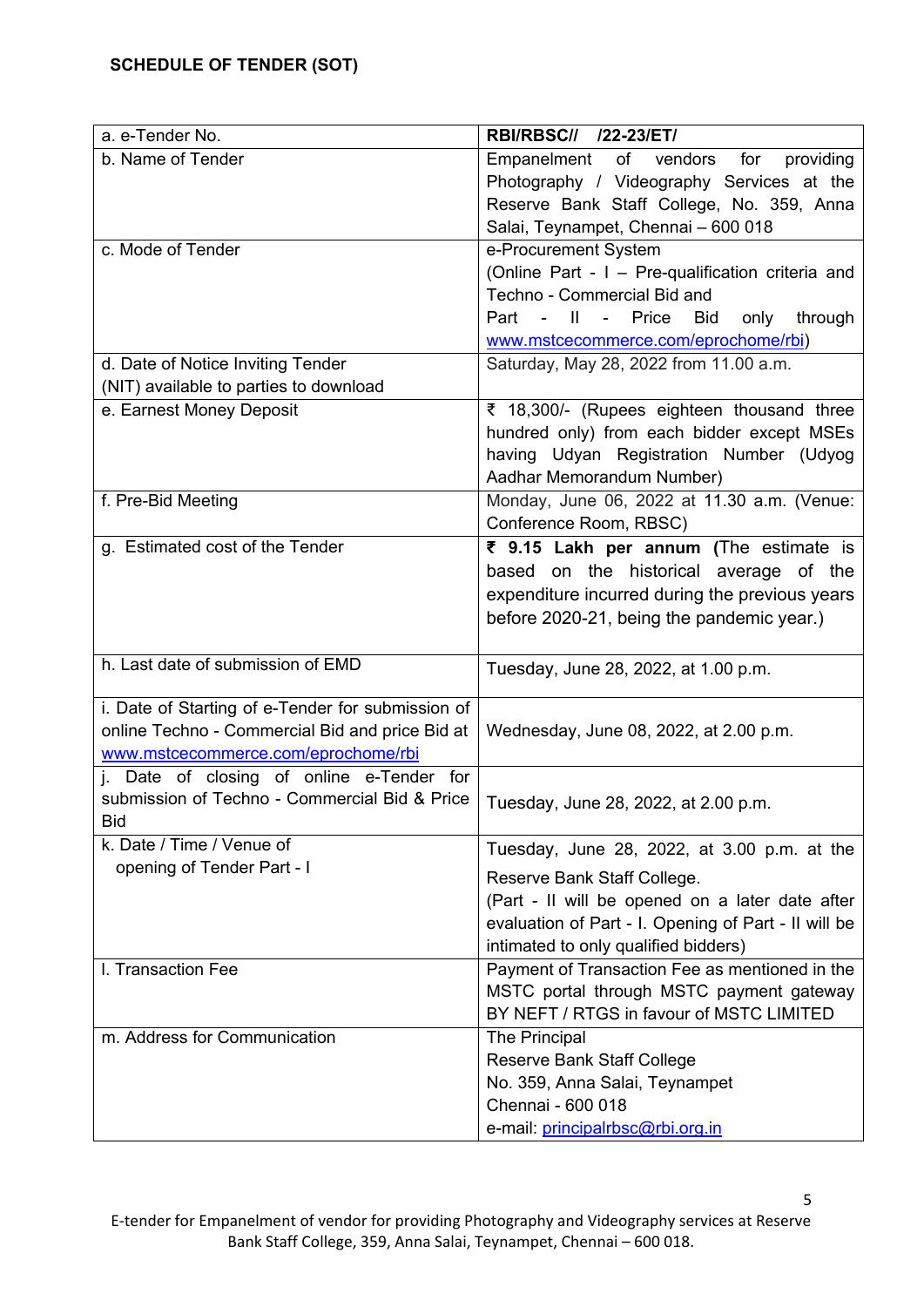## **IMPORTANT INSTRUCTIONS FOR E-PROCUREMENT**

Bidders are requested to read the terms & conditions of this Tender before submitting their online Tender.

THE TECHNICAL BID AND THE COMMERCIAL BID (Part - I & Part - II) HAVE TO BE SUBMITTED ONLINE AT [www.mstcecommerce.com/eprochome/rbi](https://www.mstcecommerce.com/eprochome/rbi) 

#### **Process of e-Tender:**

**A) Registration:** The process involves vendor's registration with MSTC e-procurement portal which is free of cost. Only after registration, the vendor(s) can submit his / their bids electronically. The Electronic Bidding for submission of Technical Bid as well as Commercial Bid will be done over the internet. The vendor should possess Class III signing type digital certificate. Vendors are to make their own arrangement for bidding from a PC connected with Internet. MSTC is not responsible for making such arrangement. (Bids will not be recorded without Digital Signature).

1). Vendors are required to register themselves online with *[www.mstcecommerce.com/eprochome/rbi](https://www.mstcecommerce.com/eprochome/rbi) → e-Procurement → PSU / Govt depts → Select RBI Logo > Register as Vendor -- Filling up details and creating own user id and password → Submit.*

2). Vendors will receive a system generated email confirming their registration in their email which has been provided during filling the registration form. In case of any clarification, vendors may contact RBI / MSTC (before the scheduled time of the e-Tender).

#### **Contact person (RBI):**

1.Smt V Sasirekha, Assistant General Manager (Administration) 044 – 48659634, vsasirekha@rbi.org.in

2. Shri. Narendra Bondre, Assistant Manager (Administration) 044-24302742, [ncbondre@rbi.org.in](mailto:ncbondre@rbi.org.in)

 **Email id:- [principalrbsc@rbi.org.in](mailto:principalrbsc@rbi.org.in)** 

## **Contact person (MSTC Ltd.):**

- 1. MSTC Helpline Numbers 9499054101/02/03/04
- 2. Shri V Ganesh Moorthy Mobile No. 9176616410, 044-28285095 Email id - [mstcsro@mstcindia.co.in](mailto:mstcsro@mstcindia.co.in)

#### **B) System Requirements:**

- i) Windows 7 or above Operating System
- ii) IE 7 and above Internet browser
- iii) Signing type digital signature
- iv) Latest updated JRE 8 (x86 Offline) software to be downloaded and installed in the system.

To disable "Protected Mode" for DSC to appear in the signer box following settings may be applied.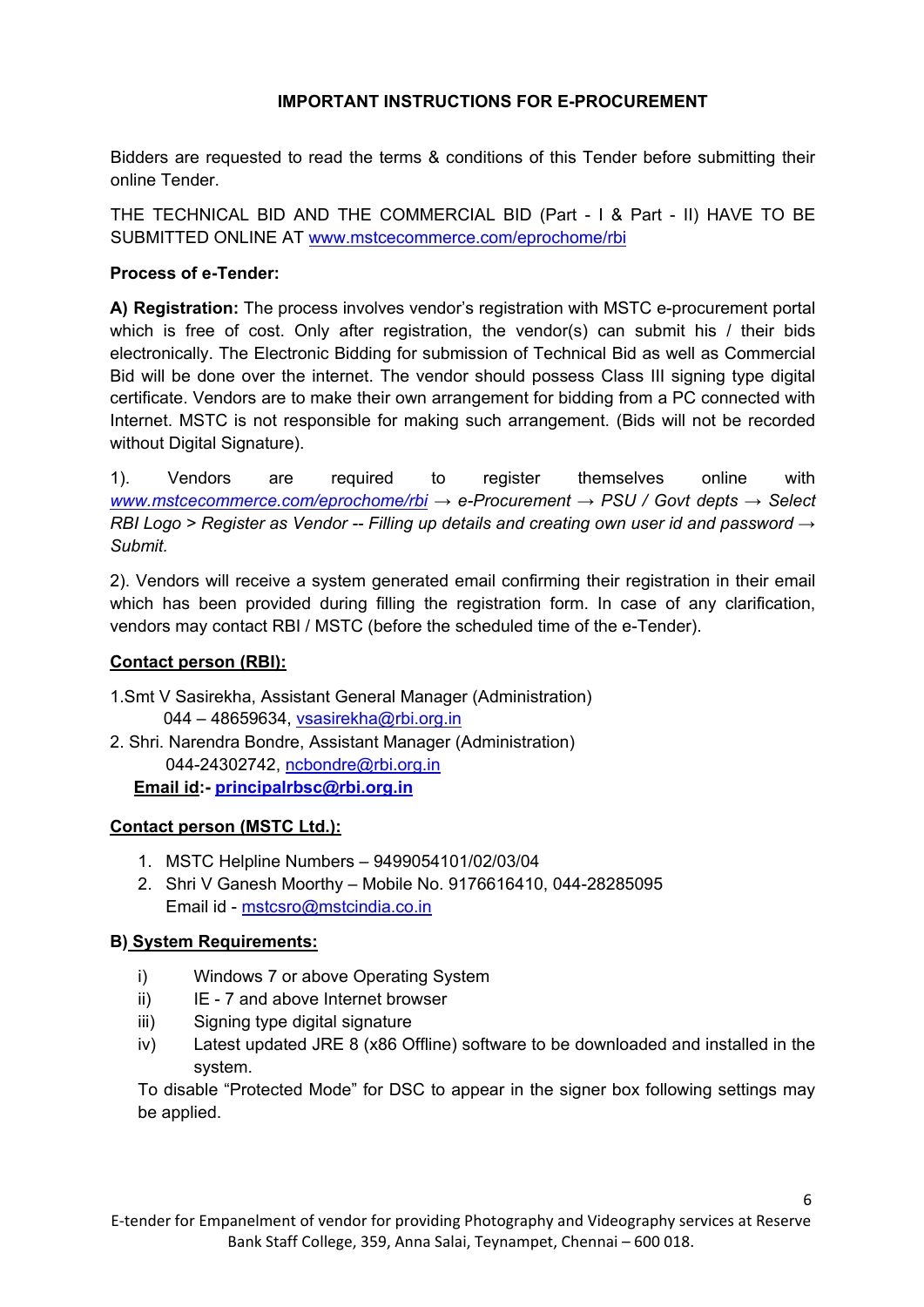• Tools => Internet Options => Security => Disable protected Mode If enabled - i.e., Remove the tick from the tick box mentioning "Enable Protected Mode".

## **Other Settings:**

• Tools => Internet Options => General => Click On Settings under "Browsing History / Delete Browsing History" => Temporary Internet Files => Activate "Every time I Visit the Webpage".

To enable ALL active X controls and disable 'use pop up blocker' under Tools  $\rightarrow$  Internet Options  $\rightarrow$  custom level (Please run IE settings from the page [www.mstcecommerce.com](https://www.mstcecommerce.com/) once).

All entries in the Tender should be entered in the Formats as specified above without any ambiguity.

Tenders will be opened electronically on the specified date and time as given in the Tender.

## **Special Note towards Transaction fee:**

The vendors shall pay the transaction fee using **"Transaction Fee Payment"** Link under "My Menu" in the vendor login. The vendors have to select the particular Tender from the event dropdown box. The vendor shall have the facility of making the payment either through NEFT or Online Payment. On selecting NEFT, the vendor shall generate a challan by filling up a form. The vendor shall remit the transaction fee amount as per the details printed on the challan without making change in the same. On selecting Online Payment, the vendor shall have the provision of making payment using their Credit / Debit Card / Net Banking. Once the payment gets credited to the MSTC's designated Bank account, the transaction fee shall be auto authorized and the vendor shall be receiving a system generated mail. **Transaction fee is non-refundable.** A vendor will not have the access to online e-Tender without making the payment towards the transaction fee.

## **NOTE – 1:**

Bidders are advised to remit the transaction fee well in advance before the closing time of the event so as to give themselves sufficient time to submit the bid.

Information about Tenders / Corrigendum uploaded shall be sent by email only during the process till finalization of Tender. Hence the vendors are required to ensure that their Email ID provided is valid and updated at the time of registration of vendor with MSTC. Vendors are also requested to ensure validity of their DSC (Digital Signature Certificate). Vendors are advised to see Corrigendum, if any, before submitting their bids.

e-Tender cannot be accessed after the due date and time mentioned in NIT.

## **Bidding in e-Tender:**

- a) The process involves Electronic Bidding for submission of Technical and Commercial Bid (Part - I & Part - II).
- b) The bidder(s) who have submitted transaction fee can only submit their Technical Bid and Commercial Bid through internet in MSTC website *[www.mstcecommerce.com](https://www.mstcecommerce.com/) → e-procurement → PSU / Govt depts → Login under RBI → My Menu → Auction Floor Manager → Live Event → Selection of the live event.*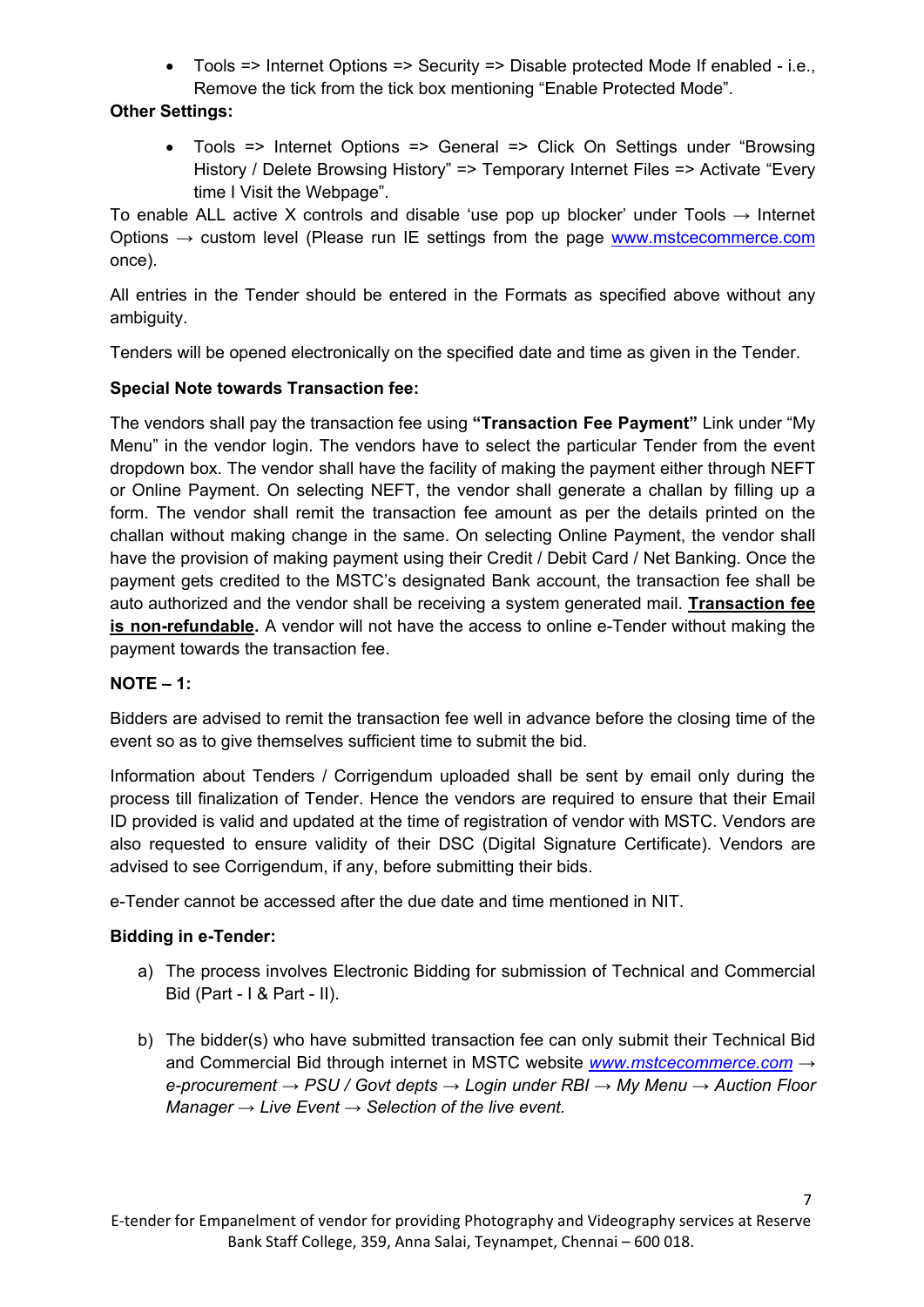- c) The bidder should have running JAVA application. This exercise has to be done immediately after opening of Bid floor. Then they have to fill up Common terms / Commercial specification and save the same. After that, they should click on the Technical bid. If this JAVA application does not run, then the vendor will not be able to save / submit his / their Technical bid.
- d) After filling the Technical Bid, vendors have to click 'save' for recording the same. Once the Commercial Bid link becomes active and the details are filled up, vendors have to click on "save" to record the Commercial bid. After both the Technical bid & Commercial bid have been saved, vendor has to click on the "Final Submission" button to register the bids.
- e) Bidders are instructed to use *Attach Doc button* to upload documents. Multiple documents can be uploaded.
- f) In all cases, vendors are advised to use their own ID and Password along with Digital Signature at the time of submission of their bids.
- g) During the entire e-Tender process, the vendors will remain completely anonymous to one another and also to everybody else.
- h) The e-Tender floor shall remain open from the pre-announced date & time and for as much duration as mentioned above.
- i) All electronic bids submitted during the e-Tender process shall be legally binding on the vendor. Any bid will be considered as the valid bid offered by that vendor and acceptance of the same by the Tender inviting authority will form a binding contract between Tender inviting authority and the Vendor for execution of work.
- j) It is mandatory that all the bids are submitted with digital signature certificate otherwise the same will not be accepted by the system.
- k) The Tender inviting authority reserves the right to cancel or reject or accept or withdraw or extend the Tender in full or part as the case may be without assigning any reason thereof.

**No deviation of the terms and conditions of the Tender document is acceptable.** Submission of bid in the e-Tender floor by any vendor confirms his acceptance of terms & conditions for the Tender. Any order resulting from this Tender shall be governed by the terms and conditions mentioned therein.

Vendors are requested to read the vendor guide and see the video in the page [www.mstcecommerce.com/eprochome](https://www.mstcecommerce.com/eprochome) to familiarize themselves with the system before bidding.

#### **Vendors are requested to quote rates exclusive of GST for the tender. No change in quoted rates will be accepted.**

MSTC portal will be available from June 08, 2022 to June 28, 2022 for uploading the documents and rates.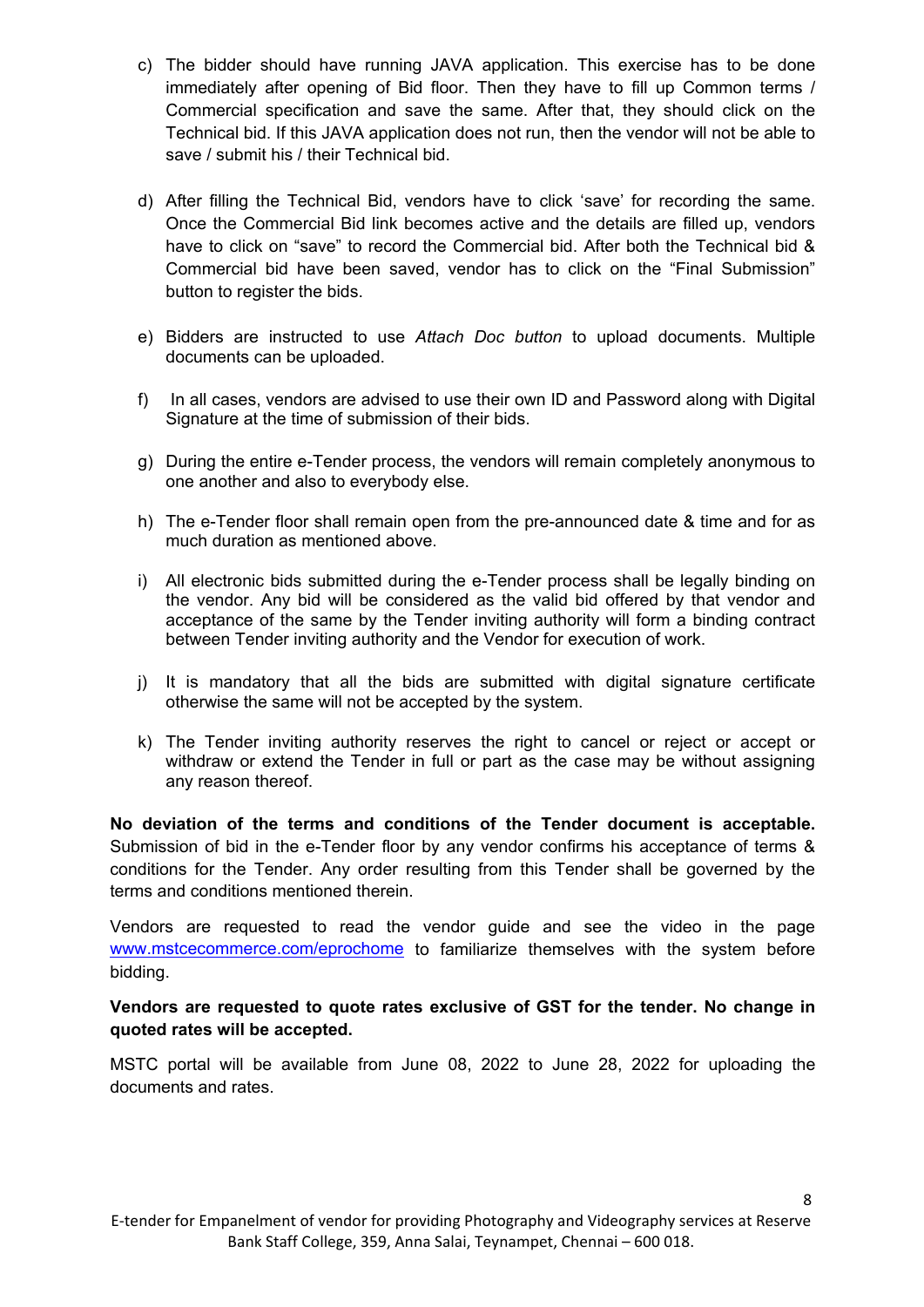**Section - I** 

**Form of Tender**

in the contract of the contract of the contract of the contract of the Place:

discussion of the contract of the contract of the contract of the Date:

9

To

The Principal Reserve Bank Staff College No. 359, Anna Salai, Teynampet Chennai – 600 018

#### Dear Sir

## **Empanelment for Photography / Videography services at the Reserve Bank Staff College (RBSC), Chennai.**

I / We, having examined and understood the specifications, requirements and terms and conditions relating to the works specified in the Memorandum hereinafter set out and having visited and examined the site of the works specified in the said Memorandum and having acquired the requisite information relating thereto as affecting the Tender, I / We hereby offer to execute the works specified in the said Memorandum at the rates mentioned in the attached Price (Financial) Bid [\(Annexure IV\)](#page-39-0) and in accordance, in all respect, with the specifications and instructions in writing referred to in the Articles of Agreement, General Instructions of the Tender – Eligibility Criteria, Broad Scope of Work, General Instructions – Terms and Conditions of the Contract, Price (Financial) Bid and in all other respects in accordance with such conditions so far as they may be applicable.

| (a) | Description of works      | Empanelment for Photography / Videography<br>services at the Reserve Bank Staff College,<br>Chennai at No. 359, Anna Salai, Teynampet,<br>Chennai - 600 018                                                              |
|-----|---------------------------|--------------------------------------------------------------------------------------------------------------------------------------------------------------------------------------------------------------------------|
| (b) | <b>Estimated cost</b>     | Rs. 9.15 lakh per annum, approximately,<br>during the normal conduct of in house<br>training programmes                                                                                                                  |
| (c) | <b>Earnest Money</b>      | Rs. 18,300/- (Rupees eighteen thousand three<br>hundred only)                                                                                                                                                            |
| (d) | <b>Period of Contract</b> | Initially, the contract will be awarded for a<br>period till March 31, 2023. The tenure may<br>thereafter be extended for further period<br>subject to satisfactory performance / service<br>rendered by the contractor. |
| (e) | Rates                     | Rates are to be quoted for Photography /<br>Videography services as<br>indicated<br><i>in</i><br><b>ANNEXURE IV.</b>                                                                                                     |

## **MEMORANDUM**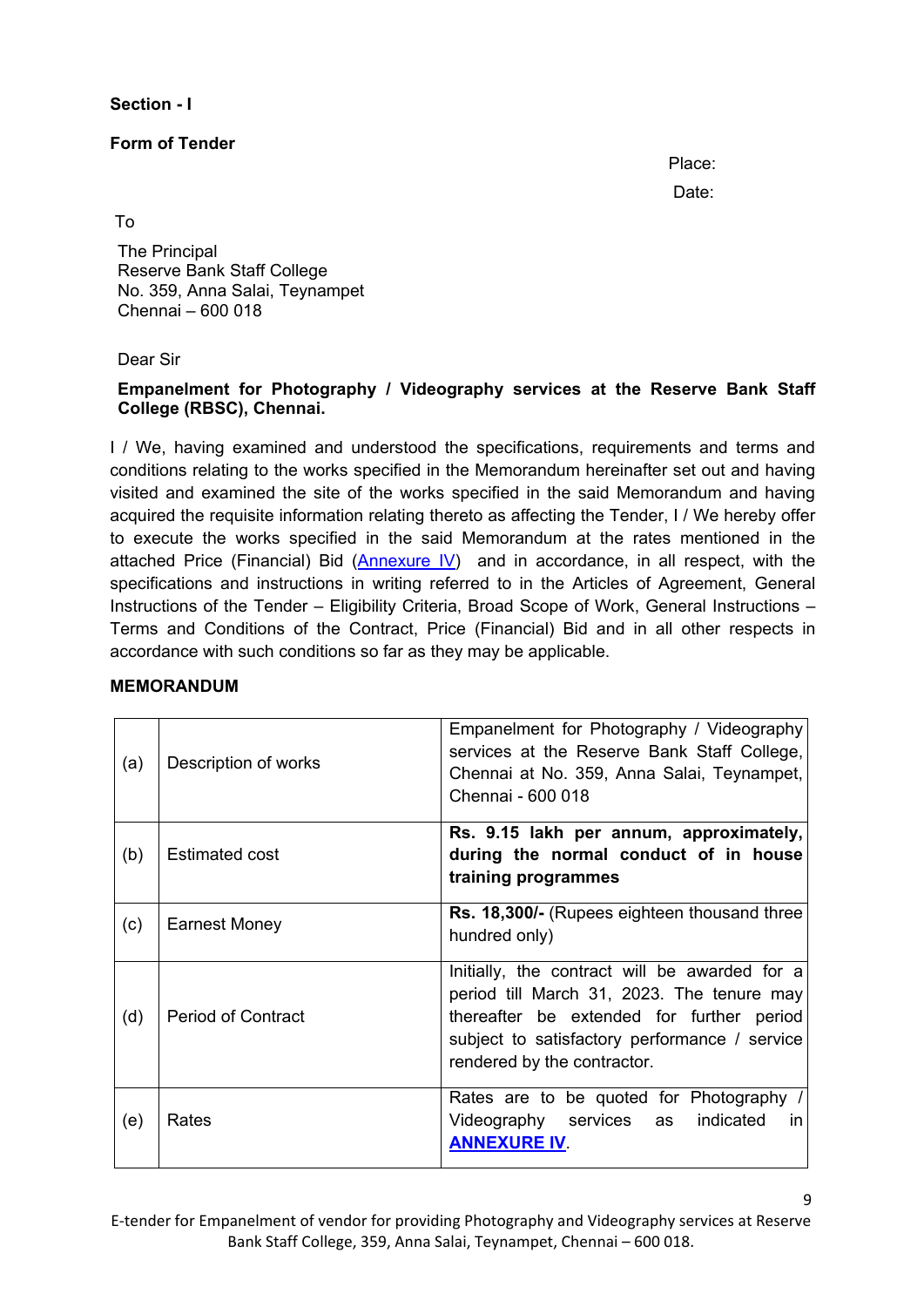2. I / we undertake to offer my / our services in conformity with the scope / nature of work and the terms and conditions set out in the Tender document. I / We confirm that the Tender submitted by me / us is conforming to all the terms and conditions mentioned in the Tender document.

3. Should this Tender be accepted, I / we hereby agree to abide by and fulfil the scope / nature of work and the terms and conditions set out in the Tender document, so far as they may be applicable or in default thereof to forfeit and pay to the College the amount mentioned in the said conditions.

4. Earnest Money Deposit (EMD) has been paid as per the instructions given under the Terms and Conditions, which amount shall not bear any interest. Should I / We fail to execute the Contract when called upon to do so, I / We do hereby agree that this sum shall be forfeited by me / us to the Reserve Bank of India / Reserve Bank Staff College.

5. I / We shall comply with the statutory provisions of the Contract Labour (Regulation & Abolition) Act, 1970; Employees State Insurance Act; Workman's Compensation Act, 1923; Payment of Wages Act, 1936; The Employees Provident Fund (and Miscellaneous Provisions) Act, 1952; Payment of Bonus Act, 1965; The Minimum Wages Act, 1948; Employer's Liability Act, 1938; and / or any other rules / regulations and / or statues that may be applicable to them. The contractor shall indemnify the Employer against all claims which may be made upon the employer whether under the aforesaid statutes or any other statute in force during the currency of the contract.

6. I / We agree that our Tender remain valid for acceptance by the College for a period of 90 days from the date of opening of Part - I of the Tender or till the date of finalization of the Tender, whichever is earlier.

7. I / We, do hereby declare that there is no case with the Police / Court / Regulatory authorities against me / us. I / We have neither been suspended / delisted / disqualified by any organization for any reason nor any such proceedings are pending / contemplated. I / We also certify that either our firm or any of the partners are not involved in any scam or disciplinary proceedings settled or pending adjudication.

8. All necessary documents, as stipulated in the tender, are uploaded.

9. I / We certify that all the information furnished by me / us is true to the best of my / our knowledge. I have no objection to the College verifying any or all the information furnished in this document with the concerned authorities, if necessary.

10. I / We understand that the College reserves the right to accept or reject any or all the Tenders in full or in part without assigning any reason there for.

| Dated this | dav of | מ∩מ<br>ZUZZ. |
|------------|--------|--------------|
|            |        |              |

For and on behalf of M/s

E-tender for Empanelment of vendor for providing Photography and Videography services at Reserve Bank Staff College, 359, Anna Salai, Teynampet, Chennai – 600 018.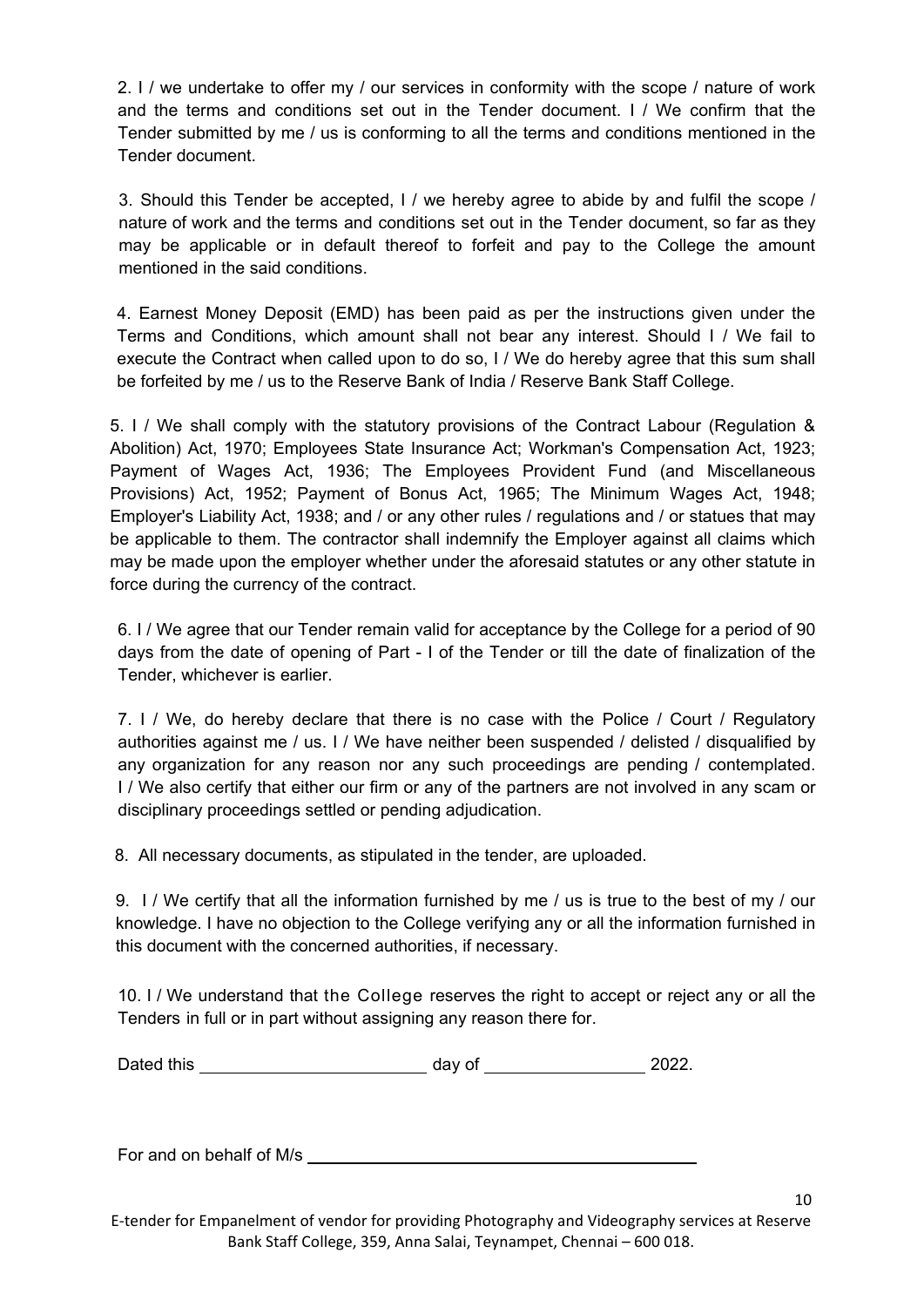| (Signature with seal) |                                                               |  |
|-----------------------|---------------------------------------------------------------|--|
| Name                  |                                                               |  |
|                       |                                                               |  |
| <b>Address</b>        |                                                               |  |
|                       | <u> 1989 - Johann Barn, fransk politik fotograf (d. 1989)</u> |  |
| Place                 |                                                               |  |
| Date                  |                                                               |  |
|                       | Telephone No. : _____________________________                 |  |
| Fax No<br>E-mail      | <u> : ______________________________</u>                      |  |
|                       |                                                               |  |
| Witnesses             |                                                               |  |
| (1) Signature with    |                                                               |  |
| Name, Address & Date  |                                                               |  |
|                       |                                                               |  |
| (2) Signature with    |                                                               |  |
| Name, Address & Date  |                                                               |  |
|                       |                                                               |  |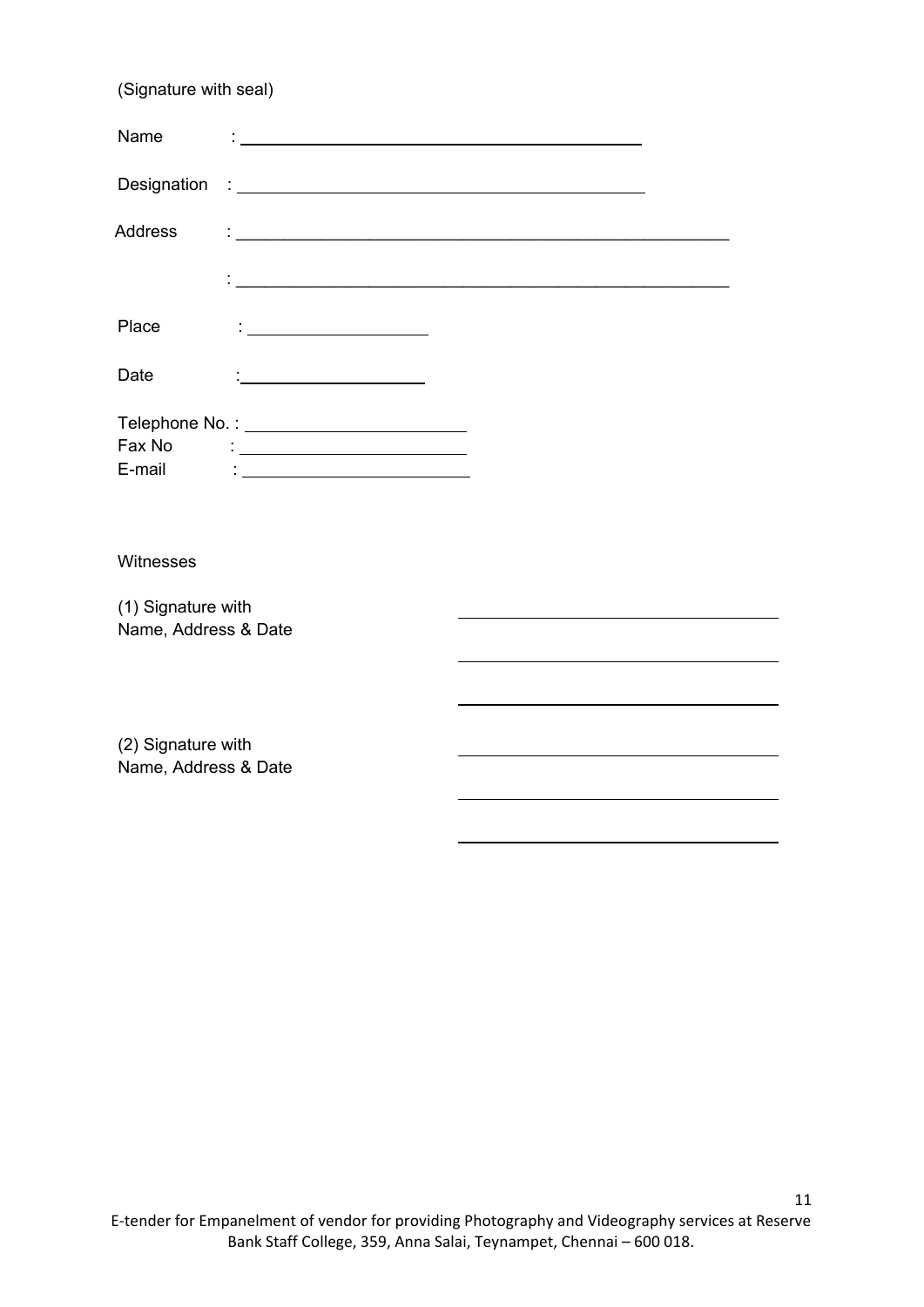## **Section – II**

## **General Instructions of the Tender – Eligibility Criteria**

**1.** E-Tenders are invited from reputed and well-established company / firm / agency for entering into 'Empanelment for providing Photography / Videography services at the Reserve College Staff College, No. 359, Anna Salai, Teynampet, Chennai – 600 018', initially for a period of 09 months, commencing from July 01, 2022 to March 31, 2023 and extendable for further short periods or for a period of two years (One year at a time) at the same rate / mutually agreed rate at the sole discretion of the College, depending on the performance of the Vendor. The e-Tender comprising duly filled in details of both Part - I and Part - II specifications of the Tender should be uploaded in the MSTC website under RBI portal **not later than 02:00 PM on June 28, 2022.** 

#### **2. Eligibility Criteria:**

**A**. The bidder should have been in the business of photography / videography, at least for the last 5 years.

**B.** The bidder shall also possess eligibility as per the eligibility criteria given below:

| S.             | <b>Eligibility</b>                                                | Documents to be               |
|----------------|-------------------------------------------------------------------|-------------------------------|
| No.            |                                                                   | uploaded                      |
| 1.             | Track record of the bidder shall be clean without any             | Declaration<br>the<br>in      |
|                | involvement in any illegal activities or financial frauds.        | format<br>(as<br>per          |
| 2.             | There shall not be any case with the Police / Court /             | Annexure $-$ IX)<br>duly      |
|                | Regulatory authorities against the bidder.                        | signed<br>by<br>the           |
| 3.             | The bidder must not have been prosecuted or suffered any          | authorised signatory on       |
|                | penalty for violation of any statutory laws by any Authority.     | behalf of the bidder, to      |
| 4.             | The bidder must not have been suspended / delisted /              | be uploaded                   |
|                | disqualified by any organization including the Reserve            |                               |
|                | College Staff College, on any grounds.                            |                               |
| 5.             | The bidder should not have rescinded / abandoned any              |                               |
|                | Contract awarded by any of his clients before the expiry of       |                               |
|                | prescribed period of Contract. The bidder shall give details      |                               |
|                | of all disputes he / she had with his / her clients and furnish   |                               |
|                | the status thereof, in the absence of the same a declaration      |                               |
|                | to that effect to be furnished in $(Annexure - IX)$ .             |                               |
| 6.             | The bidder shall have applicable and valid registrations          | Copies of the relevant        |
|                | with statutory authorities constituted for Labour Welfare         | registration certificates     |
|                | and for other purposes such as ESI, EPF, PAN, GST etc.,           | uploaded.<br>to<br>be         |
|                | and shall submit details of the same in <b>Annexure - III</b> and | <b>Annexure - III</b>         |
|                | upload the documentary evidences to this effect.                  |                               |
| 7 <sub>1</sub> | The Bidder shall have current account in a scheduled              | <b>Statement</b><br>as<br>per |
|                | commercial Bank                                                   | <b>Annexure – V</b> to be     |
|                |                                                                   | uploaded.                     |
| 8.             | Power of Attorney / Declaration duly authorizing the person       | Copy to be uploaded           |
|                | on behalf of the bidder to sign the Tender related                | along with the Part - I       |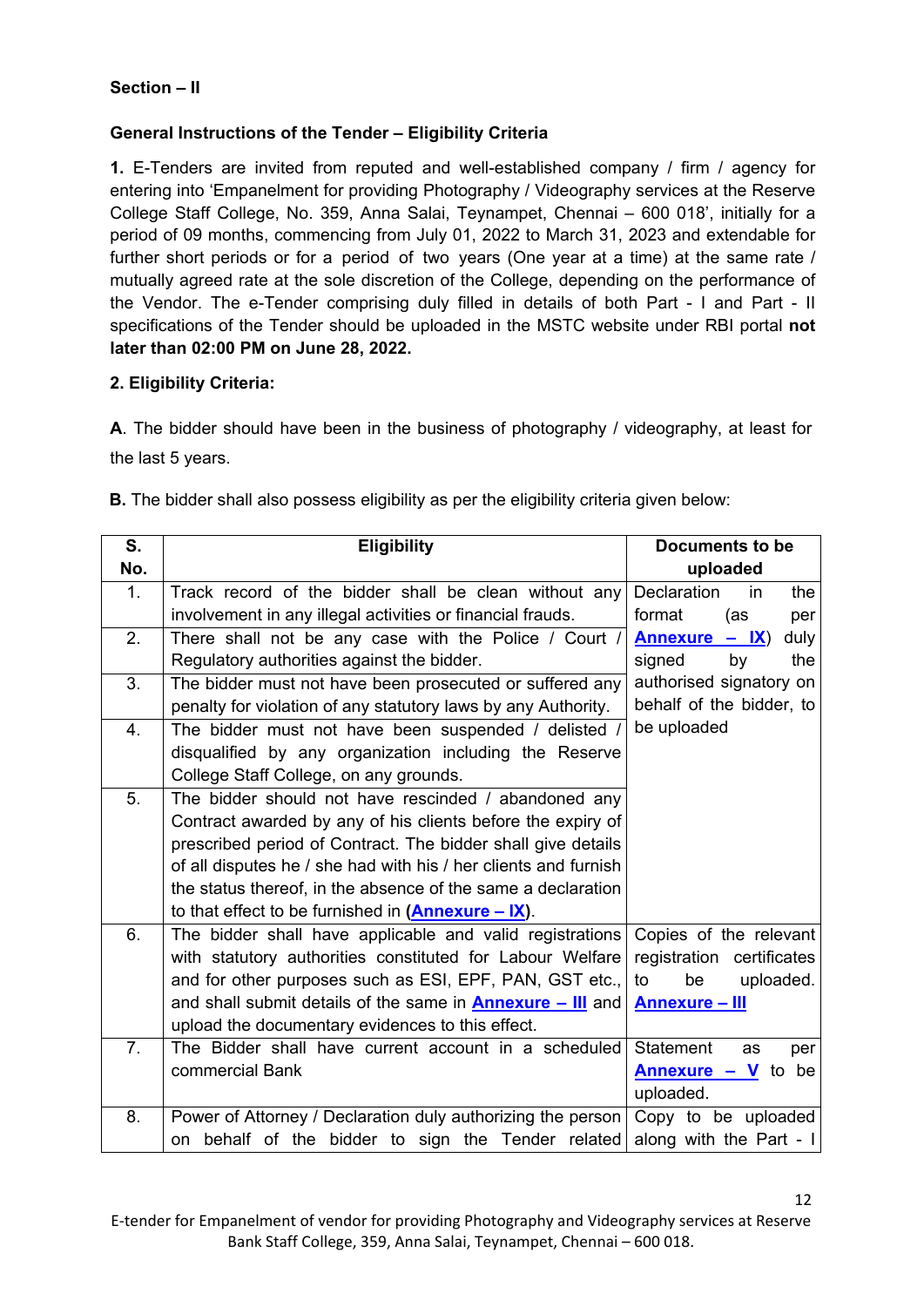documents and also to deal with Tender related matters as documents. per **[Annexure – VI](#page-41-0)** (Original to be submitted by the **[Annexure – VI](#page-41-0)** successful Tenderer to RBSC)

Tenderers who qualify as above will only be eligible to Tender for the work. A Tender submitted by a firm, without uploading the above documents / details shall be liable to be rejected.

**Note 1:** If the performance of the bidder is / has been found to be unsatisfactory for any reasons, whatsoever, in any organization including the Reserve Bank Staff College, Chennai, then the College reserves the right to reject the bids submitted by such bidder.

**Note 2: The intending bidders shall have to satisfy the College with documentary evidence in support of their possessing required eligibility (as specified in 'Eligibility Criteria' para '2' above) for participating in the Tendering process and in the event of their failure to do so, the College reserves the right not to process their Tender. For this purpose, the bidder shall be required to submit the mandatory information / documents in proof of their eligibility to take part in the Tendering process upto the last date.**

## **C. Pre-qualification Criteria (with documentary evidence) Requirements specifying particulars**

- i. The bidder should have a Certificate of Registration with Registrar of Companies/Registrar of Firms.
- ii. The bidder should have latest Audited Balance Sheet for the last 3 years with income tax return.
- iii. The bidder should have Permanent Account Number.
- iv. The bidder should submit proof of GST registration if registered with appropriate authority for GST.
- v. The bidder should have Current account in a scheduled commercial College.
- vi. The bidder should ensure that they fulfil the prequalification criteria before submitting the tenders. The tenders submitted by vendor who do not fulfil the prequalification criteria specified by the College will be summarily rejected.
- vii. The bidder will have to pay EMD via NEFT only. EMD of unsuccessful bidders shall be returned within 30 days from the completion of empanelment process. The EMD of the successful bidders will be retained and adjusted towards Security Deposit during the period of the contract.
- viii. At any point of time before/after the opening of the tender, if the documents or the information provided by the bidder are found to be incorrect, the application would be rejected. The College's decision in this regard would be final.
- ix. If any adverse comments/complaints are received from the previous employer(s) against the bidder before completion of tender process, the College has the right to reject the tender without any prior intimation.
- x. The track record of the bidder should be clean and it should not have been involved in any illegal activity or financial irregularities.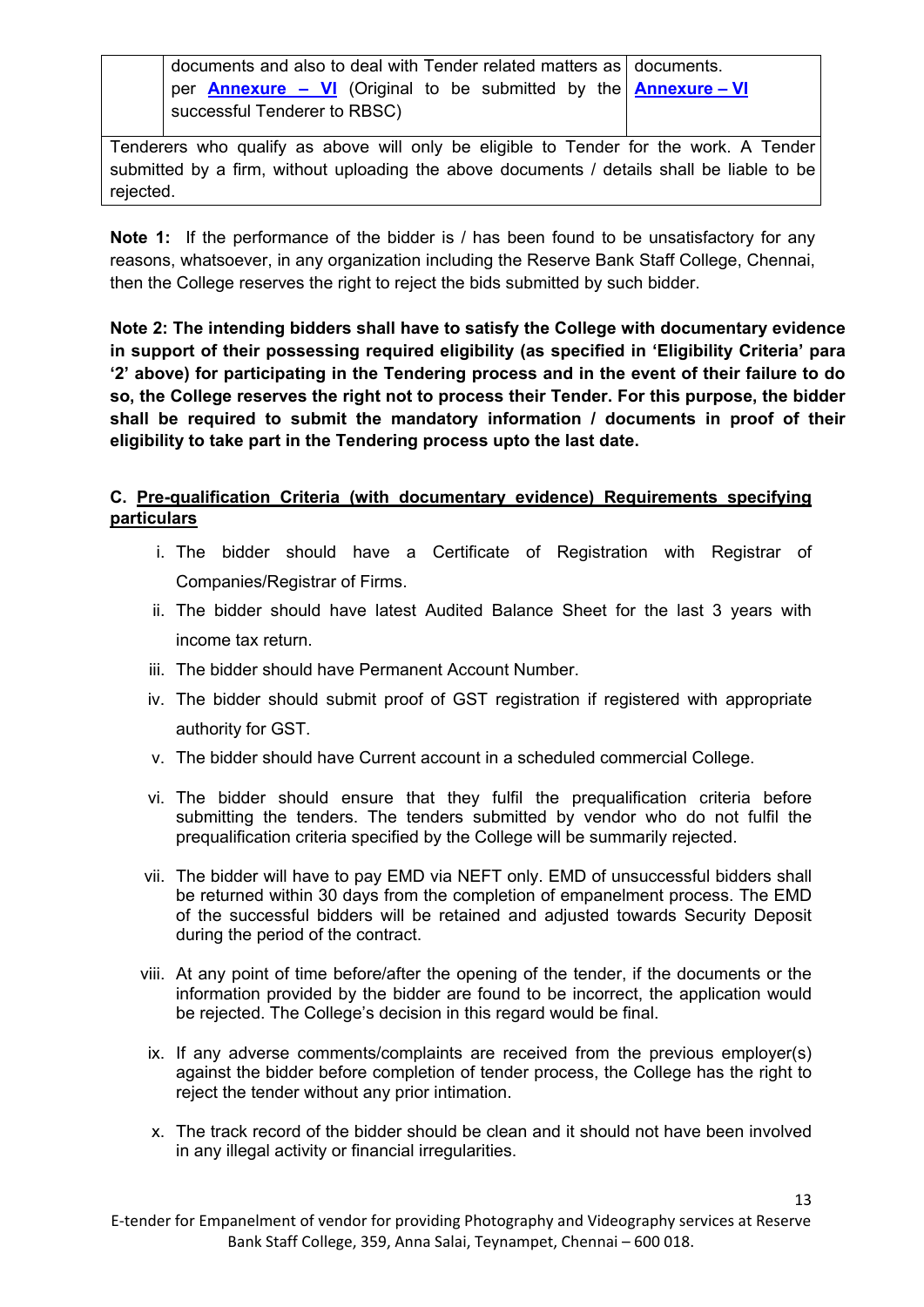- xi. Bidder(s) whose contract was/were terminated earlier by the College on account of unsatisfactory performance are not eligible to apply.
- xii. There will be no guarantee on minimum turnover for availing services. The order may vary depending on our requirements. The number of orders during the year 2020-21 and 2021-22 were very less, due to non conduct of inhouse training programmes because of covid pandemic. The resumption of inhouse trailing programmes may be in a limited and gradual manner.
- xiii. The Vendor shall not engage any agent or enter into sub‐contract with any other vendor/s for providing services.
- xiv. As per the Abolition of Child Labour Act 2006, Vendor shall not engage a person below the age of 18 years.
- xv. The tenure of the empanelment will initially be for nine months and extendable further period of two years at the sole discretion of the College.
- xvi. No deviations / conditions shall be stipulated by the bidder in technical bids. Conditional tenders will not be accepted and will be summarily rejected.
- xvii. Falsification/suppression of information shall lead to disqualification of the bidder even after empanelment.
- xviii. Termination Policy:
	- a. RBSC reserves the right to levy penalty and even remove the vendor from empanelment with a notice of 10 days if there is deterioration in any kind of poor/ deficient service, fraudulent activities, etc. In case of any dispute in this regard, the decision of the College shall be final and binding. In such a scenario, the security deposit made will be forfeited.
	- b. RBSC also reserves the right to remove the vendor from empanelment by giving a notice of 30 days without assigning any reasons thereof.
	- c. Mutual Termination: The vendor who wish to exit from the empanelment shall give a notice by assigning the reason(s) thereof. On acceptance by the RBSC, the vendor shall be removed from the list after a period of 30 days from the day of acceptance by the RBSC.
- xix. Each bidder (each member in the case of partnership firm / joint venture/ consortium) is required to confirm and declare with the bid that no agent, middleman or any intermediary has been, or will be, engaged to provide services or work related to the award of this work. They will have to further confirm and declare that no agency commission or any payment which may be construed as an agency commission has been or will be paid and that the Price bid will not include any such amount. If the College subsequently finds to the contrary, it reserves the right to declare the vendor as non-compliant and shall remove the vendor from the empanelment.
- xx. Canvassing or offer of an advantage or any other inducement by any person with a view to influencing acceptance of a bid will be an offence under relevant laws, as applicable, in the matter. Such action will result in the rejection of bid, in addition to other punitive measures.
- xxi. No interest shall be paid on EMD/Security Deposit.
- xxii. In case the bidder has any doubts in the Tender document, he / she shall seek clarification from the Office of Assistant General Manager, Administration, RBSC,

E-tender for Empanelment of vendor for providing Photography and Videography services at Reserve Bank Staff College, 359, Anna Salai, Teynampet, Chennai – 600 018.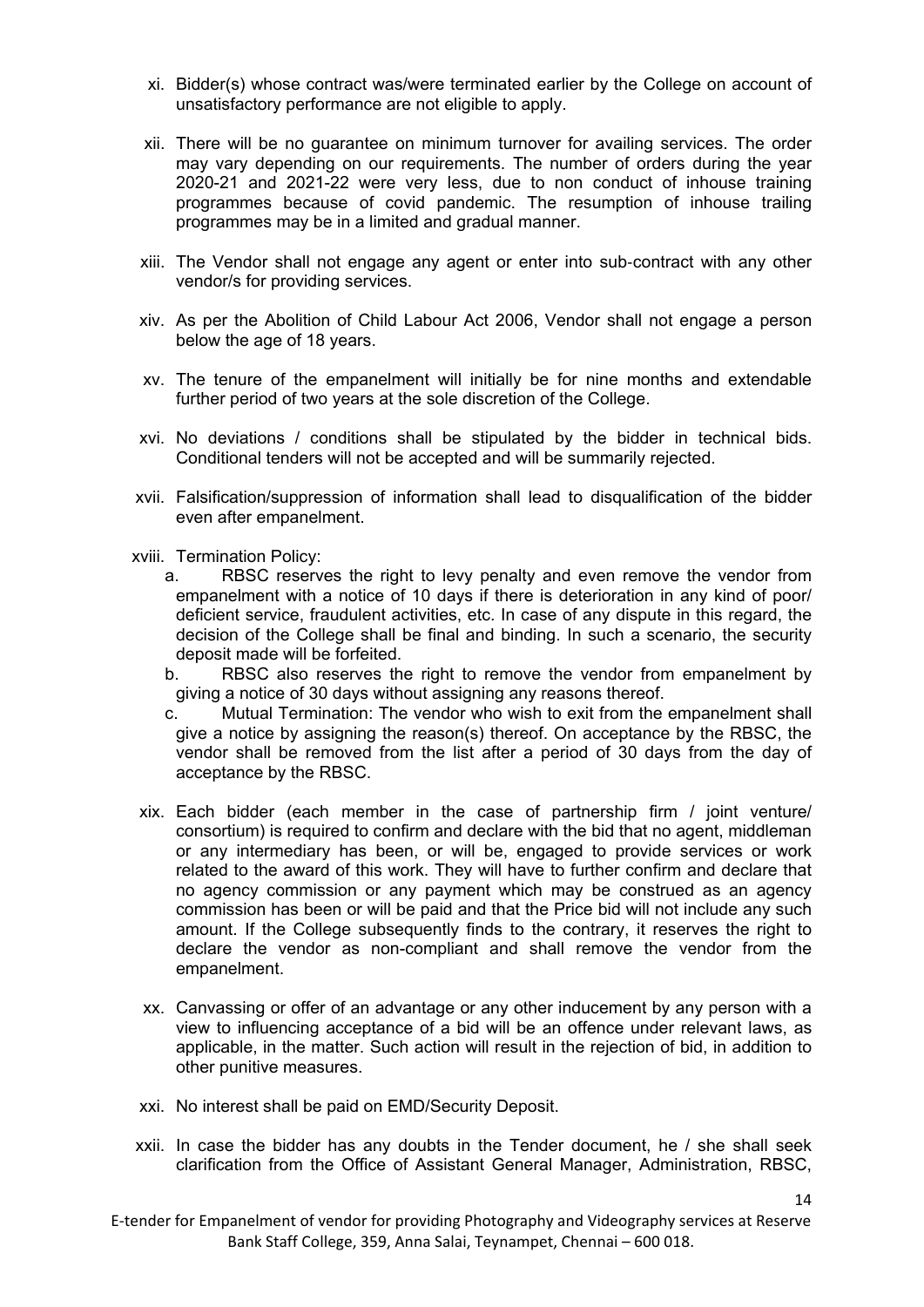Chennai not later than ten days before last day for submission of technical bid. Any such clarification, together with all details on which clarification had been sought, will also be forwarded to all vendors without disclosing the identity of the tenderer seeking clarification. All communication between the vendor and the College shall be carried out in writing via e-mail only. Except for any such written clarification by the College which is expressly stated to be an addendum to the tender document issued by the Office of Assistant General Manager, Administration, RBSC, Chennai, no written or oral communication, presentation or explanation by any other employee of the College shall be taken to bind or fetter the College under the contract.

- xxiii. Tenders not submitted as per the guidelines stated above are liable for rejection. Decision of the College in this regard shall be final.
- xxiv. Before submitting the tender, the tenderer may go through the general terms and conditions / pre-qualification criteria / general guidelines/ technical requirements on which the work will be awarded by the College and required to be executed by the vendor. The vendors may satisfy themselves as to the specified eligibility and other criteria. It may also be noted that the general terms and conditions are indicative in nature and the same shall not restrain the College from imposing or requiring the tenderer to agree upon such further or other terms and conditions, or to alter, modify or omit those terms and conditions, as are considered necessary for the due and proper execution of the work being awarded under this tender. Application containing false or inadequate information is liable for rejection. The Principal, Reserve Bank Staff College, Chennai reserves the right to accept or reject any or all tender bids without assigning any reason whatsoever and such decision will be binding on all the parties.

#### **3. Check List of the documents to be uploaded in Part - I of the Tender in respect of fulfilling their eligibility with suitable file names as indicated.**

- i. Basic Information about the bidder in the prescribed format (**[Annexure III](#page-36-0)**) of Tender. (The full particulars of the *Company/Firm/Agency in details are required to be submitted. In case of a company, the copy of certificate of registration, Memorandum and Article of Association of the Company and other relevant documents and particulars of all the directors and responsible officials are required to be submitted. In case of a partnership firm, the partnership deed, power of attorney, if any, and particulars of all the partners constituting the firm and in case of an agency or proprietorship, the particulars of the individual/individuals involved therein along with the names(s) and address(s) etc; are to be submitted.)*
- ii. Copy of GST Registration.
- iii. Copies of Audited financial statement for turnover for last 3 years, i.e., 2019-20, 2020-21 and 2021-22, Copies of Income Tax Clearance Certificates / Income Tax Assessment Orders / IT Returns along with latest Audited final accounts of the business of the bidder duly certified by a Chartered Accountant or certificate of turnover issued by a Chartered Accountant should be uploaded in proof of their credit worthiness and turnover for the last three years, i.e., 2019-20, 2020-21 and 2021-22 (File name eg: FS1, FS2 etc).
- iv. Declarations in respect of conditions at para 2 B (1 to 5) of the Tender, as per the format in **[Annexure – IX](#page-44-0)**.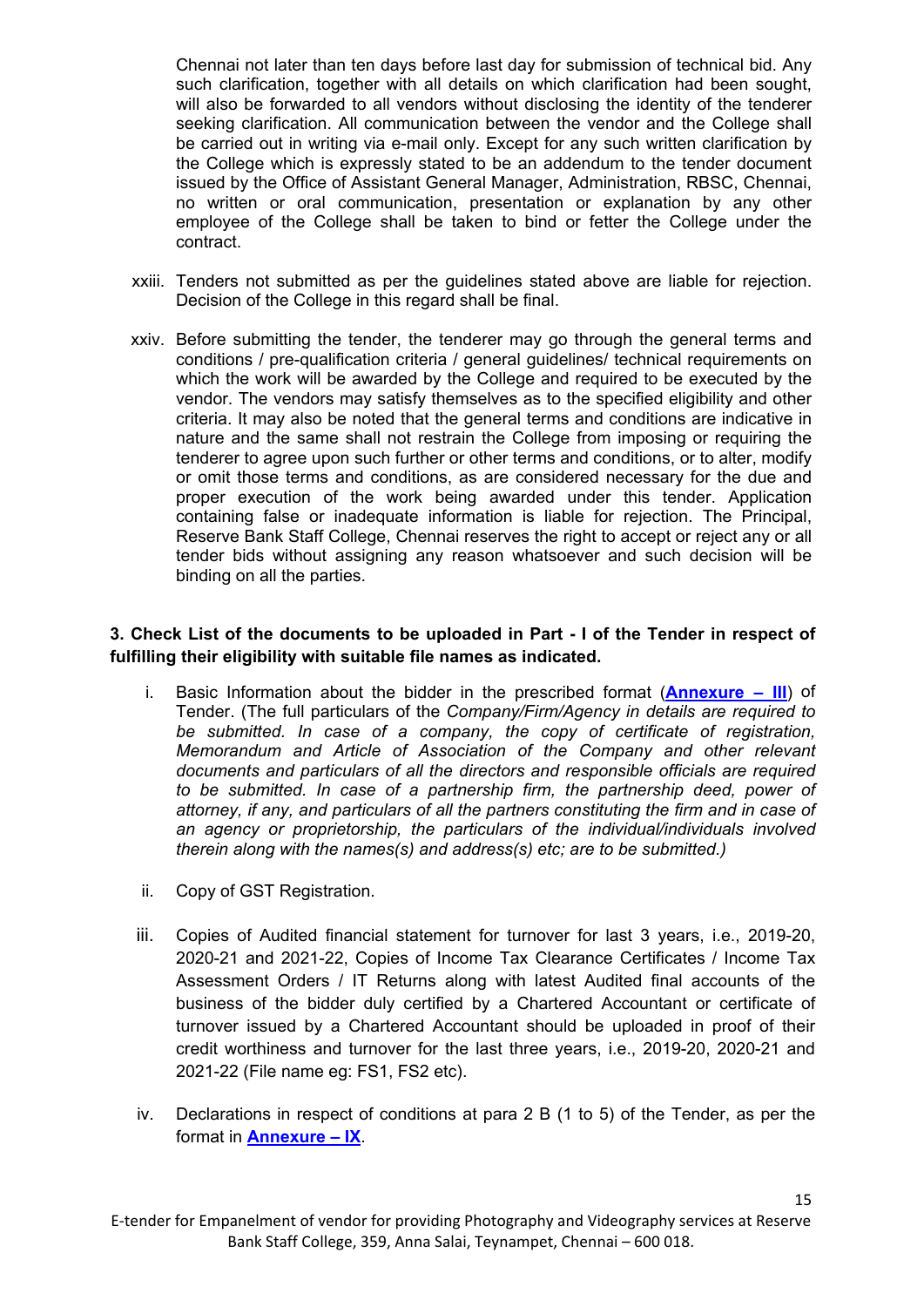- v. Details of Banker's as per **[Annexure V](#page-40-0)**.
- vi. Proof of remittance of EMD In lieu of Earnest Money Deposit.
- vii. Copy of Power of Attorney as per **[Annexure VI](#page-41-0)** (Original to be submitted by the successful Tenderer to the College).
- viii. Any other information relevant to the proposed work.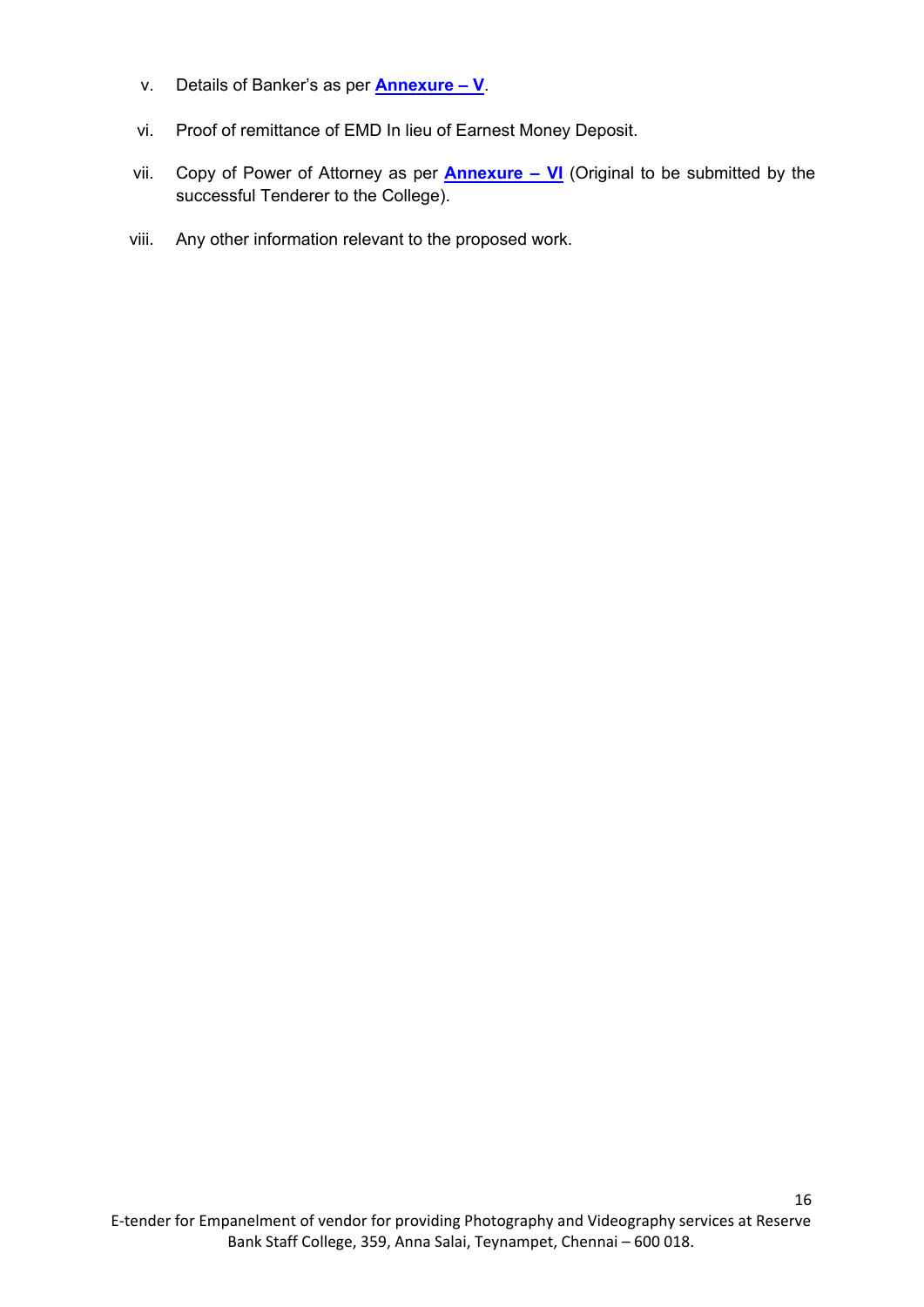## • **Broad Scope of work -**

## **Selected Bidders will have to perform the following tasks/activities, as and when required:**

- i. Photoshoot for less than one hour
- ii. Photoshoot for minimum one hour
- iii. Photoshoot for half-a-day, i.e. exceeding 3 hours
- iv. Group photos (12" x 8") printed and laminated
- v. Videography for less than 1 hour
- vi. Videography for minimum one hour
- **vii.** Videography for half-a-day, i.e. exceeding 3 hours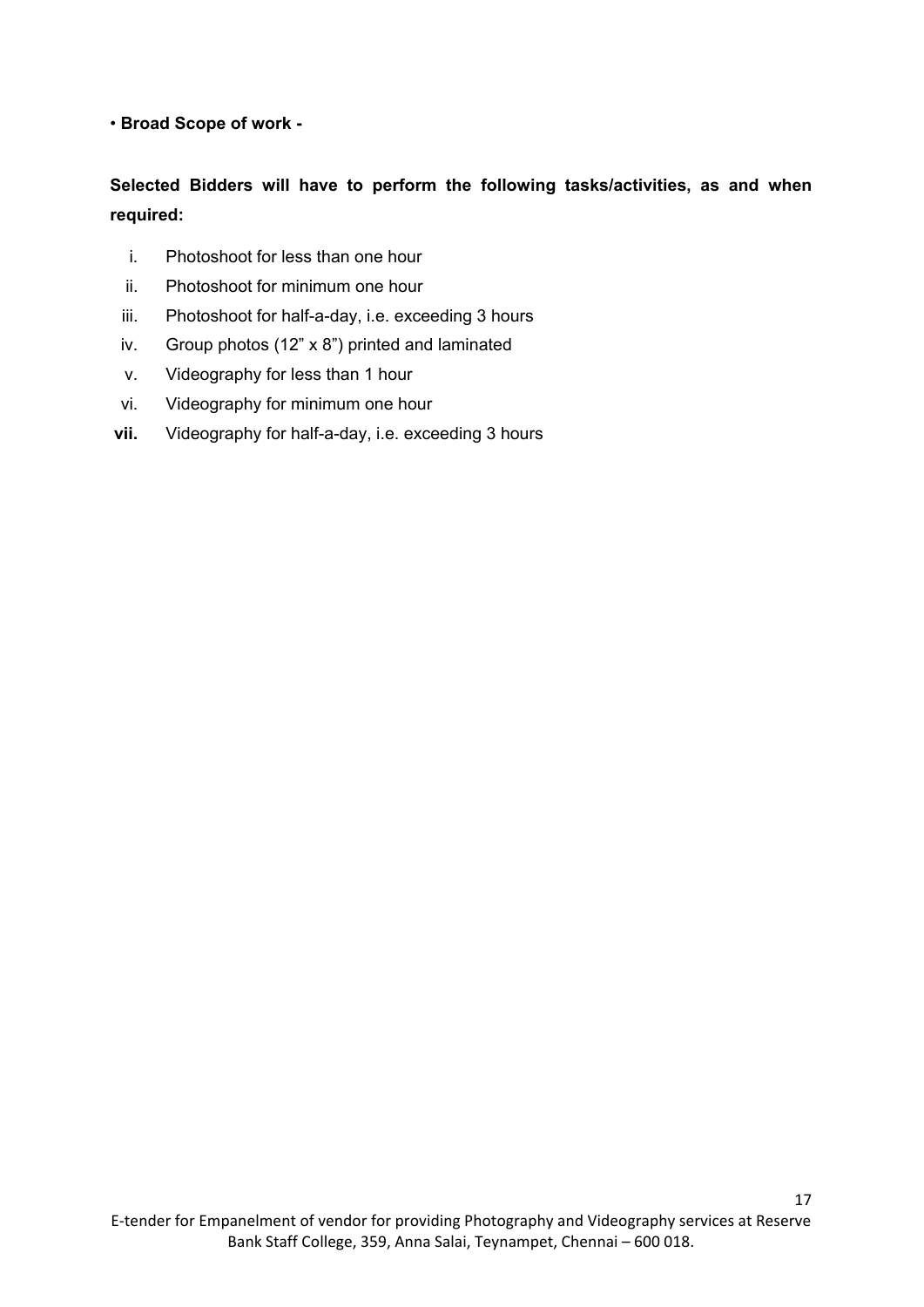## **Section – IV General Instructions of the Tender – Terms and Conditions of the Contract**

- 1. **Submission and opening of Tender:** The e-Tenders shall be submitted in two parts viz; Part - I, containing details of pre-qualification criteria, technical and commercial details of the offer and Part - II containing the Financial bid, latest by 02:00 p.m. on June 28, 2022. Part - I of the Tender shall be opened at 03:00 p.m. on June 28, 2022. The Part - II – Financial Bid - of those bidders, who qualify the requirements of prequalification criteria as specified at Section - II of the Tender, will only be considered for opening. Decision in this regard will be at the sole discretion of the College. Date of opening of Part - II shall be intimated to the eligible bidders. The tenderer should sign and affix his / his firm's stamp at each page of the tender document and all the Annexes.
- 2. **PRE-BID MEETING -** A pre-bid meeting will be held at **11:30 AM on June 06, 2022** at the Reserve Bank Staff College, Chennai for the benefit of the Tenderers to discuss / clarify anything about the Tender. No separate communication will be sent for this meeting. All the intending bidders are advised to be present. The requests for clarifications may be submitted in writing either prior to or on the day of the pre-bid meeting. **The clarifications sought by the bidders will be uploaded as Corrigendum by 2.00 pm on June 07, 2022 (Tuesday). Bidders are advised to verify MSTC website for Corrigendum, if any, before submitting the bid. No clarification will be entertained after 2.00 pm of June 08, 2022**.
- 3. The Tenderer must obtain for himself on his own responsibility and at his own expense, all the information which may be necessary for the purpose of making a Tender and for entering into a contract and must inspect the site of work and acquaint himself with all local conditions, means of access to work, nature of work and all matters appertaining thereto.
- 4. **Period of Contract:** The Contract will be initially awarded for a period till March 31, 2022.
- 5. **Earnest Money Deposit (EMD):** The bidders shall submit Earnest Money Deposit (EMD) of **₹ 18,300/- (Rupees Eighteen thousand three hundred only)** either by way of remitting the amount to the College Account of the Reserve Bank Staff College before **1:00 pm of June 28, 2022** . A Tender which is not accompanied by such EMD will not be considered. The EMD shall not bear any interest. The account details of the College for NEFT / RTGS transactions are as follows:

**Beneficiary Name: RBSC CHENNAI IFSC: RBIS0SCPA01 Account No.: 186003001**

**Both the character '0' in IFSC is Zero.**

Proof of remittance with transaction number (scanned copy) shall be attached /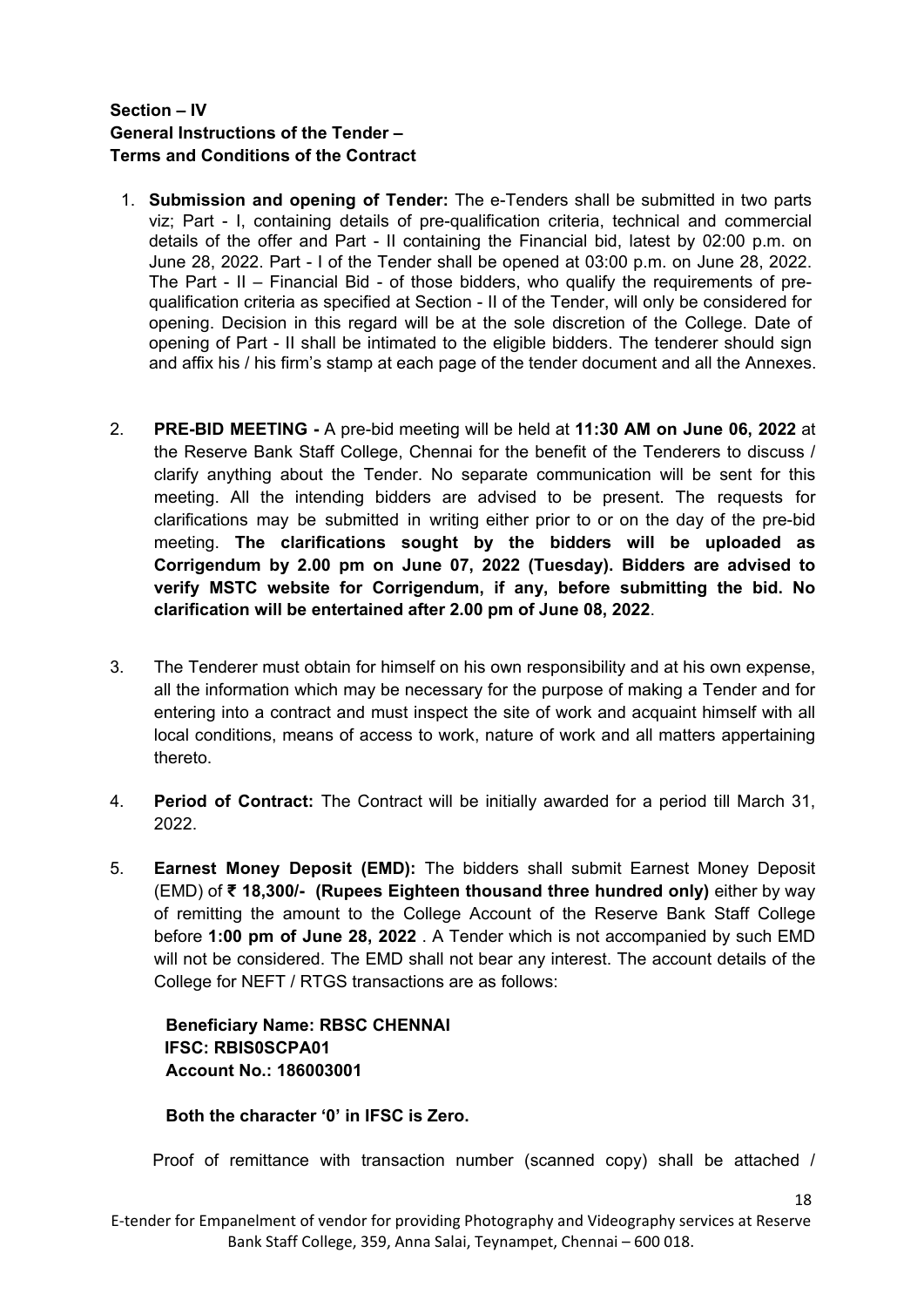uploaded. The bidders are also advised to send the proof of remittance with transaction number (scanned copy) to **[principalrbsc@rbi.org.in](mailto:principalrbsc@rbi.org.in)**.

6. **Refund / Return of EMD:** The Earnest Money Deposit (EMD) of the vendors who do not qualify the requirements of pre-qualification criteria will be refunded / returned to them, without any interest, on non-acceptance of their bid. The EMD of unsuccessful Tenderers in Part - II shall be refunded / returned to them without any interest after finalization of the Tender. The EMD of the successful Tenderer on execution of the contract shall be retained and adjusted towards Security Deposit. The EMD so retained shall also not bear any interest.

## 7. **EMD shall be forfeited:**

- i. If the Bidder makes misleading or false representations in the forms, statements and attachments submitted, suppressed any material information, details of any legal proceedings pending in Court which might otherwise would have created any impact on the eligibility criteria; withdraws his / her Bid during the period of Bid validity, or has been disqualified / delisted by any Government agency and the disqualification / delisting is still in force.
- ii. If the successful tenderer fails to execute the contract, the EMD submitted shall be forfeited by the College.
- 8. **Quoting of Price Bid and Evaluation:** Price bid shall be quoted **only online** separately through the price bid format of MSTC portal. **Bidders should not submit price bid along with Part - I documents, which act may lead to disqualification of the Tender**. The bidder shall quote prices exclusive of GST. Selected bidder can claim applicable GST on the respective cases quoted by him / her in their invoices for payment which shall be paid by the College. The rates quoted shall be deemed to be for the whole work and shall be firm and binding without any escalation whatsoever for a period till March 31, 2022. No request for escalation is ordinarily admissible during the course of the period specified. The lowest rate quoted under each category of item by tenderers shall be treated as the benchmark rate for photography/videography services. This lowest rate will be applicable to all other tenderers (whose quoted rate are not the lowest upon their consent). Only those tenderers shall be considered for empanelment who would agree in writing to work at the lowest rates arrived from the rates quoted by all the tenderer/s under each category of item.
- 9. **Signing of Agreement: The successful bidder shall be awarded the work and shall execute an agreement on a non-judicial stamp paper of requisite value for due performance of the Contract and to the effect of the following conditions within 14 days from the date of the award of work.**
	- i. The General and Special conditions and instructions to the Tenderers, the scope and nature of work, **[Annexure – I to XIII](#page-28-0)** enclosed to this Tender, the subsequent correspondence exchanged between the College and the bidder and the work order placed shall be the basis of the final Contract and shall form part and parcel of the agreement to be entered into with the successful Tenderer.
	- ii. The bidder shall go through the terms and conditions given in the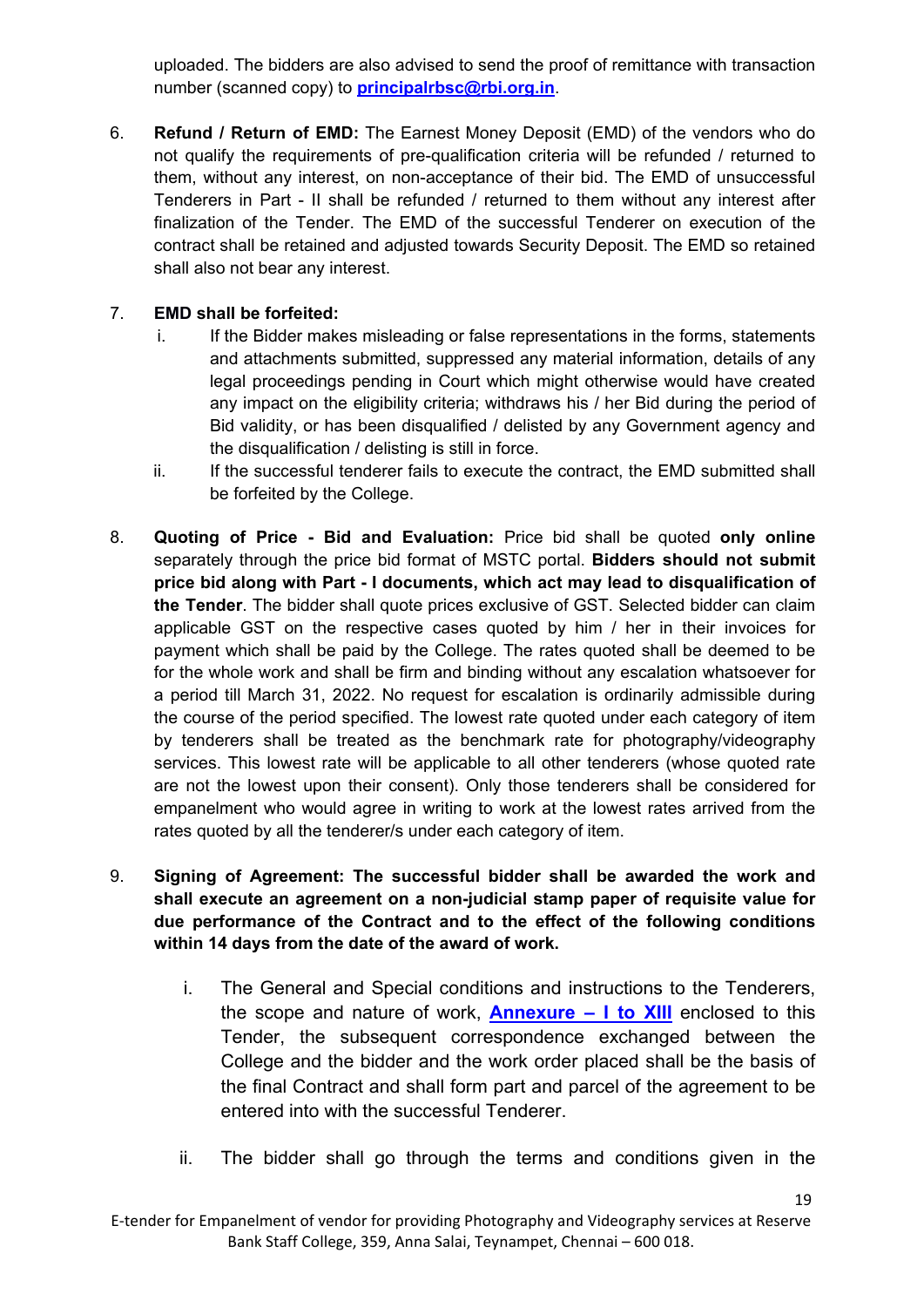general conditions of the Contract herewith and his / her offer shall be strictly in line with the terms specified therein. No deviation from the terms and conditions specified shall be acceptable. Submission of bid in the e-Tender floor by any vendor confirms his acceptance of the terms & conditions for the Tender. Any order resulting from this Tender shall be governed by the terms and conditions mentioned therein.

- iii. The Contractor shall not sublet / assign the Contract to any agency. The Contractor shall not sublet any portion of the Contract except with the written consent from the College. In case of breach of these conditions, the College may serve a notice in writing on the Contractor rescinding the Contract whereupon, the security deposit shall stand forfeited to the College, without prejudice to his other remedies against the Contractor.
- iv. The empanelment and rates will be valid for a period till March 31, 2023 from the date of empanelment subject to annual review by the College based on the performance of the empanelled photographers/agencies.
- 10. The tenderer or its agents/employees committing any breach of terms and conditions mentioned herein and/or rendering unsatisfactory services, in the opinion of the College shall render itself liable for summary termination of the agreement forthwith without any notice or any compensation in lieu thereof. The successful bidder fails to comply with the terms and conditions of the Agreement / Contract in course of the Contract period, the Security Deposit shall be forfeited in full or in part as decided by the College. The Security Deposit shall also be liable to be forfeited or appropriated in the event of unsatisfactory performance of the Contractor and /or loss/damage if any sustained by the Reserve Bank Staff College, Chennai on account of failure or negligence of the workers deployed by him or in the event of breach of agreement by the contractor.
- 11. The Security Deposit will be refunded to the Contractor within one month of the expiry of the contract only on satisfactory performance of the contract.

## 12. **Compliance with Law:**

- i. The contractor shall obtain licence, if any, required under the local or central laws for providing Photography / Videography services to the College. The College is not responsible for obtaining of any license and permission from any authority of the State Government or Central Government.
- ii. The Contractor shall be solely responsible for any lapse in complying with the above statutory requirements. The Bank / College shall not be responsible for any lapse by the Contractor in complying with the provisions of any Statute or rules framed by the State / Central Governments. The Contractor shall indemnify the Principal Employer (Reserve Bank Staff College) against all risks and damages arising out of the default on the part of Contractor due to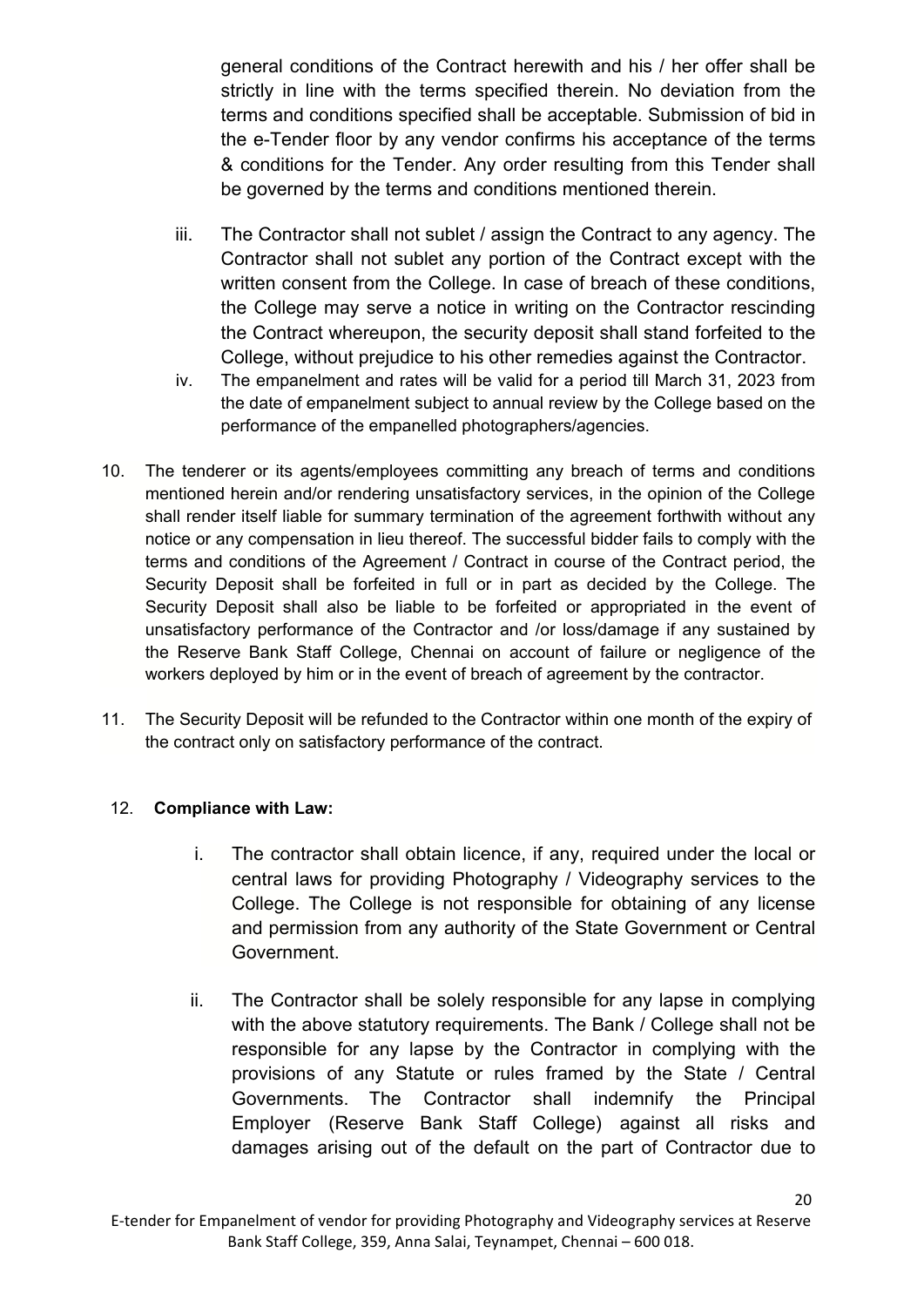negligence or non-compliance of any of the aforesaid rules, regulations etc., laid down by the Government and other statutory authorities from time to time.

- 13. The Contractor shall maintain and provide all necessary documentation, records and other related documents as proof of compliance with all statutory requirements and provisions of applicable laws.
- 14. The Contractor shall ensure that the instructions / directions issued by Central and State Governments and also the College in connection with Covid-19 Pandemic are followed scrupulously by the personnel deployed at the College. Further, the Contractor shall closely monitor the staff deployed at the College and in case of any of his / her staff / family member of staff is found to be 'Covid' or such other communicable infection affected, action may be taken to replace the staff at once. The Contractor's staff should be sensitized to follow strict social distancing norms while they remain deployed. The Contractor shall provide them with necessary gloves, masks, sanitizer, etc., and personal protective equipment (PPE), if necessary, at no extra cost to the College. Further, the Contractor shall indemnify and keep indemnified the Bank / College from any financial / legal liability arising out of his / her failure, fault or negligence in complying with the above instructions. Any specific medical / insurance or other requirements arising out of such emergencies must be met by the Contractor.
- 15. The staff deployed by the Contractor for the services mentioned above shall be the employees of the Contractor for all intents and purposes and the persons so deployed shall remain under the control and supervision of the Contractor. In no case, shall a relationship of employer and employee between the said persons and the College shall accrue / arise implicitly or explicitly. It will be the responsibility of the Contractor to ensure that no liability on this count should come on the Reserve Bank Staff College, Chennai in respect of any staff deployed by him / her.
- 16. In case of any labour problems related to the personnel Contractor, the same shall be settled at the Contractor's end only. The Contractor shall indemnify the College suitably. The personnel / staff of the Contractor shall have no claim whatsoever against the College and it shall be the duty of the Contractor to clearly inform his own personnel / staff that they shall have no claim whatsoever against the College and they shall not raise any industrial dispute, either directly and / or indirectly, with or against the Reserve Bank Staff College, in respect of any of their service conditions or otherwise.
- 17. The Contractor shall ensure that no staff of his / her company / agency / firm will enter or remain in the College's premises beyond the specified time limits unless necessary for fulfilling the company / agency / firm's obligations and that only with the permission of the College.
- 18. The Contractor shall take prior permission from the authorized Official of the College before deploying any staff at the College. No minor person shall be deployed by the contractor. The Contractor shall not engage any staff with criminal background against whom there is any complaint registered with law enforcement agencies. However, the College reserves the right to reject any particular staff deployed by the Contractor under this contract, without assigning any reason thereof.

E-tender for Empanelment of vendor for providing Photography and Videography services at Reserve Bank Staff College, 359, Anna Salai, Teynampet, Chennai – 600 018.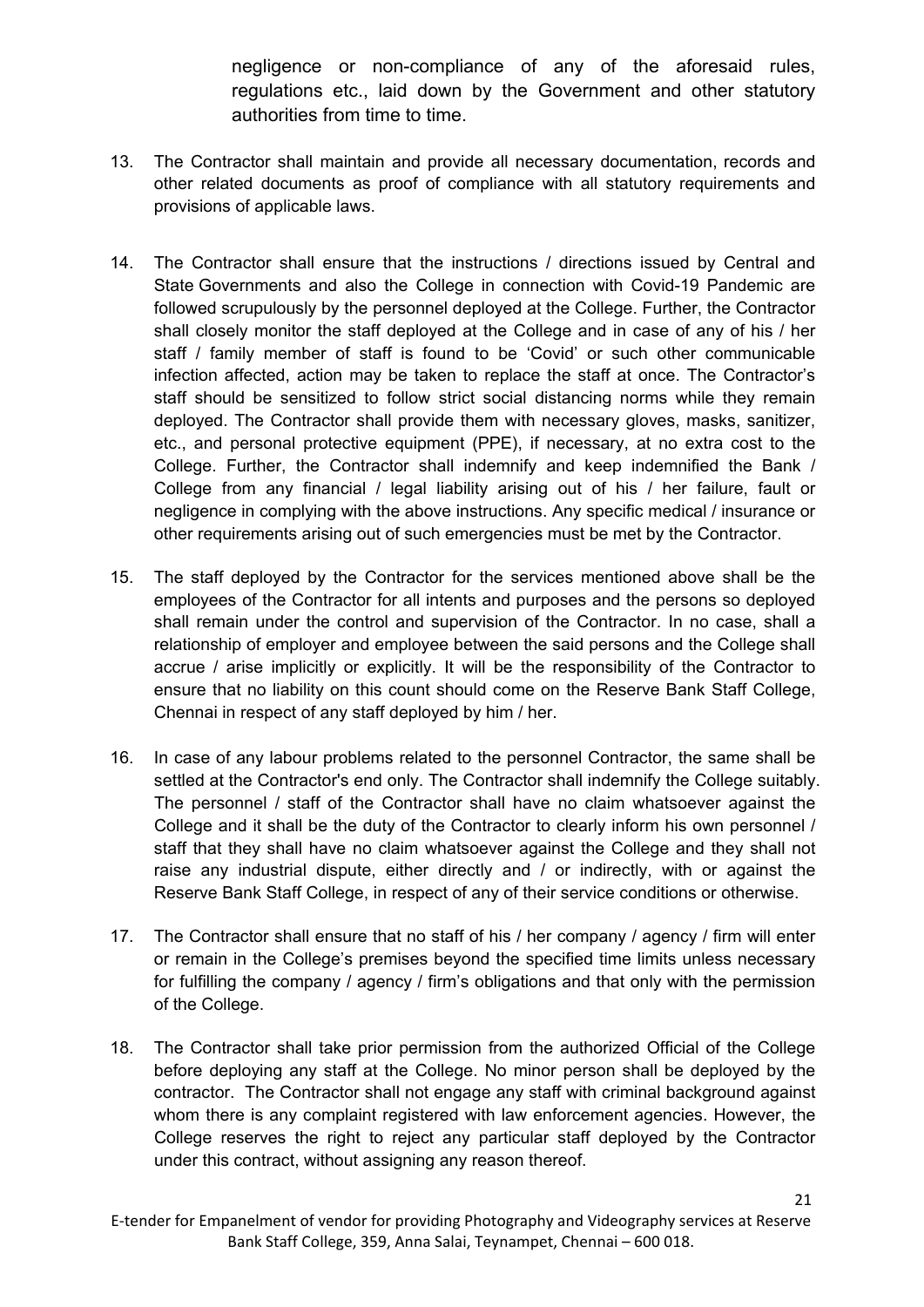- 19. The College shall deduct income tax at source in accordance with the statutory provisions as and when applicable and as the Central Government notifies through Gazette Notification or orders or as per the provisions of Income Tax Act from time to time and such deductions shall be effected from the date of applicability of the provisions.
- 20. In the event of any question, dispute / difference arising out of this agreement or in connection herewith (except as to matters the decision of which is specially provided under the agreement) the same shall be referred to the sole arbitration by the Principal, Reserve Bank Staff College, Chennai or his nominee.
- 21. The Contractor shall ensure that none of his personnel deputed in the College is in an inebriated state or consumes drug, prohibited substances, smoking, etc., while on duty or otherwise inside the College premises. The Contractor shall remove any staff who in the opinion of the College is guilty of misconduct or is in any manner unfit or unsuitable for service.
- 22. The staff engaged by the Contractor shall not have any right / claim over the facilities enjoyed by the RBSC staff, participants, etc. The Contractor's staff shall not have any employee-employer or master-servant relationship with the College.
- 23. All instructions, guidelines and specifications issued to the Contractor by the College must be clearly and effectively communicated by the Contractor to the staff and personnel. All instructions, guidelines and specifications must strictly be adhered to by the staff and personnel of the Contractor so that the reputation of the Bank / College is not compromised.
- 24. The Contractor shall be responsible for any damage, injury, loss, annoyance, etc., caused to the College or its Officials, as a result of any act of misconduct or any other act or misbehaviour, etc., committed by the staff deployed by the Contractor, while they attend to the duties, covered by this Contract. The Contractor should undertake to make it clear to the staff deployed by him that the latter are the employees of the Contractor and they shall have no claim against the College and the Reserve Bank of India.
- 25. In the event of any damage being caused to the movable or immovable property of the College or its client or to the property of the employees of RBSC, the College reserves the right to compute the damage in terms of money and to deduct the money from the bill of the Contractor or from the amount payable to the Contractor by the College and recover the remaining amount, if any, by way of civil damages.
- 26. The Contractor shall not use Trademark and or trade name of the College or letterhead of RBSC and the relationship between the Contractor and College being on principal-to-principal basis, the Contractor shall not hold himself / herself as an agent of the College.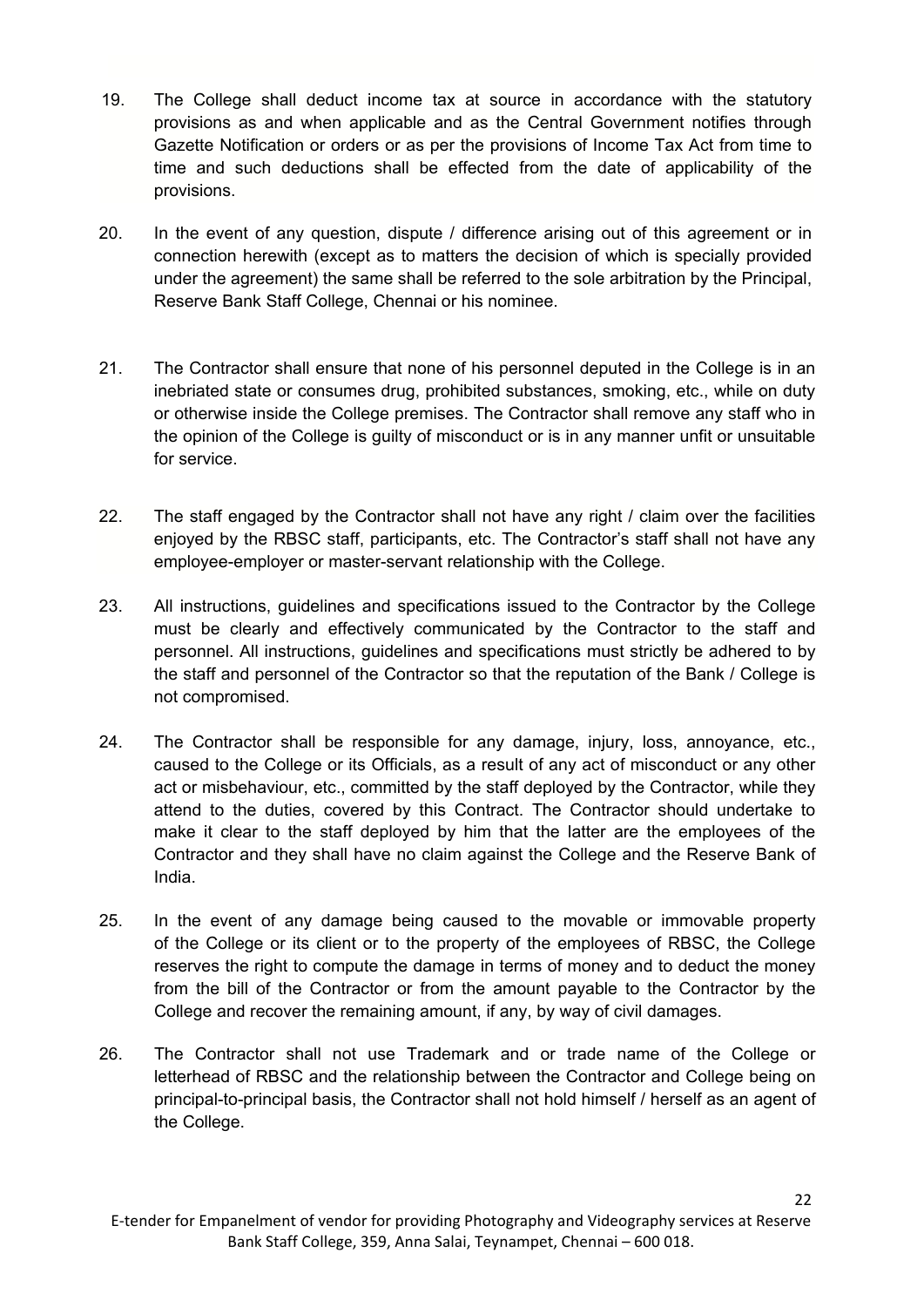- 27. The Contractor shall not use the address of the College on his letterhead / stationery for the purposes of Registration with any Government / Local Body or any other organization or person and no tenancy shall be created by the presence of his staff on the College premises.
- 28. It shall be the Contractor's responsibility to ensure that the obligations under the terms of this Contract are duly performed and observed.
- 29. The Reserve Bank Staff College reserves the right to amend / modify the Tender document or issue any Corrigendum to the bid process. The bidder shall not contest the right of the College to do the aforesaid.
- 30. The tenderer shall provide his service on written/e-mail or verbal instructions over phone within the time specified therein. The tenderers are also required to provide his service at short notice from the College (say within an hour in case of emergency). In case, the tenderer/ agency fails to provide the service as per the requisition either verbal over phone or written, without prejudice to its right to take other action including the imposition of penalty. The College may delete the service provider from the empaneled list without any notice and opportunity and the tenderer/ service provider cannot claim any compensation/ damages.
	- 31. Payment shall be made to the tenderer/ agency on case to case basis.

#### 32. **Termination of the Contract:**

- i. The Contract shall stand terminated, in case of insolvency of the Contractor or in the case of the Contractor entering into any arrangement / compensation with his creditors. In the event of the Contractor's winding up the company, the lawful successors shall, subject to the College's approval, be entitled to the rights of the Contractor, under this Agreement and shall also be subject to the same liabilities, as the Contractor is subject to, under this Agreement.
- ii. The College will have the option to terminate the contract, after giving a notice of one month in writing without assigning any reason thereof, if the Contractor commits breach of any of the conditions contained in this Contract or fails to render the services to the satisfaction of the College. However, the Contractor may terminate the Contract by giving to the College **three months** prior notice in writing.
- iii. During the notice period for termination of the contract, the vendor shall keep on discharging his contractual obligations till the expiry of notice period. It shall be the duty of the tenderer to remove all the persons deployed by him on termination of the contract on any ground whatsoever and ensure that no person create any disruption/hindrance/problem of any nature affecting the Reserve Bank of India/ College.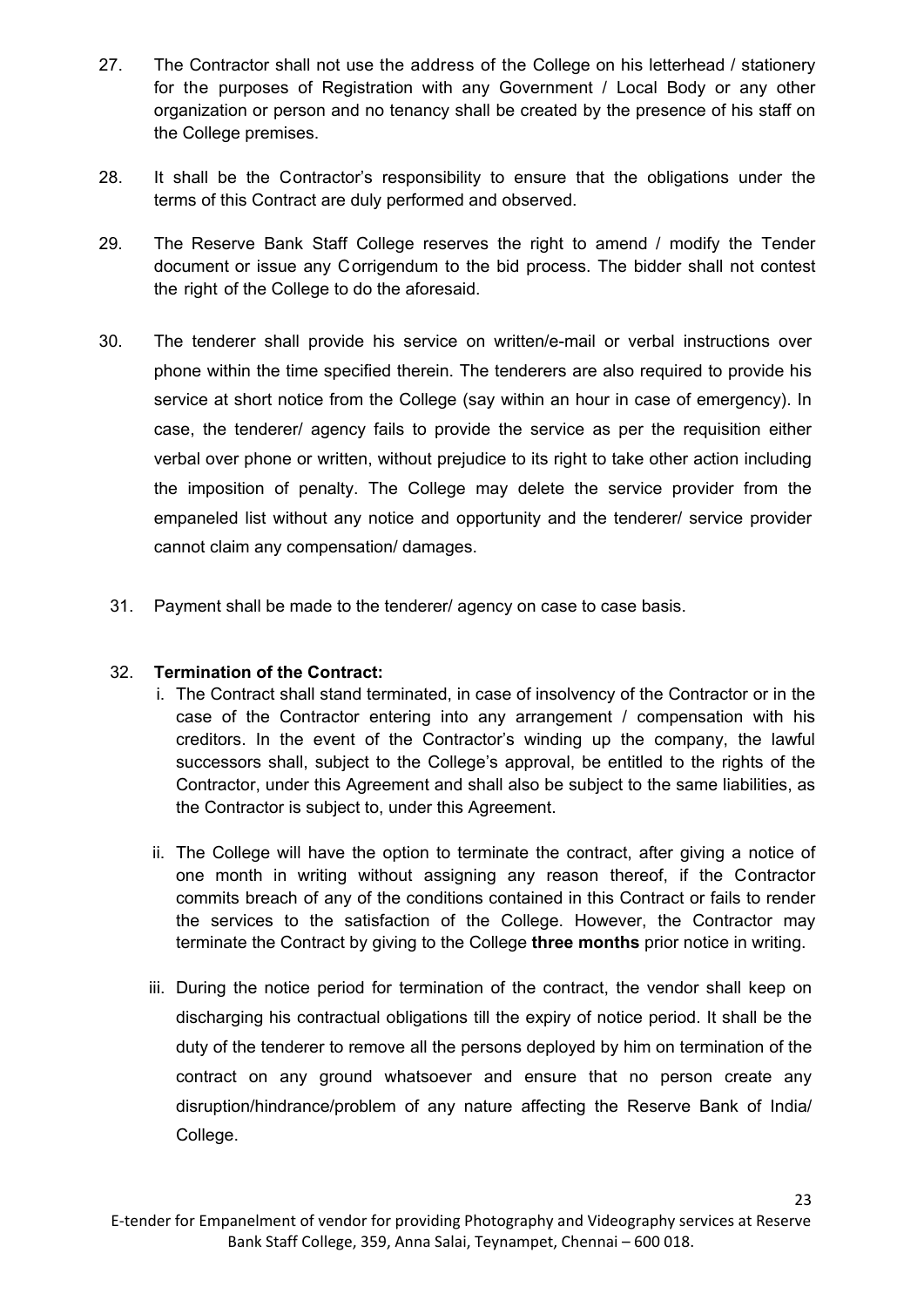## 33. **Renewal of Contract:**

The tenure of contract may be extended for further period on a yearly basis for a maximum of two more years or other shorter periods, on mutual consent, subject to satisfactory performance / service rendered by the contractor.

## 34. **Disputes Resolution:**

- **i.** All disputes arising under this agreement shall be settled amicably through discussions between the parties. In case of any unsettled disputes, the same shall be referred to the Arbitrator appointed by the Principal / Officer-in-Charge, Reserve Bank Staff College, Chennai - 600 018 and the provisions of the Arbitration and Conciliation Act, 1996 shall be applicable to such proceedings and the decision of the Arbitrator shall be final and binding on both the parties. The Contractor has no objection to any such appointment to the effect that the Arbitrator so appointed is the College's own Officer or that he was a part to the Contract or that he had to deal with matters which relate to this arrangement or that in the course of this duties as such Officer he had expressed views on all or any of the matters in dispute or difference. The award of the Arbitrator so appointed shall be final and binding**.**
- ii. The award of the arbitrator shall be final and binding on both the parties. In the event of such arbitrator to whom the matter is originally referred being transferred or vacating his office or resigning or refusing to work or neglecting his work or being unable to act for any reason whatsoever, the Principal, Reserve Bank Staff College, Chennai shall appoint another person to act as arbitrator in place of the out-going arbitrator in accordance with the terms of the agreement and the persons so appointed shall be entitled to proceed with the reference from the stage at which it was left by his predecessor.
- iii. The Arbitrator may give interim awards and/or directions, as may be required.
- iv. Subject to the aforesaid provisions the Arbitrator & Condition Act, 1996 and the rules made hereunder and any modification thereof from time to time being in force shall be deemed to apply to the arbitration proceedings under this clause.

## 35. **Indemnity Clause:**

i. The Contractor shall keep the College indemnified against all claims whatsoever in respect of the staff deployed by him / her. In case, any staff of the Contractor so deployed enters in dispute of any nature whatsoever, it will be the primary responsibility of the Contractor to settle / contest the same. In case, the Reserve Bank Staff College, Chennai is made party and is supposed to contest the case, the College will be reimbursed the actual expenses incurred towards Counsel fee and other expenses, which shall be paid in advance by the Contractor to the College on demand. Further, the Contractor shall ensure that no financial or any other liability comes on the College in this respect of any nature whatsoever and shall keep the Reserve Bank Staff College, Chennai indemnified in this respect. The Contractor shall indemnify and keep indemnified, defend and hold good the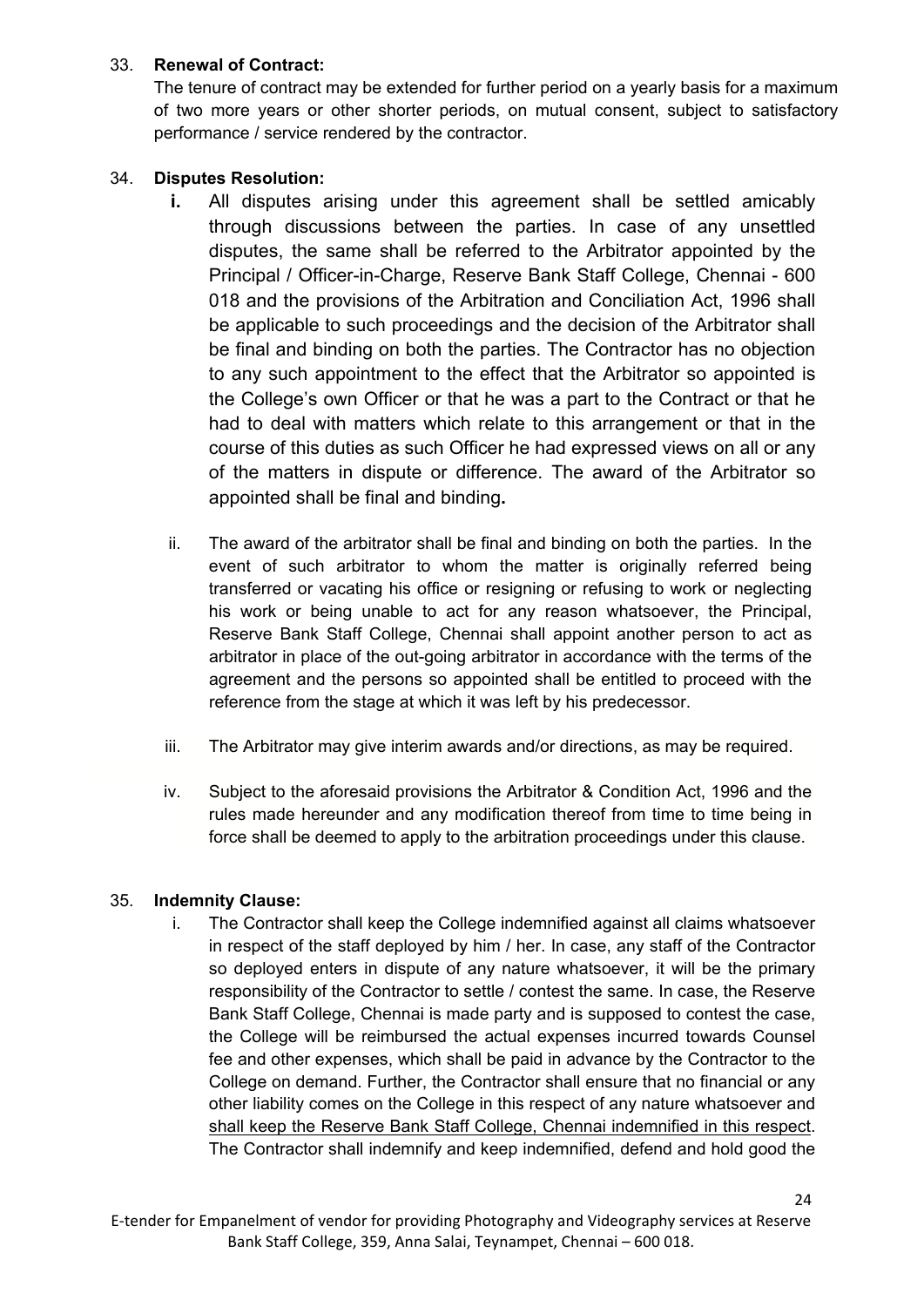College, the Reserve Bank of India, its Directors, its officers, employees and agents against any loss, damage or claims arising out of any violations of applicable laws, regulations, guidelines during the Contract period and for the breach committed by the Contractor or their services personnel on account of misconduct, omission and negligence by the Contractor or his service personnel.

ii. The Contractor shall further keep the College indemnified against any loss to the property and assets of the College. The College shall have further right to adjust and / or deduct any of the amounts as aforesaid from the payments due to the Contractor under this contract.

## 36. **Non-Disclosure Clause:**

- i. The Contractor shall not disclose directly or indirectly any information, materials and details of the College's infrastructure / systems / equipment, etc., which may come to the possession or knowledge of the Contractor during the course of discharging his / her contractual obligations in connection with this agreement, to any third party and shall at all times hold the same in strictest confidence. The Contractor shall treat the details of the Contract as private and confidential, except to the extent necessary to carry out the obligations under it or to comply with the applicable laws. The Contractor shall not publish, permit to be published, or disclose any particulars of the works in any trade or technical paper or elsewhere without the previous written consent of the College. The Contractor shall indemnify the College for any loss suffered by the College as a result of disclosure of any confidential information. Failure to observe the above shall be treated as breach of Contract on the part of the Contractor and the College shall be entitled to claim damages and pursue legal remedies.
- ii. The Contractor shall take all appropriate action with respect to its employees to ensure that the obligations of non-disclosure of confidential information under this agreement are fully satisfied. The Contractor's obligations with respect to non-disclosure and confidentiality will survive the expiry or termination of this agreement for whatever reason.

## 37. **Prevention of Sexual Harassment of Women at Work place:**

i. The Contractor / Agency shall be solely responsible for full compliance with the provisions of the "Sexual Harassment of Women at work place (Prevention, Prohibition and Redressal) Act, 2013". In case of any complaint of sexual harassment against its staff / employee/s within the premises of the Bank / College, the complaint will be filed before the Internal Complaints Committee constituted by the Contractor / Agency and the Contractor / Agency shall ensure appropriate action under the said Act in respect of the complaint.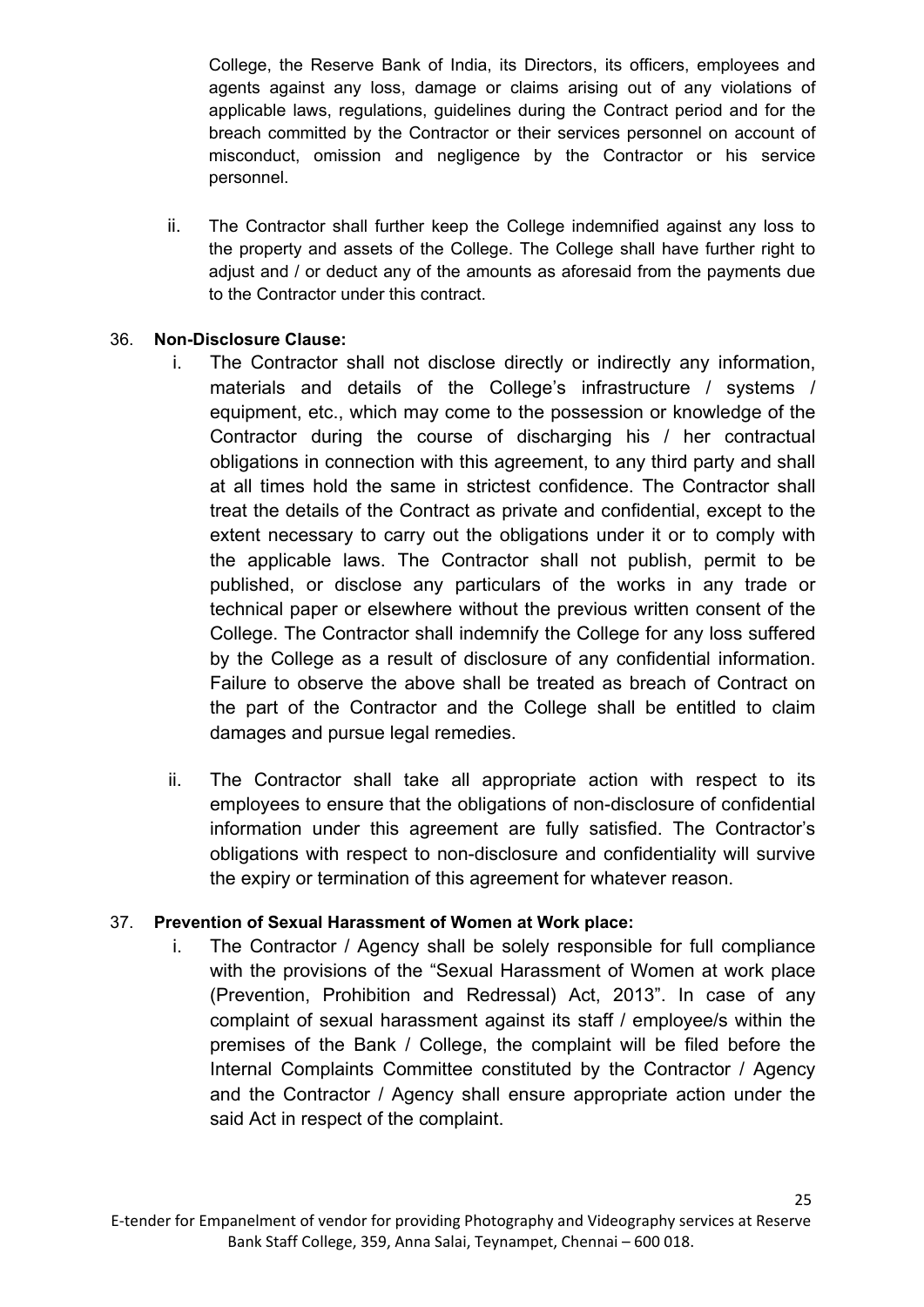- ii. Any complaint of sexual harassment from any aggrieved employee of the Contractor against any employee of the College or any employee of any other firm working in the Bank / College shall be taken cognizance of by the Regional Complaints Committee constituted by the Bank / College.
- iii. The Contractor shall be responsible for any monetary compensation that may need to be paid in case the incident involves the staff/employee/s of the Contractor, for instance, any monetary relief to the College's employee or other firm's employee, if sexual violence by the employee of the Contractor is proved.
- iv. The Contractor shall be responsible for educating its staff / employees about the prevention of sexual harassment at work place and related issues.

## 38. **Failure to Exercise College's Rights:**

 Any omission on the part of the College at any time to exercise any of its rights under the terms and conditions of empanelment of Photographer / Videographer under this contract, shall not be deemed to amount as waiver on the part of the College of its rights and in no way impair or affect the validity of the terms and privileges of the College to enforce its rights at any time subsequently.

## 39. **Force Majeure:**

 The Bidder / Successful Bidder shall not be liable for forfeiture of its EMD / Security Deposit or for payment of liquidated damages or termination for default, if the delay in performance or other failure to perform its obligations under the Contract is a result of an event of Force Majeure. For purposes of the clause, "Force Majeure" means an event beyond the control of the Bidder / Successful Bidder and not involving the Bidder's / Successful Bidder's fault or negligence and not foreseeable. Such events may include wars or revolutions, fires, floods, epidemics, quarantine restrictions, freight embargoes, etc. The Bank / College will decide whether delay or failure on the part of the Bidder / Successful Bidder was the result of an event beyond his control or not. The decision of the College / College in this regard should be final and binding on the Bidder / Successful Bidder and will not be open to question before any Court / forum in any proceedings.

40. **Jurisdiction:** All disputes arising out of or in any way connected with this Contract / agreement shall be deemed to have arisen at Chennai and only Courts in Chennai shall have jurisdiction to determine the same.

## **I / We accept all the Terms & Conditions, Specifications and Guidelines as indicated in the Tender Document including the penalty clauses.**

(Signature and Name of the authorized person of the firm / bidder with office seal)

Name: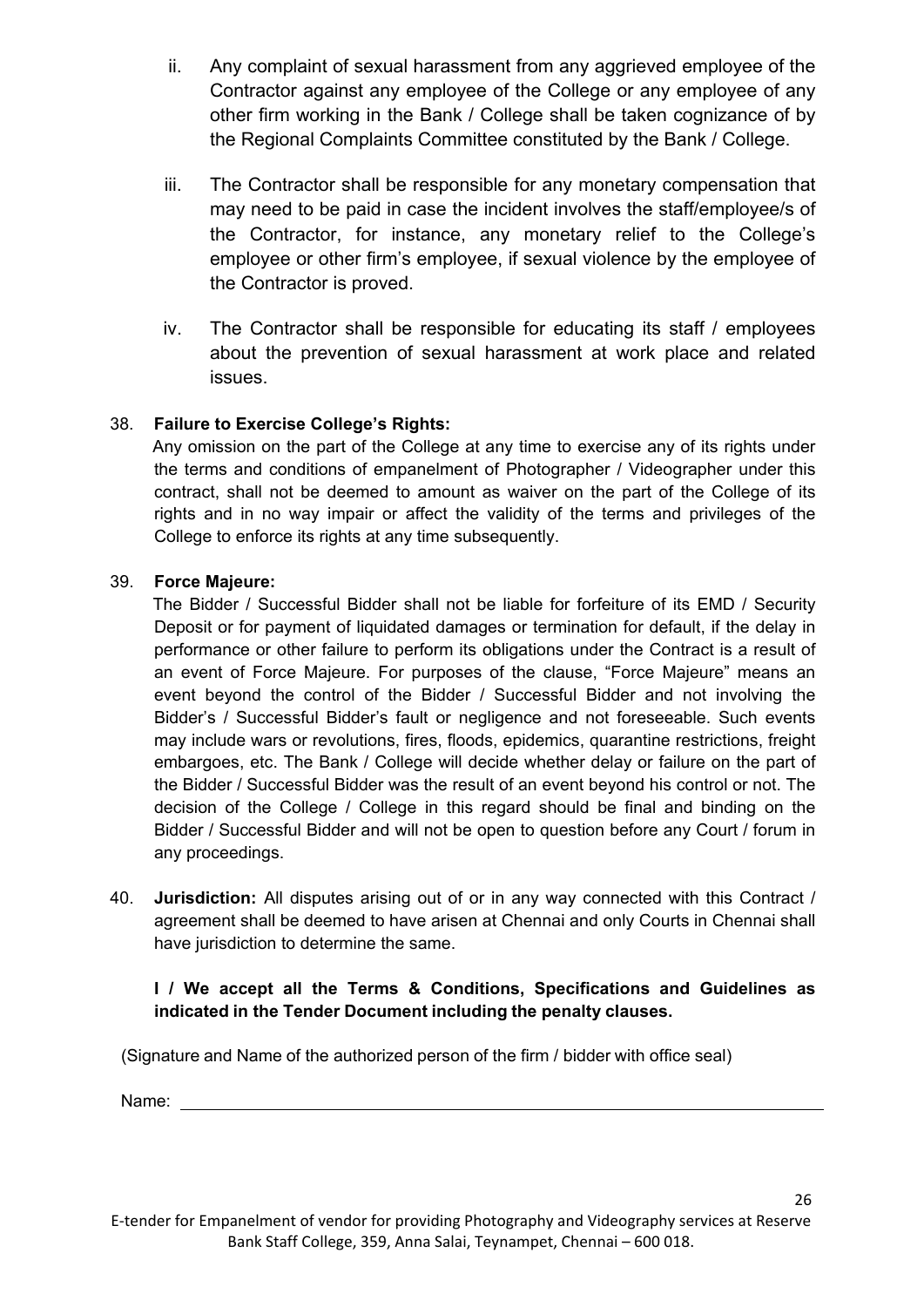#### <span id="page-28-0"></span>**(Articles of Agreement)**

THIS AGREEMENT is made at Chennai on THIS between the Reserve Bank Staff College (hereinafter called the "College" which expression shall unless repugnant to the context, be deemed to include its successors and assigns) constituted under the provisions of the Reserve Bank of India Act, 1934, having its Central Office at Shahid Bhagat Singh Marg, Fort, Mumbai - 400 001, represented by the authorized official of the Reserve Bank Staff College (hereinafter called 'the Employer' or 'RBSC' or 'the College'), Anna Salai, Teynampet, Chennai – 600 018, of the one part and \_\_\_\_\_\_\_\_\_\_\_\_\_\_\_, incorporated as company under the provisions of the Companies Act, 1956, having its Corporate Office \_\_\_\_\_\_\_\_\_\_\_\_\_\_\_ (hereinafter referred to as 'the Contractor') which expression shall unless repugnant to the context or meaning thereof be deemed to mean and include its successors and assigns) of the SECOND PART, represented by \_\_\_\_\_\_\_\_\_\_\_, who is duly authorized by the Board of Directors of the company.

#### **WHEREAS**

- 1. The College having its Central Office at Mumbai and Regional Offices / Branches on various places all over India, established a College, the Reserve Bank Staff College, the first party to the agreement, for the purpose of imparting necessary training to its officers working in various places all over India.
- 2. The College is desirous of availing the services of the vendor for contractor for the purpose of **"Providing Photography / Videography services at the Reserve Bank Staff College (RBSC), Chennai - 600 018"** (hereinafter called "the Services").
- 3. The College wants to engage the vendor to provide the Services at the College and the vendor (the second party to the agreement) has approached the management of the College to provide the said Services.
- 4. The Contractor has represented that he / she / firm / company is having eligibility as per the specified eligibility criteria and offered to the College to provide the said Services, upon and subject to the Conditions set forth in the Tender document **(Sections I to IV and the [Annexures I to XIII\)](#page-28-0)** and at the respective rates therein set forth in the Price (Financial) Bid of the Tender **[\(Annexure – IV\)](#page-39-0)**.
- 5. The Contractor has agreed to execute this Contract upon and subject to the conditions set forth in the Tender document **(Sections I to IV and the [Annexures I to XIII\)](#page-28-0)** and at respective rates therein set forth in the Price (Financial) Bid (**[Annexure – IV](#page-39-0)**), all of which are collectively hereinafter referred to as "the said Conditions". The amount payable thereunder is referred to as "the said Contract Amount".
- 6. The parties hereto being desirous of reducing into writing the terms and conditions of the Contract and of the work to be carried out by the Contractor, have agreed hereinafter that the Form of Tender, General Instructions of the Tender – Eligibility Criteria, Scope and Nature of Work, Terms and Conditions of the Contract, all set forth in the Tender Document (e-tender **RBI/RBSC// /22-23/ET/) (Sections I to IV and the [Annexures I to](#page-28-0)  XIII**) and subsequent correspondences, corrigenda and letter of intent shall be read as part and parcel of this agreement. This agreement shall also not restrain the parties from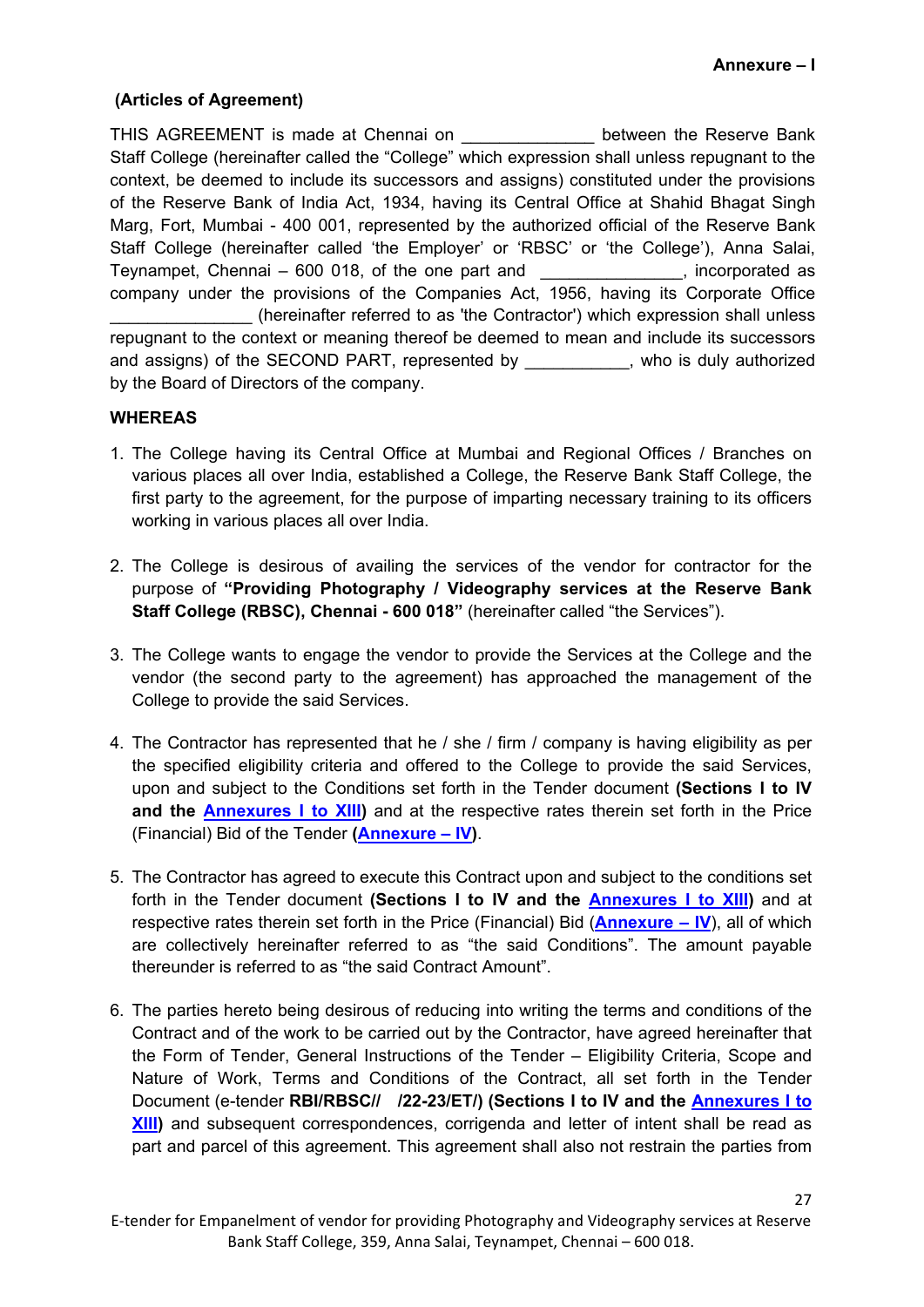mutually setting forth such further or other Terms and Conditions, modifying or altering this Agreement so as to ensure due execution of the work contemplated under this Agreement; provided no such modification or alteration shall be in derogation to the Terms and Conditions of this Agreement.

7. Upon and subject to the said Conditions **(Sections I to IV and the [Annexures I to XIII\)](#page-28-0)**  and at the respective rates therein set forth in the Price (Financial) Bid (**[Annexure – IV](#page-39-0)**) amounting to the payable there under, this contract has been signed by or on behalf of the parties hereto.

## 8. NOW IT IS HEREBY AGREED AS FOLLOWS:

- i. In consideration of the said Contract Amount to be paid at the time and in the manner set forth in the said Conditions, the Contractor upon and subject to the said Conditions shall execute and complete the service described in the Tender Document **(Sections I to IV and the [Annexures I to XIII\)](#page-48-0)** and at respective rates therein set forth in the Price (Financial) Bid (**[Annexure – IV](#page-39-0)**).
- ii. The said conditions and all subsequent correspondence hereto shall be read and construed as forming part of this Agreement and the parties hereto shall respectively abide by and submit themselves to the said Conditions and correspondence and perform the agreement on their part respectively in the said Conditions and correspondence contained.
- iii. This Contractor is to be paid on case to case basis according to the services provided as contained in the Price (Financial) Bid (**[Annexure – IV](#page-39-0)**) or as provided in the said conditions and as per the conditions specified in the Tender **(Sections I to IV and the [Annexures I to XIII\)](#page-28-0)**.
- iv. The Contractor hereby agrees to commence work from July 01, 2022 after issue of formal work order as provided for in the said conditions **(Sections I to IV and the [Annexures I to XIII\)](#page-28-0)** and at respective rates therein set forth in the Price (Financial) Bid **[\(Annexure – IV\)](#page-39-0)**.
- v. All payments by the College under this Contract will be made only at Chennai.
- vi. All disputes arising out of or in any way connected with this Agreement shall be deemed to have arisen at Chennai and only Courts in Chennai shall have the jurisdiction to determine the same.
- vii. That the several parts of this contract have been read by the Contractor and fully understood by the Contractor.

#### 9. **Disputes Resolution:**

**i.** All disputes arising under this agreement shall be settled amicably through discussions between the parties. In case of any unsettled disputes, the same shall be referred to the Arbitrator appointed by the Principal / Officer-in-Charge, Reserve Bank Staff College, Chennai - 600 018 and the provisions of the Arbitration and Conciliation Act, 1996 shall be applicable to such proceedings and the decision of the Arbitrator shall be final and binding on both the parties. The Contractor has no objection to any such appointment to the effect that the Arbitrator so appointed is the College's own Officer or that he was a part to the Contract or that he had to deal with matters which relate to this arrangement or that in the course of this duties as such Officer he had expressed views on all or any of the matters in dispute or difference. The award of the Arbitrator so appointed shall be final and binding**.**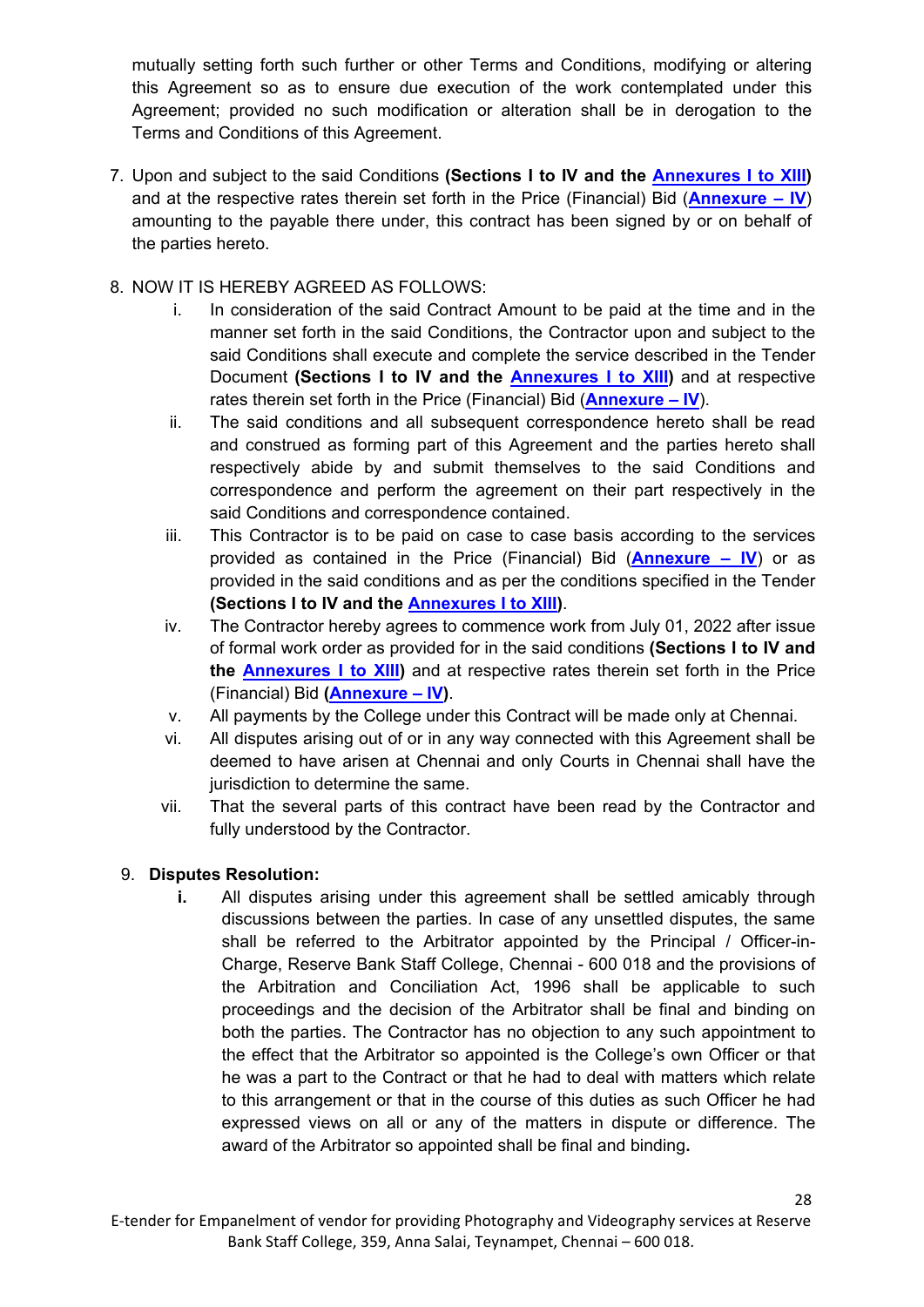- ii. The award of the arbitrator shall be final and binding on both the parties. In the event of such arbitrator to whom the matter is originally referred being transferred or vacating his office or resigning or refusing to work or neglecting his work or being unable to act for any reason whatsoever, the Principal, Reserve Bank Staff College, Chennai shall appoint another person to act as arbitrator in place of the out-going arbitrator in accordance with the terms of the agreement and the persons so appointed shall be entitled to proceed with the reference from the stage at which it was left by his predecessor.
- iii. The Arbitrator may give interim awards and/or directions, as may be required.
- iv. Subject to the aforesaid provisions the Arbitrator & Condition Act, 1996 and the rules made hereunder and any modification thereof from time to time being in force shall be deemed to apply to the arbitration proceedings under this clause.

## 10. **Indemnity Clause:**

- i. The Contractor shall keep the College indemnified against all claims whatsoever in respect of the staff deployed by him / her. In case, any staff of the Contractor so deployed enters in dispute of any nature whatsoever, it will be the primary responsibility of the Contractor to settle / contest the same. In case, the Reserve Bank Staff College, Chennai is made party and is supposed to contest the case, the College will be reimbursed the actual expenses incurred towards Counsel fee and other expenses, which shall be paid in advance by the Contractor to the College on demand. Further, the Contractor shall ensure that no financial or any other liability comes on the College in this respect of any nature whatsoever and shall keep the Reserve Bank Staff College, Chennai indemnified in this respect. The Contractor shall indemnify and keep indemnified, defend and hold good the College, the Reserve Bank of India, its Directors, its officers, employees and agents against any loss, damage or claims arising out of any violations of applicable laws, regulations, guidelines during the Contract period and for the breach committed by the Contractor or their services personnel on account of misconduct, omission and negligence by the Contractor or his service personnel.
- ii. Contractor shall further keep the College indemnified against any loss to the property and assets of the College. The College shall have further right to adjust and / or deduct any of the amounts as aforesaid from the payments due to the Contractor under this contract.

## 11. **Non-Disclosure Clause:**

i. The Contractor shall not disclose directly or indirectly any information, materials and details of the College's infrastructure / systems / equipment, etc., which may come to the possession or knowledge of the Contractor during the course of discharging his / her contractual obligations in connection with this agreement, to any third party and shall at all times hold the same in strictest confidence. The Contractor shall treat the details of the Contract as private and confidential, except to the extent necessary to carry out the obligations under it or to comply with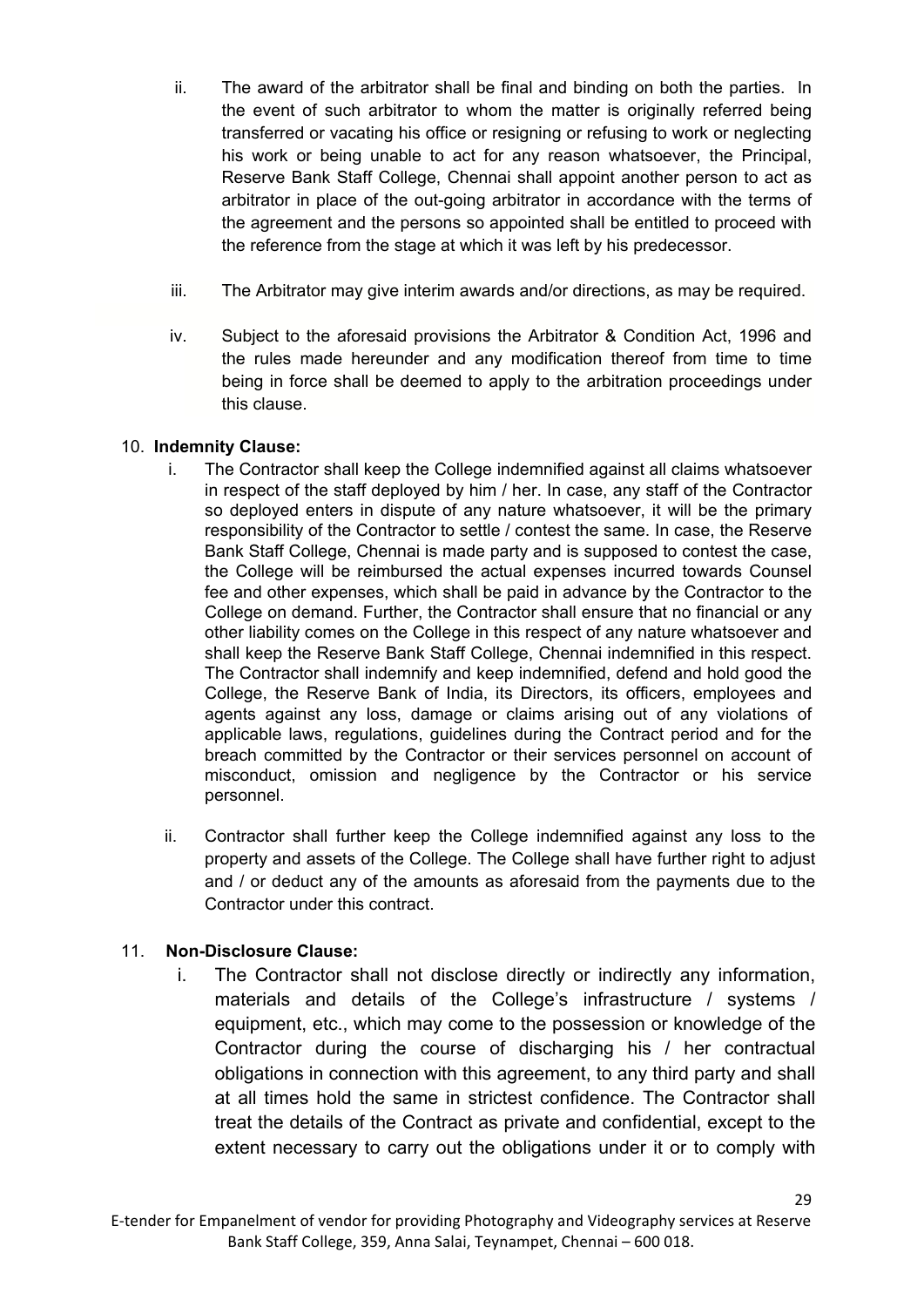the applicable laws. The Contractor shall not publish, permit to be published, or disclose any particulars of the works in any trade or technical paper or elsewhere without the previous written consent of the College. The Contractor shall indemnify the College for any loss suffered by the College as a result of disclosure of any confidential information. Failure to observe the above shall be treated as breach of Contract on the part of the Contractor and the College shall be entitled to claim damages and pursue legal remedies.

ii. The Contractor shall take all appropriate action with respect to its employees to ensure that the obligations of non-disclosure of confidential information under this agreement are fully satisfied. The Contractor's obligations with respect to non-disclosure and confidentiality will survive the expiry or termination of this agreement for whatever reason.

## 12. **Prevention of Sexual Harassment of Women at Work place:**

- i. The Contractor / Agency shall be solely responsible for full compliance with the provisions of the "Sexual Harassment of Women at work place (Prevention, Prohibition and Redressal) Act, 2013". In case of any complaint of sexual harassment against its staff / employee/s within the premises of the Bank / College, the complaint will be filed before the Internal Complaints Committee constituted by the Contractor / Agency and the Contractor / Agency shall ensure appropriate action under the said Act in respect of the complaint.
- ii. Any complaint of sexual harassment from any aggrieved employee of the Contractor against any employee of the College or any employee of any other firm working in the Bank / College shall be taken cognizance of by the Regional Complaints Committee constituted by the Bank / College.
- iii. The Contractor shall be responsible for any monetary compensation that may need to be paid in case the incident involves the staff/employee/s of the Contractor, for instance, any monetary relief to the College's employee or other firm's employee, if sexual violence by the employee of the Contractor is proved.
- iv. The Contractor shall be responsible for educating its staff / employees about the prevention of sexual harassment at work place and related issues.

## 13. **Failure to Exercise College's Rights:**

 Any omission on the part of the College at any time to exercise any of its rights under the terms and conditions of empanelment of Photographer / Videographer under this contract, shall not be deemed to amount as waiver on the part of the College of its rights and in no way impair or affect the validity of the terms and privileges of the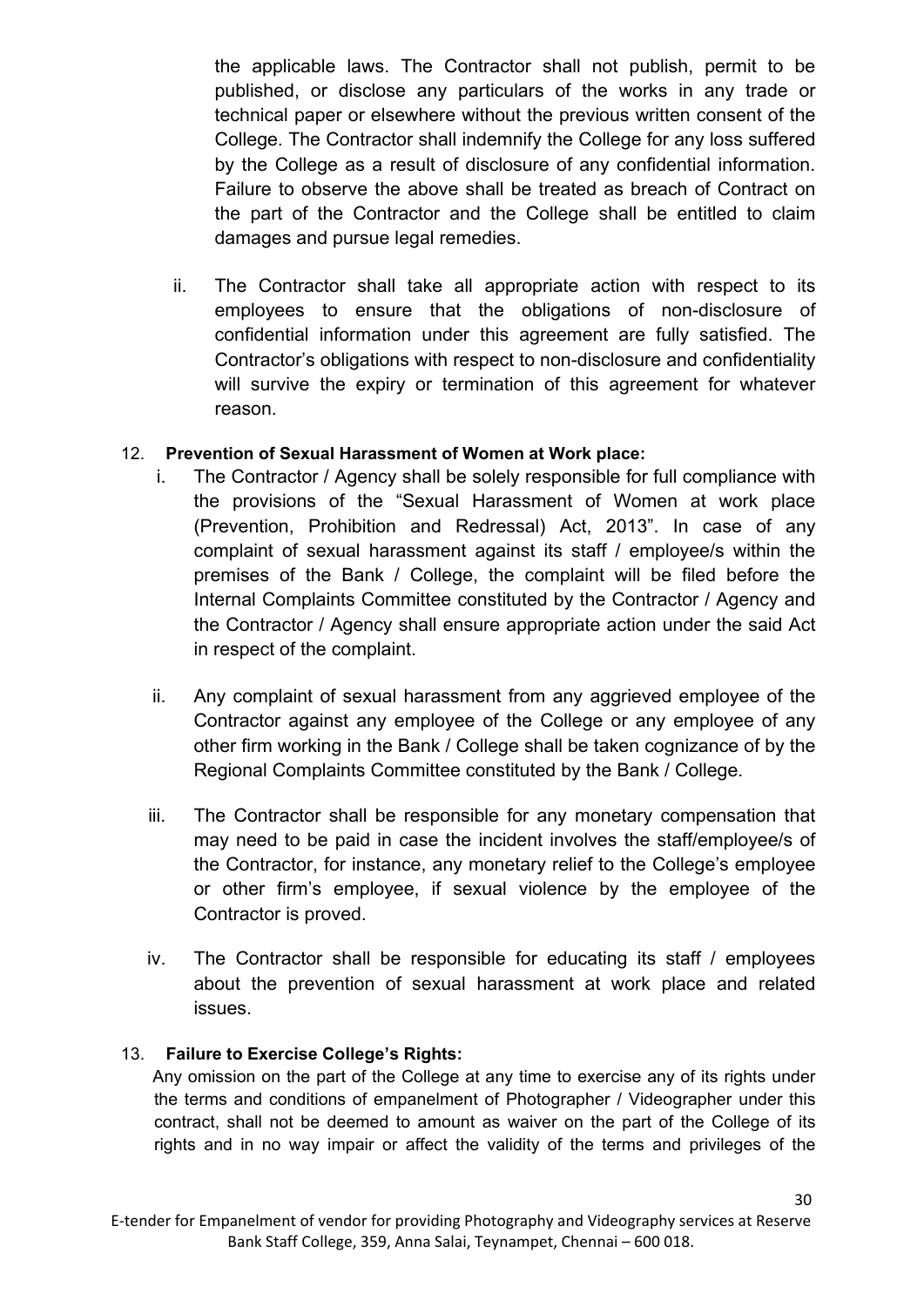College to enforce its rights at any time subsequently.

#### 14. **Force Majeure:**

 The Bidder / Successful Bidder shall not be liable for forfeiture of its EMD / Security Deposit or for payment of liquidated damages or termination for default, if the delay in performance or other failure to perform its obligations under the Contract is a result of an event of Force Majeure. For purposes of the clause, "Force Majeure" means an event beyond the control of the Bidder / Successful Bidder and not involving the Bidder's / Successful Bidder's fault or negligence and not foreseeable. Such events may include wars or revolutions, fires, floods, epidemics, quarantine restrictions, freight embargoes, etc. The Bank / College will decide whether delay or failure on the part of the Bidder / Successful Bidder was the result of an event beyond his control or not. The decision of the Bank / College in this regard should be final and binding on the Bidder / Successful Bidder and will not be open to question before any Court / forum in any proceedings.

#### 15. **Jurisdiction:**

All disputes arising out of or in any way connected with this Contract / agreement shall be deemed to have arisen at Chennai and only Courts in Chennai shall have jurisdiction to determine the same.

IN WITNESS WHEREOF the Employer and the Contractor have set their respective hands to these presents and two duplicates hereof the day and year first herein above written.

(If the Contractor is a partnership or an individual)

IN WITNESS WHEREOF the Employer has set its hands to these presents through its duly authorized official and the Contractor has caused its common seal to be affixed hereunto and the said two duplicates has caused these presents and the said two duplicates hereof to be executed on its behalf, the day and year first herein above written.

(If the Contractor is a Company)

Signature Clause

SIGNED AND DELIVERED by the Reserve College of India by the hand of

Shri ………………………………………………

(Name and designation)

……………………………………………………

……………………………. in the presence of

(1)

Address

(2)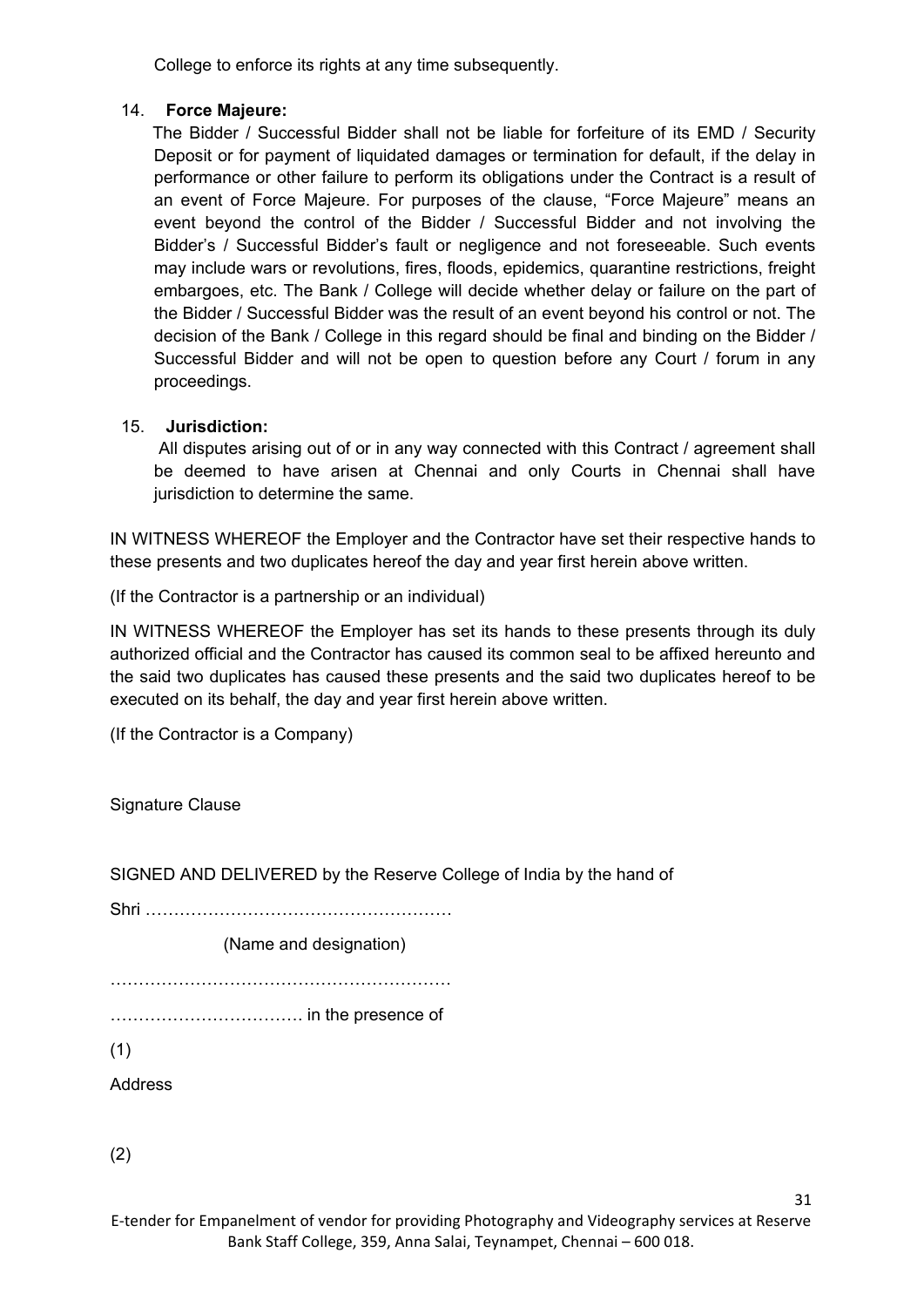Address

…………………………………………………. …………………………………………………. ………………………………………………….

Witnesses

| <b>Address</b>                                                                              | SIGNED AND DELIVERED If the part is a partnership firm or any individual<br>should be signed by all or on behalf of all the<br>partners.         |
|---------------------------------------------------------------------------------------------|--------------------------------------------------------------------------------------------------------------------------------------------------|
|                                                                                             |                                                                                                                                                  |
| .                                                                                           |                                                                                                                                                  |
|                                                                                             |                                                                                                                                                  |
|                                                                                             |                                                                                                                                                  |
| .                                                                                           |                                                                                                                                                  |
| Witnesses                                                                                   |                                                                                                                                                  |
| THE COMMON SEAL OF                                                                          |                                                                                                                                                  |
| Was hereunto affixed pursuant to the<br>resolutions passed                                  |                                                                                                                                                  |
| By its Board of Directors at the meeting<br>held on                                         | If the Contractor signs under its common Seal<br>the signature clause should tally with their<br>sealing clause in the Articles of Associations. |
|                                                                                             |                                                                                                                                                  |
| In the presence of                                                                          |                                                                                                                                                  |
| 1<br>$\mathcal{Y}$                                                                          |                                                                                                                                                  |
|                                                                                             |                                                                                                                                                  |
| 2                                                                                           |                                                                                                                                                  |
|                                                                                             |                                                                                                                                                  |
| Directors who have signed<br>these<br>taken thereof in the<br>presents<br>in<br>presence of | The Contractor is signing by the hand of power<br>of attorney whether a company or individual.                                                   |
|                                                                                             |                                                                                                                                                  |

E-tender for Empanelment of vendor for providing Photography and Videography services at Reserve Bank Staff College, 359, Anna Salai, Teynampet, Chennai – 600 018.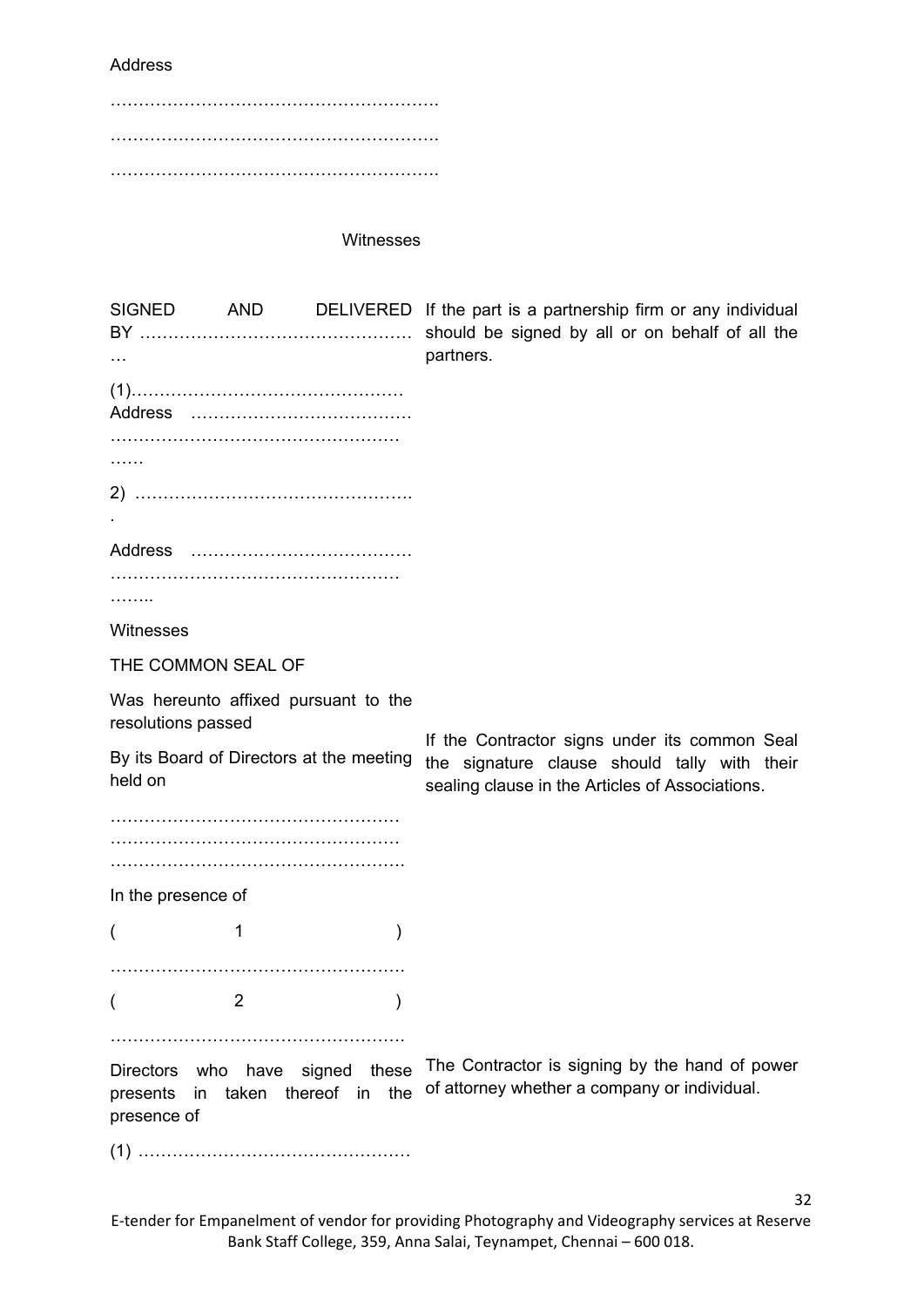(2) ………………………………………… SIGNED AND DELIVERED BY the Contractor by the hand Of

.

Shri ……………………………………….

and duly constituted attorney. The Contractor is signing by the hand of power of attorney whether a company or individual.

.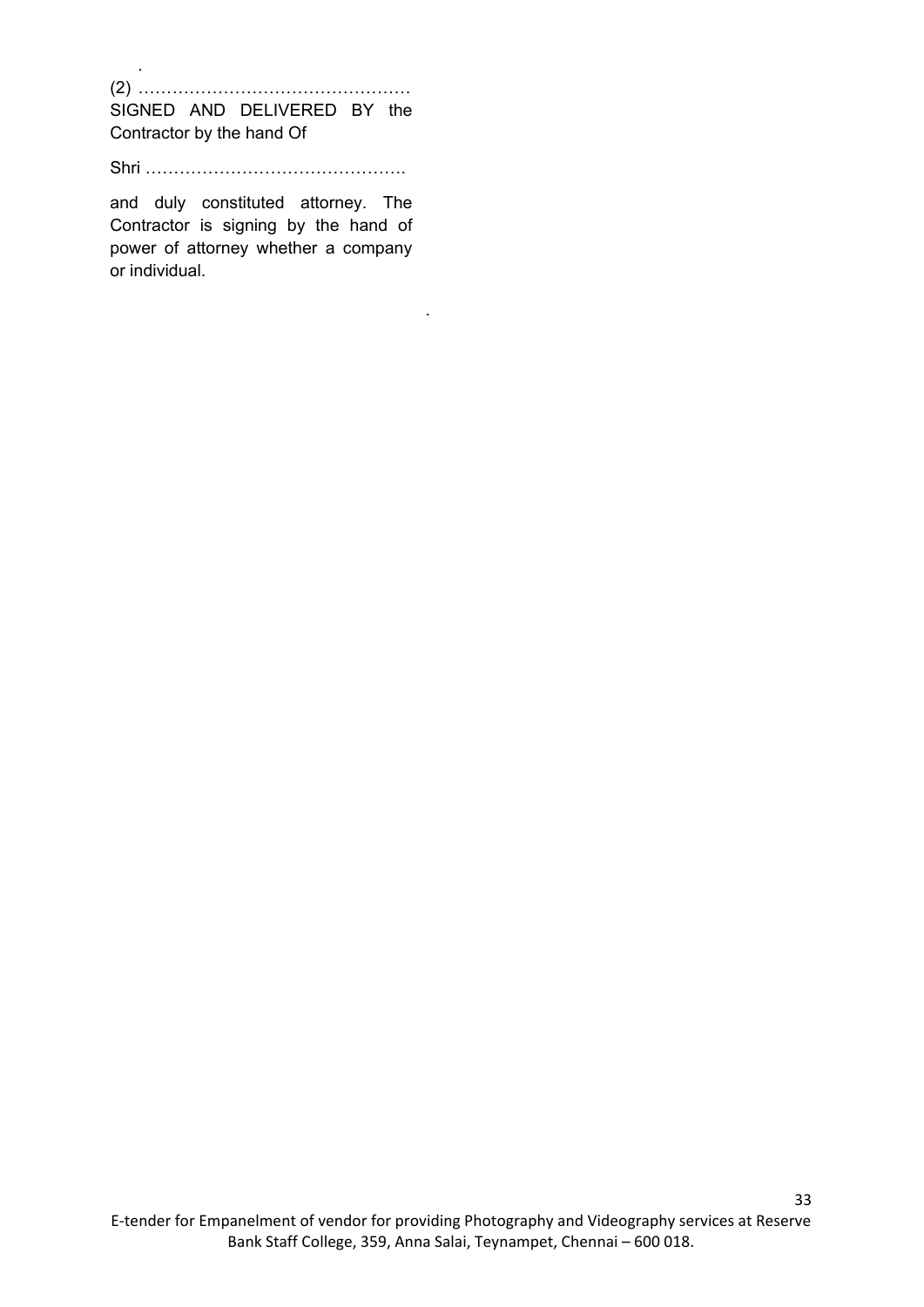## **Ref: Providing Photography / Videography services at RBSC, Chennai**

**(To be given on Applicant's letter head)**

| The Principal              | Place: |
|----------------------------|--------|
| Reserve Bank Staff College | Date:  |
| Chennai-600018             |        |

Dear Sir

In connection with the above and in full agreement with the terms and conditions as stipulated by Reserve Bank Staff College, Chennai, in the tender document floated vide etender no. **RBI/RBSC/ /22-23/ET/,** I/We state as under:

2. In case, I/We are awarded the contract, I/We is /are agreeable to retention and adjustment of Earnest Money Deposit (EMD) deposit towards Security Deposit (SD) and that no interest will be paid by RBSC on the SD amount. if I/We fail to execute the Contract when called upon to do so, we do hereby agree that this sum shall be forfeited by us to the Reserve Bank Staff College, Chennai.

3. I/We also understand that the Principal, Reserve Bank Staff College, Chennai has the right to accept or reject my/our application without assigning any reasons whatsoever and his/her decision will be binding on me/us.

4. I / we have valid registration in respect of Employees Provident fund / Employees State Insurance / GST etc., copies of the above are enclosed herewith.

5. I / we shall comply with the provisions of "the Sexual Harassment of women at work place (Prevention, Prohibition and Redressal) Act, 2013" and I / we shall be solely responsible in this regard.

Authorized Signatory

(With Name & Seal)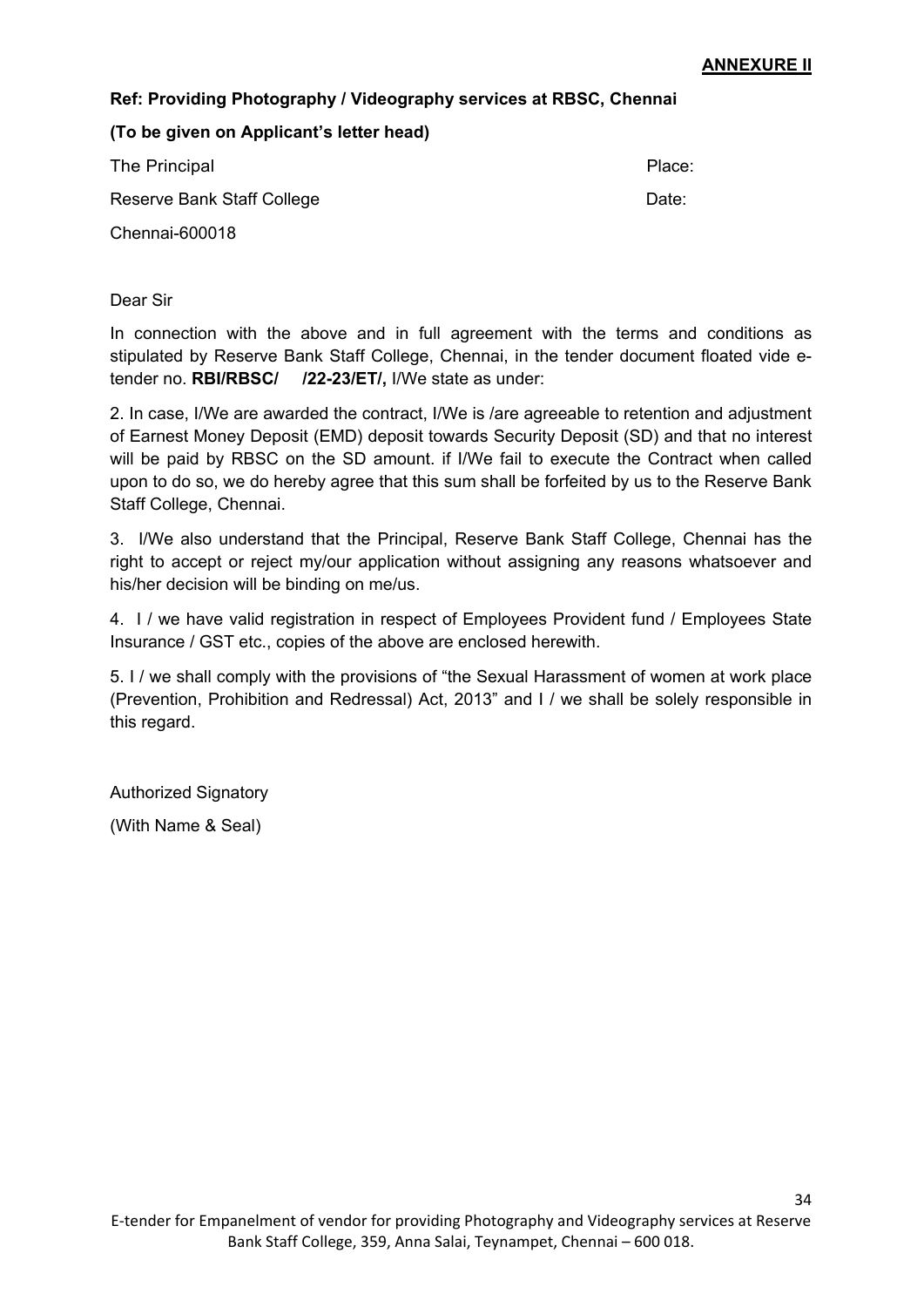## **(Please submit along with documentary evidence)**

## <span id="page-36-0"></span>**DETAILS/PARTICULARS OF THE PHOTOGRAPHY / VIDEOGRAPHY AGENCY**

| (a) | Description of work                                                                                                                                                                                                   | Staff College (RBSC), Chennai | Tender for Empanelment of vendor for providing<br>Photography / Videography Services at Reserve Bank |
|-----|-----------------------------------------------------------------------------------------------------------------------------------------------------------------------------------------------------------------------|-------------------------------|------------------------------------------------------------------------------------------------------|
| (b) | Mode of payment                                                                                                                                                                                                       | services                      | As and when the invoice is submitted after availing the                                              |
| (c) | Validity of quoted rates                                                                                                                                                                                              | College's discretion.         | Till March 31, 2023, extendable for further period at                                                |
|     |                                                                                                                                                                                                                       |                               | <b>BASIC INFORMATION (Attach a separate sheet wherever required.)</b>                                |
|     | <b>Particulars</b>                                                                                                                                                                                                    |                               | Details to be filled in by the tenderer                                                              |
| 1.  | Name of the Agency                                                                                                                                                                                                    |                               |                                                                                                      |
| 2.  | of<br><b>Type</b><br>(whether<br>agency<br>a)<br>Proprietorship/ Partnership<br>b) Date of commencement of business<br>Please enclose relevant documents in<br>support of the same.                                   |                               |                                                                                                      |
|     | 3.<br>Name of the proprietor / partner / the<br>agency                                                                                                                                                                |                               |                                                                                                      |
| 4.  | a) Whether having own office in Chennai.<br>b) Address of the office at Chennai.<br>c) Name of the authorized person and<br>his/her telephone number.<br>Please enclose relevant documents in<br>support of the same. |                               |                                                                                                      |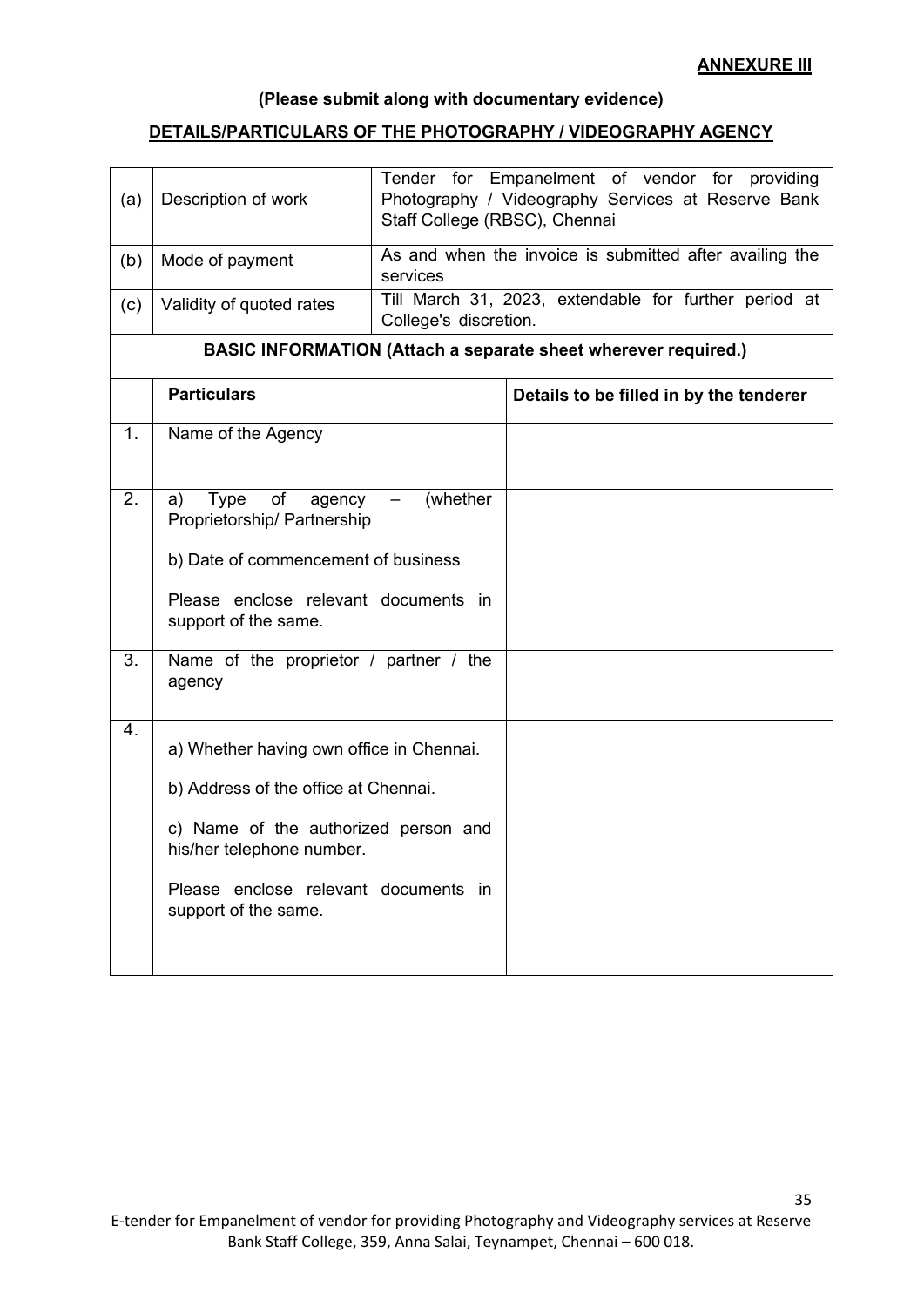| 5.  | Work Experience - Details of work<br>experience as per the requirement in<br>Eligibility <b>Criteria</b> supported by work<br>orders, documents, and certificates. |  |
|-----|--------------------------------------------------------------------------------------------------------------------------------------------------------------------|--|
|     | The details along with documentary<br>evidence of previous experience, if any, of<br>providing photography/videography should<br>also be given.                    |  |
| 6.  | Name and address of the clients along<br>with full details.                                                                                                        |  |
| 11. | The bank Account (IFSC Code and<br>Account Number) where payments would<br>be received by the organization.                                                        |  |

| SI. No. | <b>Criteria</b>                                                                                                                                                                                                                                                                    | Answer |
|---------|------------------------------------------------------------------------------------------------------------------------------------------------------------------------------------------------------------------------------------------------------------------------------------|--------|
| 1       | Are you currently involved in any material litigation?                                                                                                                                                                                                                             |        |
| 2       | Are there any petitions, claims, actions, judgments<br>or decisions pending, which are likely to adversely<br>affect your company's performance of work<br>associated with this TENDER? If "Yes" please<br>provide detail in additional comments or you many<br>attach a document. |        |
| 3       | Have you had any contract terminated for default or<br>cause during the last five (5) years?                                                                                                                                                                                       |        |
| 4       | Has your company been cited for any violations by<br>any governmental agencies? If "Yes", provide<br>details on any citations received in the last three<br>years                                                                                                                  |        |

## **DECLARATION**

1. The above information is true to the best of my knowledge and if any information is found untrue or false I may be debarred from the tender process/being given the contract.

2. I/We agree to abide by the terms and conditions stipulated by the College and mentioned in Annexure.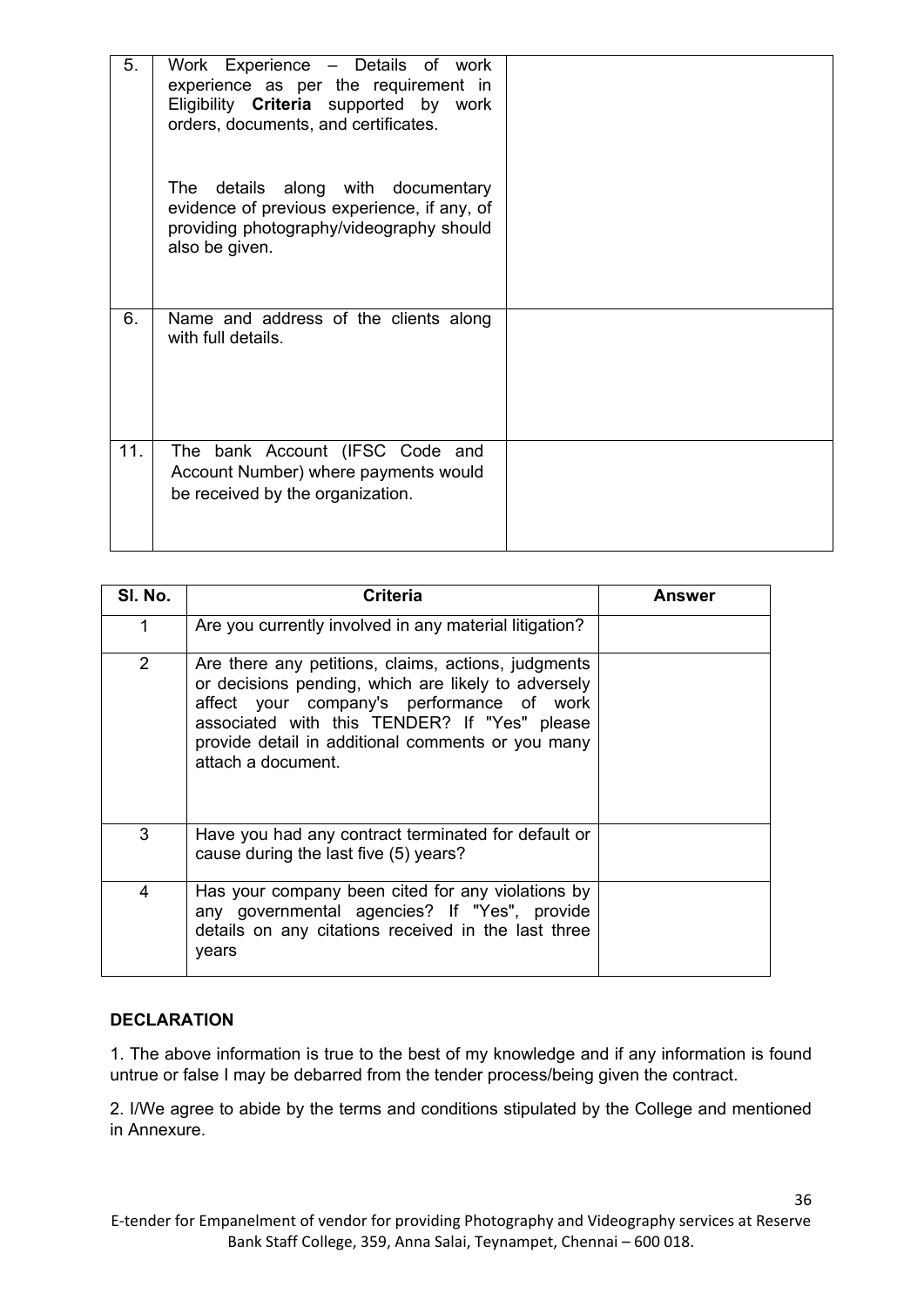3. I/We understand that the College reserves the right to accept or reject any or all the tender either in full or in part without assigning any reason therefor.

Dated: \_\_\_\_\_\_\_\_\_\_\_\_\_\_\_\_\_

**Signature** 

**Name and seal of the TENDERER**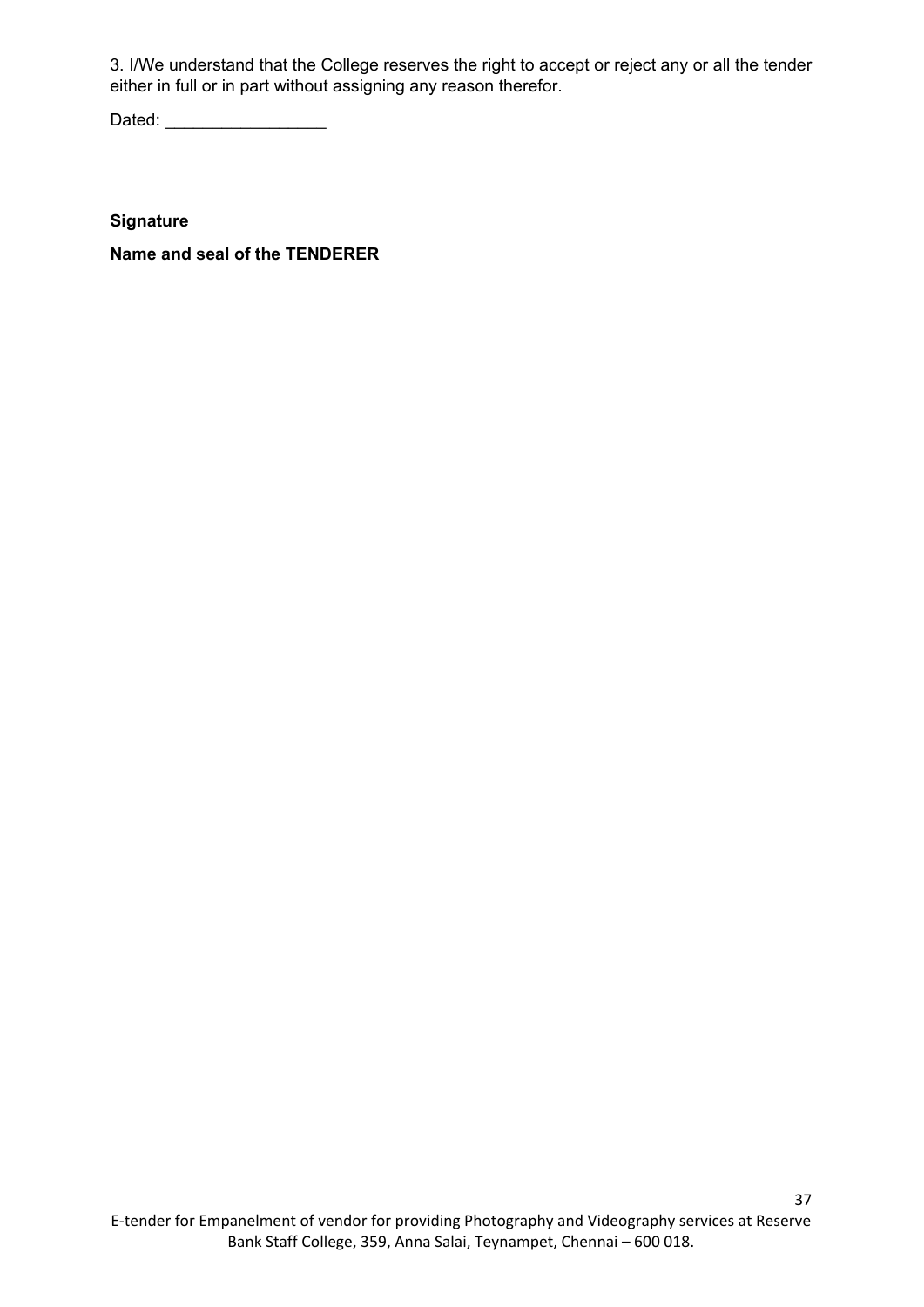38

#### <span id="page-39-0"></span>**PART II**

**Price (Financial) Bid** 

**Through [www.mstcecommerce.com/eprochome/rbi](https://www.mstcecommerce.com/eprochome/rbi)** 

**Annual Contract for providing Photography / Videography services at Reserve Bank Staff College, Chennai.**

**(This format is given only for illustrative purpose. Price Bid should not be uploaded along with Part-I Technical Bid. It should be submitted online only through MSTC Portal for Price Bid format. Submission of price bid in any form other than online as mentioned above may lead to disqualification of tender. Further, the prices should be quoted exclusive of GST.)**

| <b>Items of Photography/Videography</b>                   | Rate |
|-----------------------------------------------------------|------|
| <b>Services</b>                                           |      |
|                                                           |      |
| Photoshoot for less than one hour (per<br>photo)          |      |
|                                                           |      |
| Photoshoot for minimum one hour (only soft                |      |
| copies)                                                   |      |
| Photoshoot for half-a-day, i.e. exceeding                 |      |
| three hours (only soft copies)                            |      |
|                                                           |      |
| Group photos (12" x 8") printed and                       |      |
| laminated (per photo)                                     |      |
| Videography for less than 1 hour                          |      |
|                                                           |      |
| Videography for minimum one hour but less                 |      |
| than three hours                                          |      |
| Videography for half-a-day, i.e. exceeding<br>three hours |      |
|                                                           |      |

#### **Authorized Signatory**

**(With name and seal)**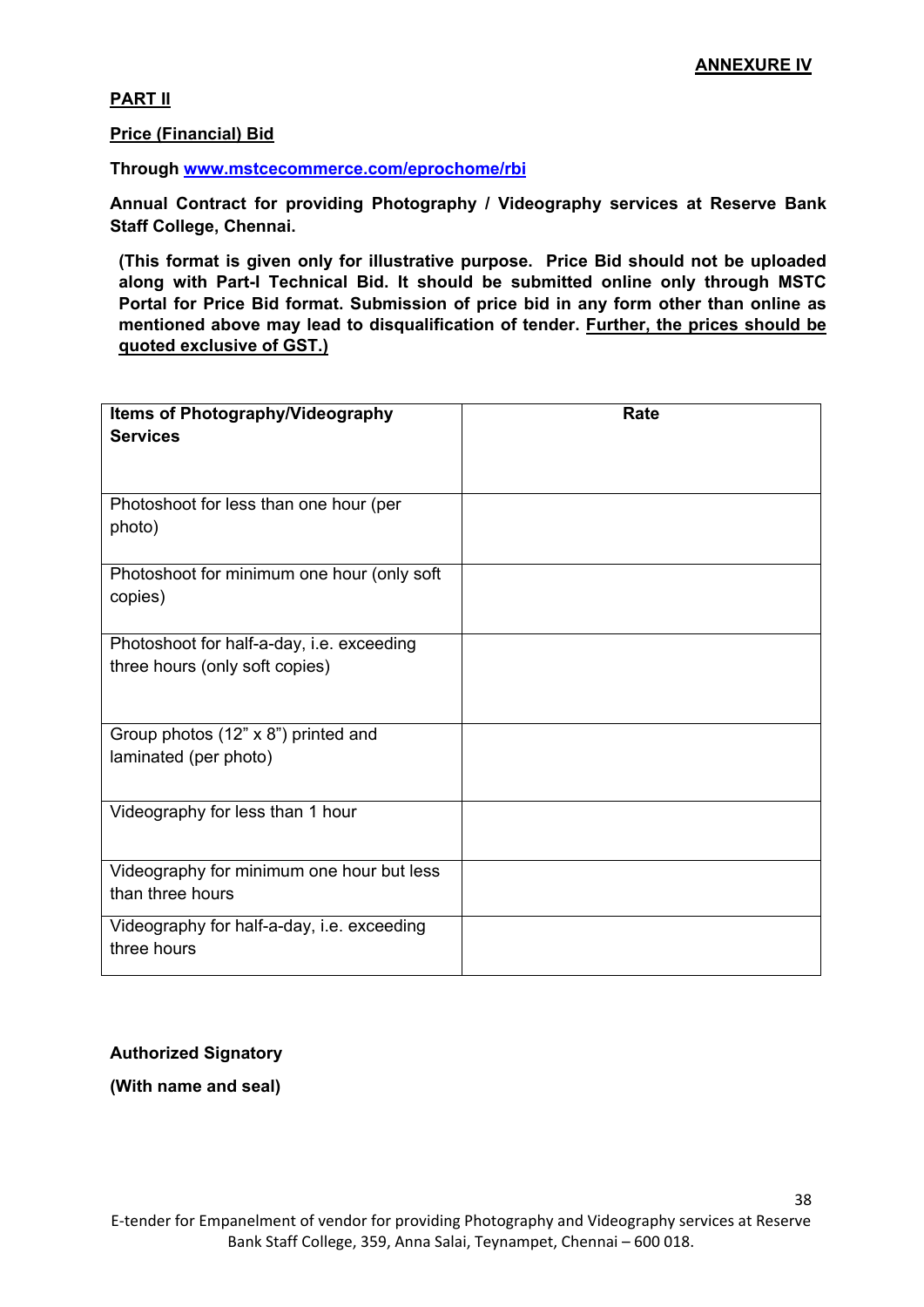## <span id="page-40-0"></span>**Details of Bankers**

| SI.<br>No. | Name of bank   | <b>Branch and its</b><br>complete<br>address | <b>IFS Code</b> | Name of the<br>contact<br>person | <b>Telephone</b><br>and Fax<br>number |
|------------|----------------|----------------------------------------------|-----------------|----------------------------------|---------------------------------------|
| 1          | $\overline{2}$ | 3                                            | 4               | 5                                | 6                                     |
|            |                |                                              |                 |                                  |                                       |
|            |                |                                              |                 |                                  |                                       |
|            |                |                                              |                 |                                  |                                       |
|            |                |                                              |                 |                                  |                                       |
|            |                |                                              |                 |                                  |                                       |
|            |                |                                              |                 |                                  |                                       |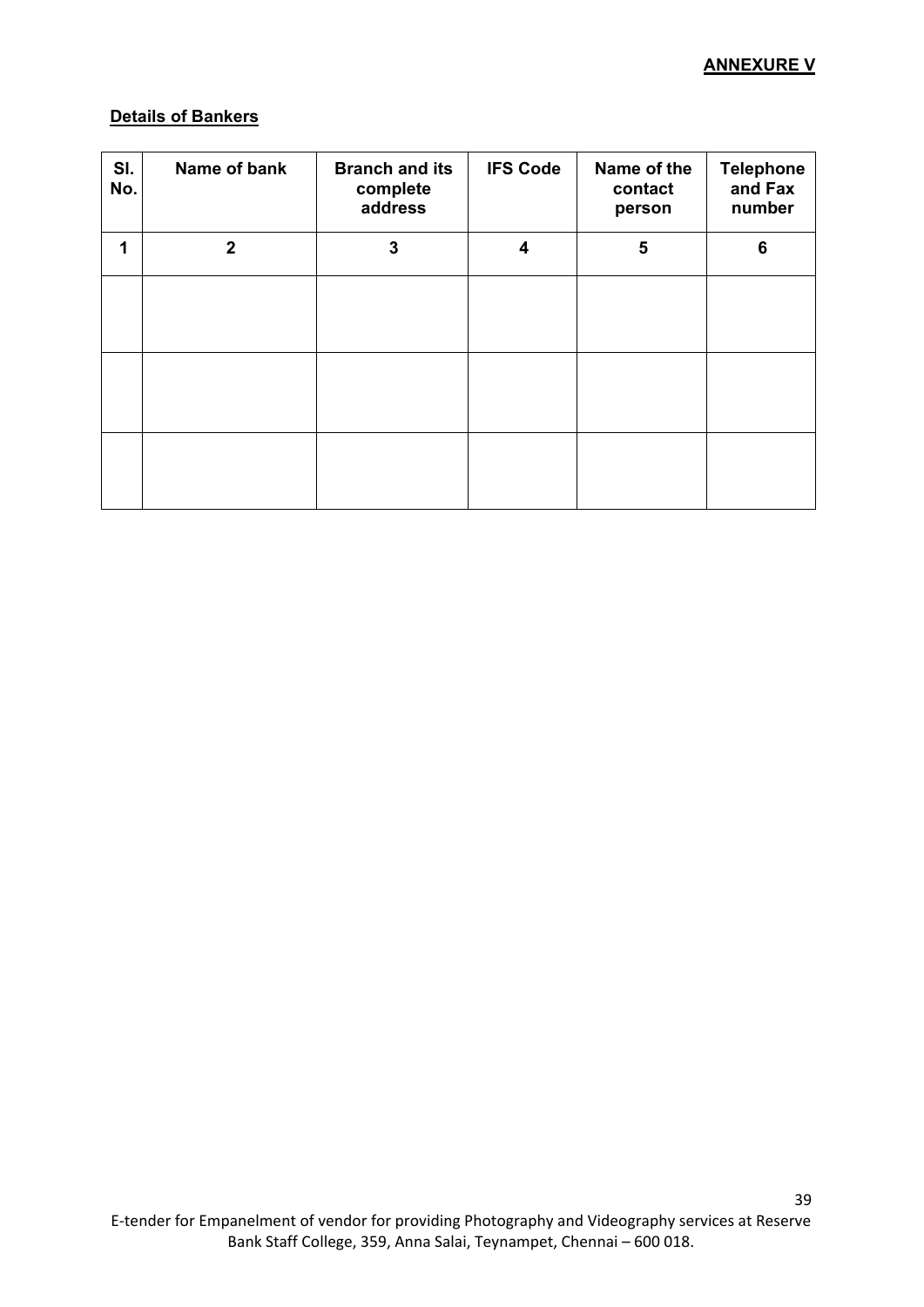40

#### <span id="page-41-0"></span>**FORMAT FOR POWER OF ATTORNEY FOR SIGNING OF Application/Proposal and Documents**

(On Non-Judicial Stamp Paper of appropriate value)

Know all men by these presents, We………………………………..………………………….

(Name of the Tenderer and

address of their registered office) do hereby constitute, appoint and authorise Mr. / Ms.

………………………… ……………………………………..…… ……… (Name and

residential address of Power of Attorney holder) who is presently employed with us and holding the position of ………………………………………………………….………………. as our attorney, to do in our name and on our behalf, all such acts, deeds and things necessary in connection with or incidental to our tender for **'Annual Service Contract for providing photography / Videography services at Reserve Bank Staff College (RBSC), 359, Anna Salai, Teynampet, Chennai – 600 018.'** including signing and submission of all documents and providing information / responses to RBSC, representing us in all matters before RBSC, and generally dealing with RBSC in all matters in connection with our proposal for the said AMC.

We hereby agree to ratify all acts, deeds and things lawfully done by our said attorney

pursuant to this Power of Attorney and that all acts, deeds and things done by our aforesaid attorney shall and shall always be deemed to have been done by us.

#### **Note**

Power of Attorney should be properly stamped and notarized

Power of Attorney furnished shall be irrevocable.

Signature/(s) of the Tenderer

Name/s

Stamp/Seal of the Tenderer

(NB: This guarantee will require stamp duty as applicable in the state, where it is executed and shall be signed by the official whose signature and authority shall be verified).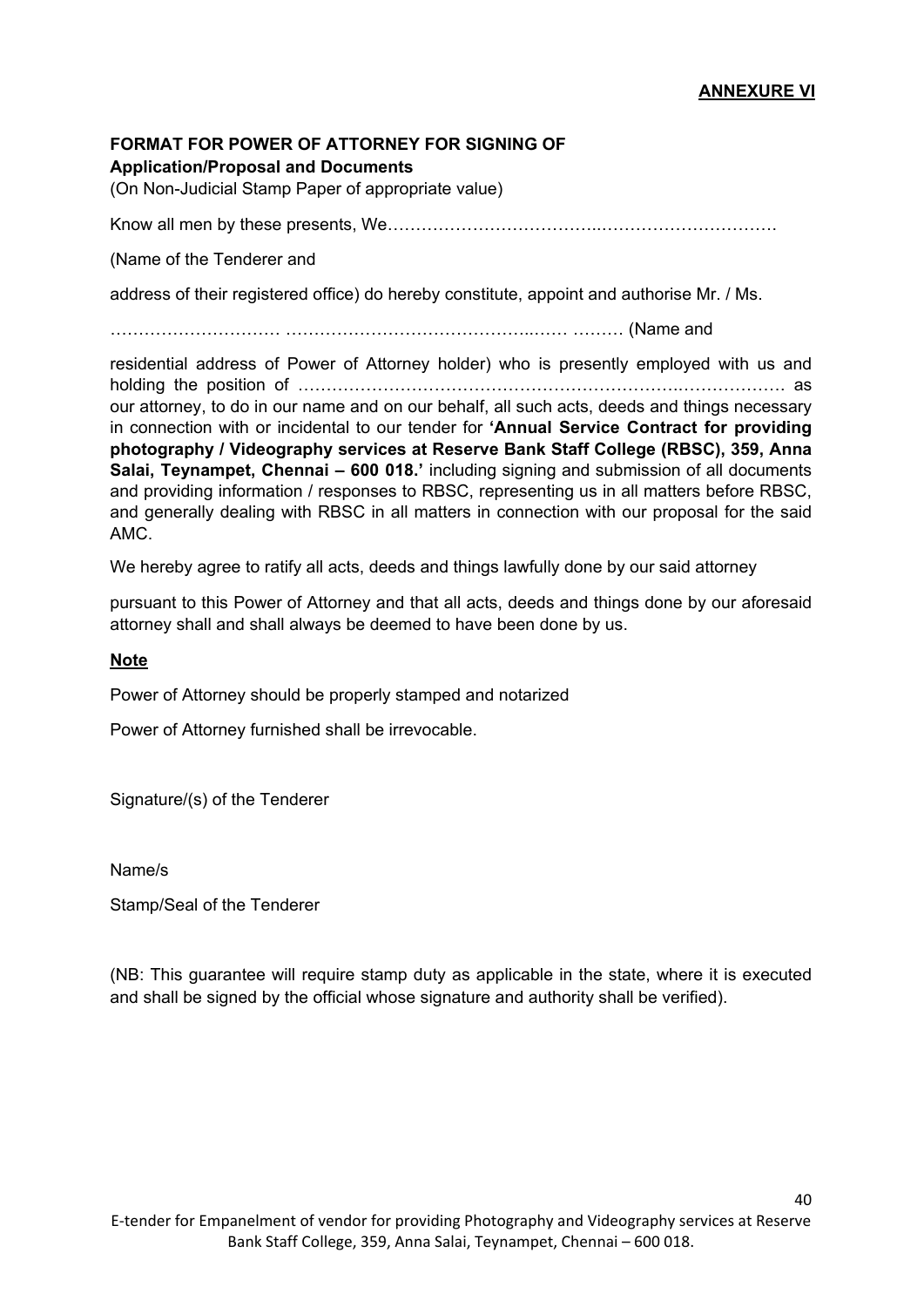## **CLIENT's CERTIFICATE REGARDING PERFORMANCE OF TENDERER (FORMAT)**

Name & address of the Client

Details of Works executed by M/s

- 1 Name of work with brief particulars
- 2 Agreement No. and date
- 3 Agreement amount
- 4 Date of commencement of contract
- 5 Stipulated date of completion
- 6 Period of contract
- 7 Details of compensation levied for delay (indicate amount) if any
- 8 Gross amount of the contract completed and paid
- 9 Name and address of the authority under whom contract executed
- 10 Whether the contractor employed qualified Engineer/Overseer during execution of contract?

| 11.             |      | i) Quality of work (indicate grading)      | Outstanding/Very Good/<br>Good/Satisfactory/poor |
|-----------------|------|--------------------------------------------|--------------------------------------------------|
|                 | ii)  | Amt. of work paid on reduced rates, if any |                                                  |
| 12 <sub>1</sub> | i)   | Did the contractor go for arbitration?     |                                                  |
|                 |      | ii) If yes, total amount of claim          |                                                  |
|                 | iii) | Total amount awarded                       |                                                  |
| 13.             |      | Comments on the capabilities of the        |                                                  |
|                 |      | contractor.                                |                                                  |
|                 | a)   | <b>Technical proficiency</b>               | Outstanding/Very Good/<br>Good/Satisfactory/poor |
|                 | b)   | <b>Financial soundness</b>                 | Outstanding/Very Good/<br>Good/Satisfactory/poor |
|                 | c)   | Mobilization of manpower                   | Outstanding/Very Good/<br>Good/Satisfactory/poor |
|                 | d)   | General behaviour                          | Outstanding/Very Good/<br>Good/Satisfactory/poor |

#### Note: **"All columns should be filled in properly and signed"**

Signature of Reporting Officer with Office seal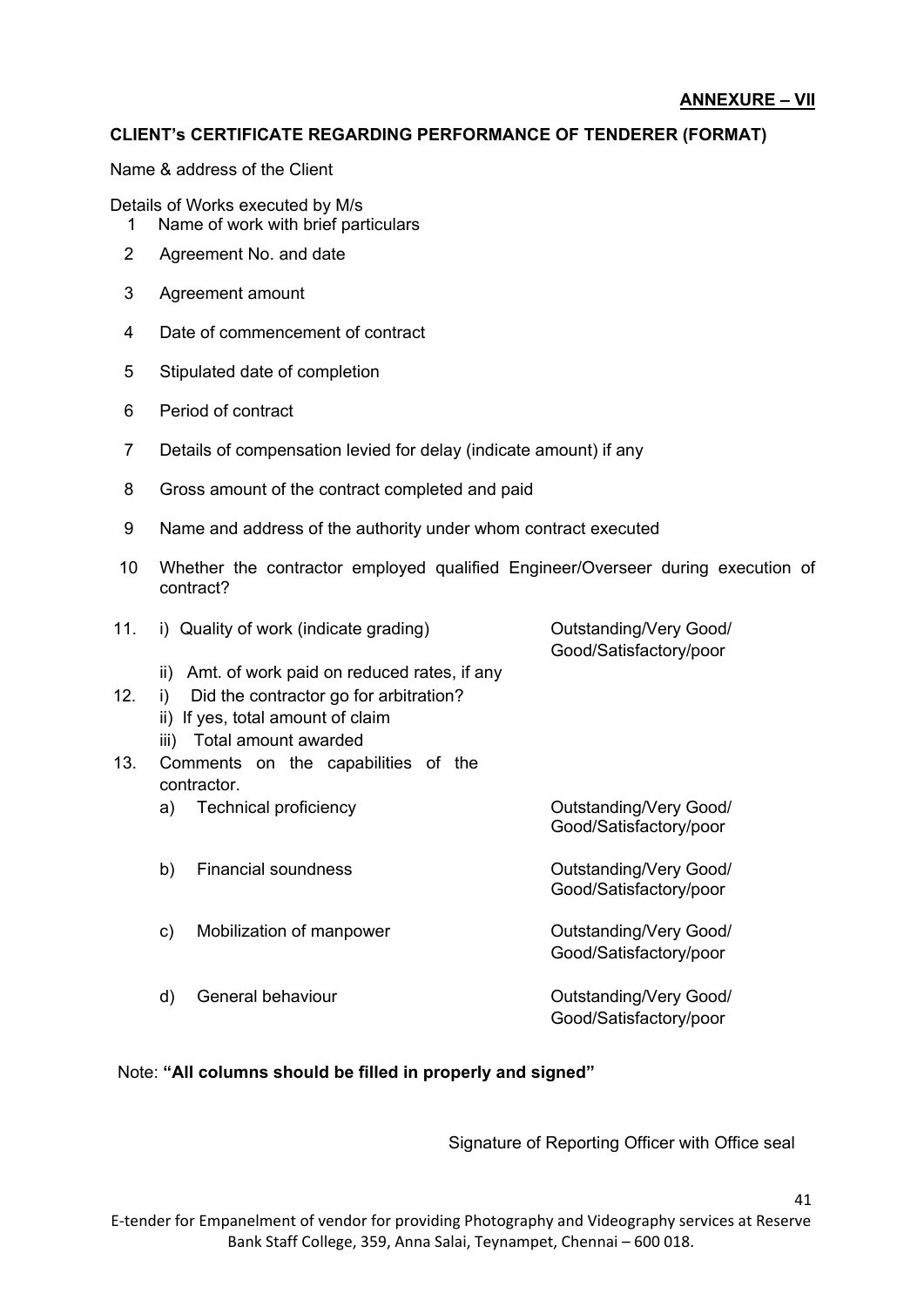#### **ANNEXURE-VIII**

42

#### **Service Support Centre/Set-up available in Chennai**

- 1) Whether the tenderer is having any Office at Chennai: (If Yes, please provide Address, name of contact persons and details of contact (e-mail Id / Phone, etc.).
- 2) Please indicate the status of the Office: (Full-fledged regional Office/Branch Office)
- 3) Please indicate the status of the service support centre/set-up in Chennai.

 *(The tenderer should have their own service support centre/set-up in Chennai for providing any support to the College during the contract period whenever required).* 

**Signature of the Authorized Official with Seal**

**Date:**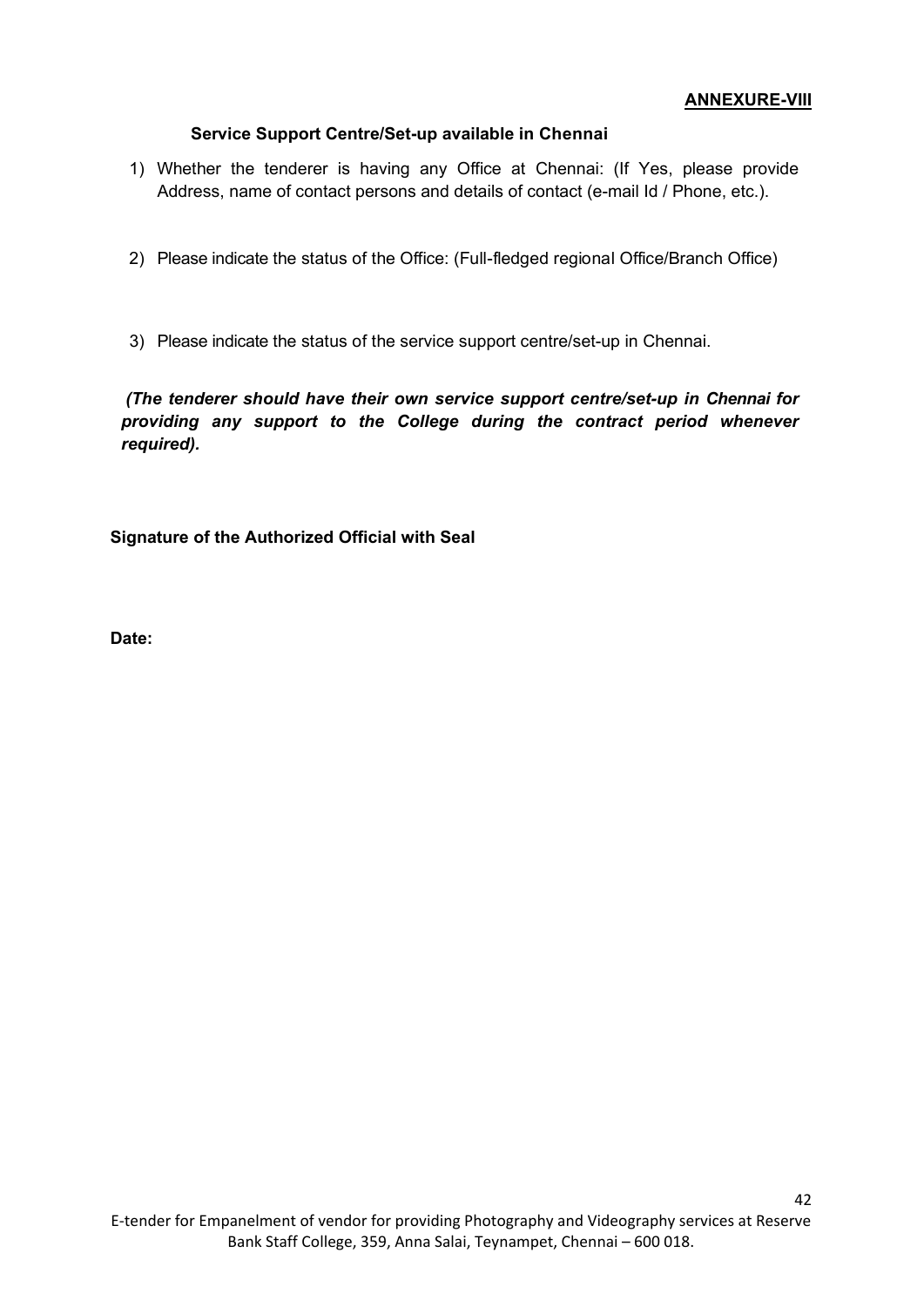## **Annexure IX**

43

#### <span id="page-44-0"></span>**Declaration**

I/We hereby solemnly declare that:

(a) The firm/company/agency is not involved in illegal activities or financial frauds. There are no cases with the Police/ Court/ Regulatory authorities against the tenderer.

(b) The firm/company/agency has not been prosecuted or suffered any penalty for violation of any statutory laws by any Authority.

(c) The firm/company/agency has not been suspended/delisted/ disqualified by any organization including Reserve College of India / Reserve College Staff College, on any grounds.

(d) The firm/company/agency has not rescinded/abandoned any contract awarded by any of his clients before the expiry of prescribed period of contract. The firm/company/agency shall give details of all disputes it had with its clients and furnish the status thereof.

**Signature and Name of the authorized person of the agency/tenderer with office seal**

**Date:-**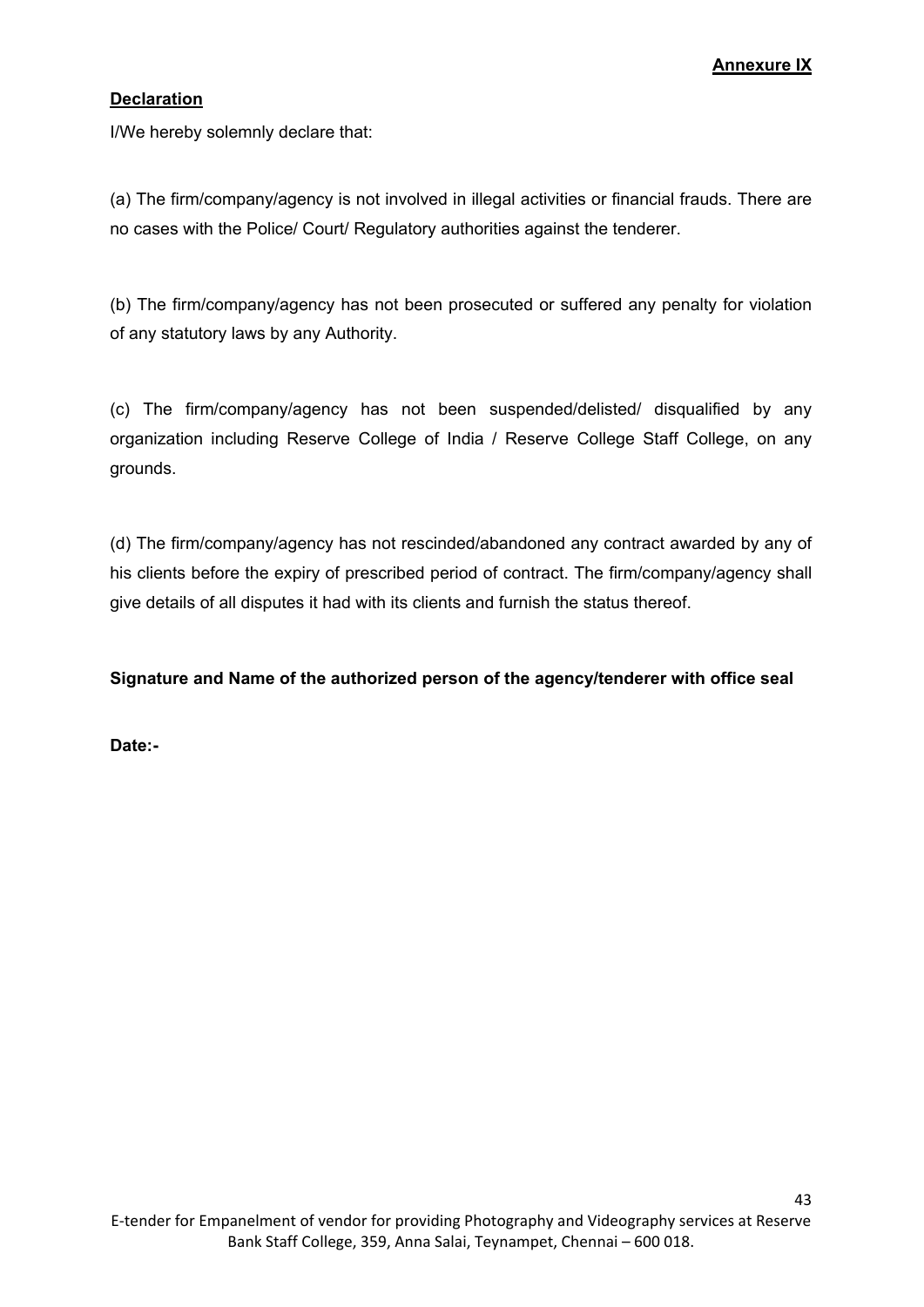## **Legal Requirements**

| SI No.         | <b>Name</b>                                                                                                                                                                                                                                                                                              | Answer | <b>Answer Type</b> | <b>Pass</b><br><b>Criteria</b> |
|----------------|----------------------------------------------------------------------------------------------------------------------------------------------------------------------------------------------------------------------------------------------------------------------------------------------------------|--------|--------------------|--------------------------------|
| $\mathbf{1}$   | Is your company/firm/agency currently<br>involved in any material litigation?                                                                                                                                                                                                                            |        | Yes / No           | None to<br>be there            |
| $\overline{2}$ | Are there any petitions, claims, actions,<br>judgments or decisions pending, which<br>likely to adversely affect your<br>are<br>company/firm/agency performance of<br>work associated with this Tender? If "Yes"<br>please provide detail, additional<br>comments or you may attach related<br>document. |        | Yes / No           | None to<br>be there            |
| 3              | Have you had any contract terminated for<br>default or cause during the last five (5)<br>years?                                                                                                                                                                                                          |        | Yes / No           | None to<br>be there            |
| 4              | Has your company/firm/agency been cited<br>for any violations by any governmental<br>agencies? If "Yes", provide details on any<br>citations received in the last three years.                                                                                                                           |        | Yes / No           | None to<br>be there            |

 **Signature of the Authorized Official with Seal**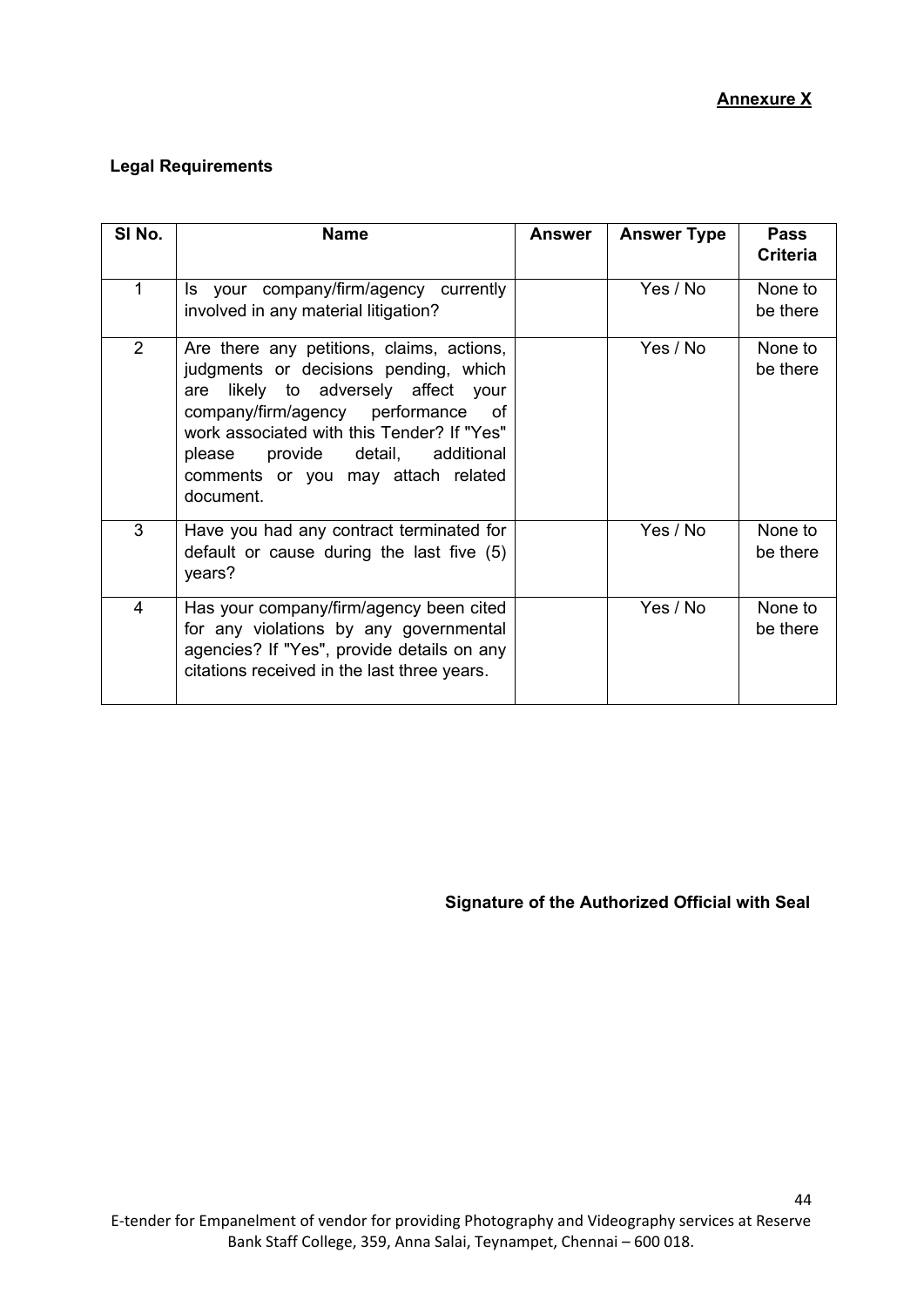45

#### **Undertaking/Certificate of Indemnity (To be submitted on the letterhead of the Company/firm/ agency)**

The Principal Reserve Bank Staff College No.359, Anna Salai, Teynampet Chennai- 600 018.

Dear Sir

**Annual Service Contract for providing photography / Videography services at Reserve Bank Staff College (RBSC), 359, Anna Salai, Teynampet, Chennai – 600 018.**

**Tender No:** ----------------------------------------------------------------- **Dated:** …………………….

In response to your captioned tender notice dated ------------------., we hereby certify having fulfilled all the eligibility criteria stipulated in it and we accept all the terms and conditions for submitting quotation as mentioned in the said tender.

2. We hereby certify that no terms and conditions have been stipulated by us in the Commercial Bid.

3. We warrant that the Photographer/ Videographer provided to you shall not violate or infringe upon any patent, copyright, trade secret or other property right of any other person or other entity. We agree that we shall indemnify the College from any claim or demand, action or proceeding, directly or indirectly resulting from or arising out of any breach or alleged breach of the terms and conditions mentioned in this document.

4. I/we understand that you reserve the right to accept or reject any or all the tender either in full or in part without assigning any reason thereof.

Yours faithfully,

Signature of the Authorised Official with Seal.

Name:

Designation:

Place:

Date: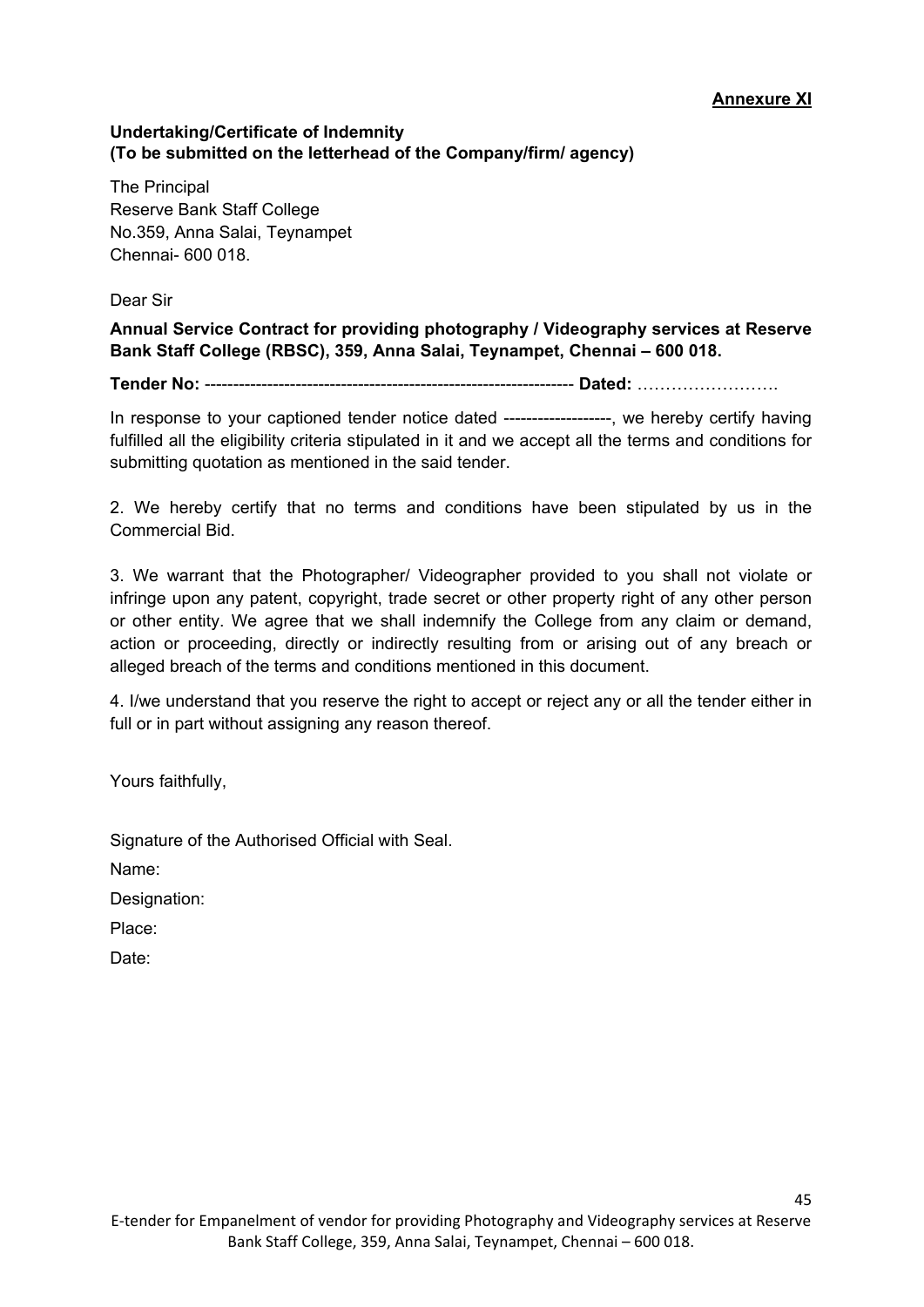#### **Declaration/Undertaking Regarding Compliance to all Statutory laws**

(To be typed/filled with legible handwriting without any overwriting and submitted on the Letter Head of the Company/Firm/Agency of Tenderer failing which the offer of Tenderer is liable to be summarily rejected)

**Tender No:** ----------------------------------------------------------------- **Dated:** …………………….

We M/s ------------------------------------------------ participating in the bid, hereby furnish the selfdeclaration/undertaking that:

1. Our establishment is registered under Contract Labour(R&A) Act, 1970 and my/our establishment shall comply with all provisions of Contract Labour (R&A) 1970 and rules made thereafter including the conditions of licence, administrative order/s and advisories, if any issued by the Govt. from time to time.

2. Every worker deployed / shall be deployed by our establishment, is being / shall be paid not less than the minimum rates of wages fixed for their categories of employment from time to time by the Central Government under the Minimum Wages Act, 1948 including overtime / weekly off, etc. and the same is/shall be paid through the account payee cheque / ECS / BankTransfer.

3. We shall ensure that every eligible worker is/shall be covered under the provisions of ESI and EPF Acts and the statutory deductions are deposited in timely manner.

4. We shall ensure that every eligible worker is / shall be paid bonus under the provisions of Bonus Act, 1965.

5. We shall not deploy any minor / child / bonded labour and shall comply with the provisions of the respective legislations.

Verification as under: -

i. That the above declarations and information furnished by us are correct to the best of my/our knowledge and belief and nothing has been concealed in any manner whatsoever.

ii. If any information/undertaking furnished by us is found to be incorrect/ false, in that event I shall be liable for penal action as provided under provisions of Contract Labour (R&A) Act, 1970, IPC and other relevant laws.

iii. We shall be personally liable and responsible for all acts of omission and commission.

Signature of the authorized person: Date: Date: Date: Date: Date: Date: Date: Date: Date: Date: Date: Date: Date: Date: Date: Date: Date: Date: Date: Date: Date: Date: Date: Date: Date: Date: Date: Date: Date: Date: Date:

Full Name: Place:

Designation:

Company's Seal